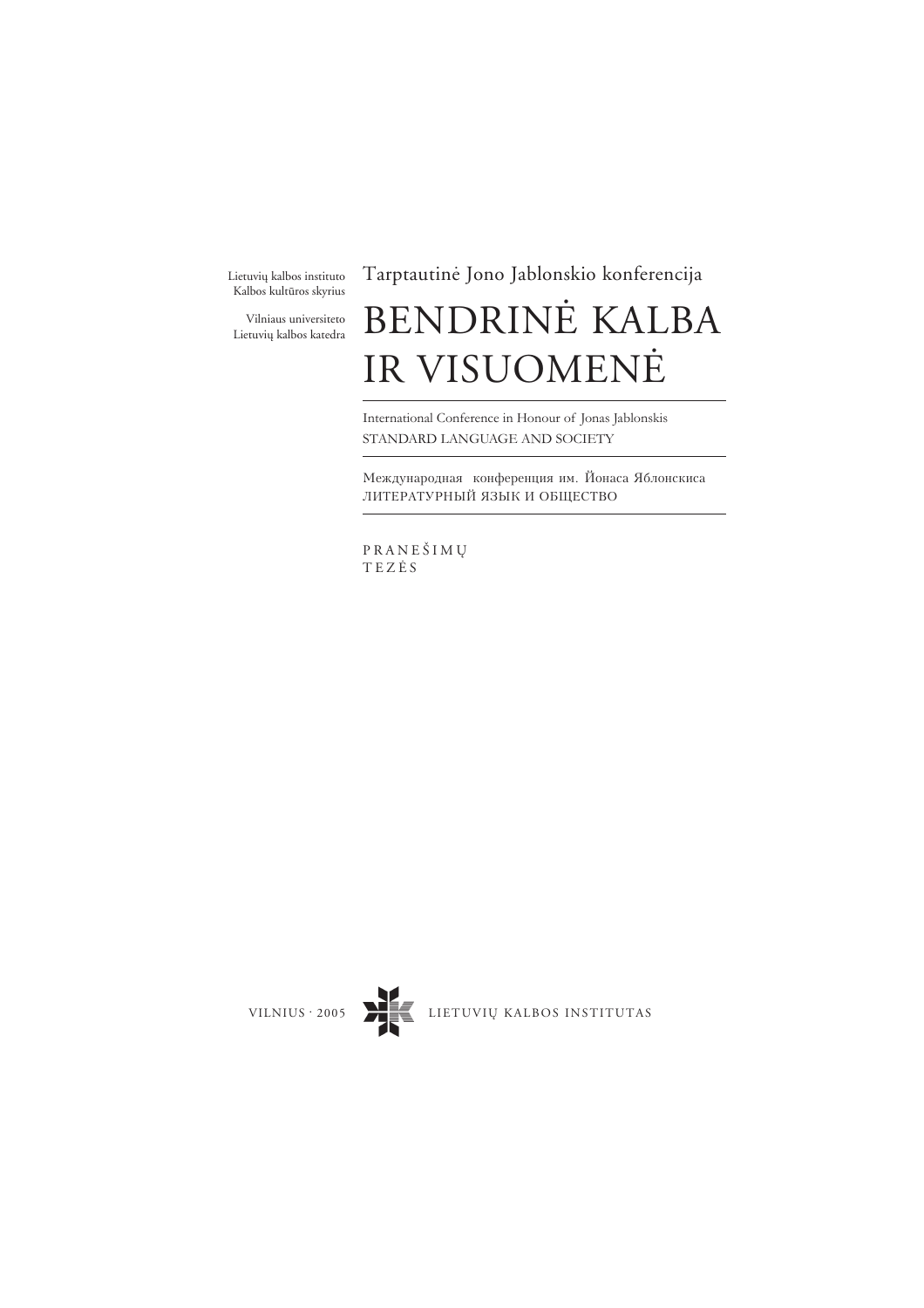Sudarë ir spaudai rengë: Jurgita Girčienė, Rita Miliûnaitë, Janina Vileikienë

Leidybà rëmë

Lietuvos Respublikos ðvietimo ir mokslo ministerija

© Lietuviø kalbos institutas, 2005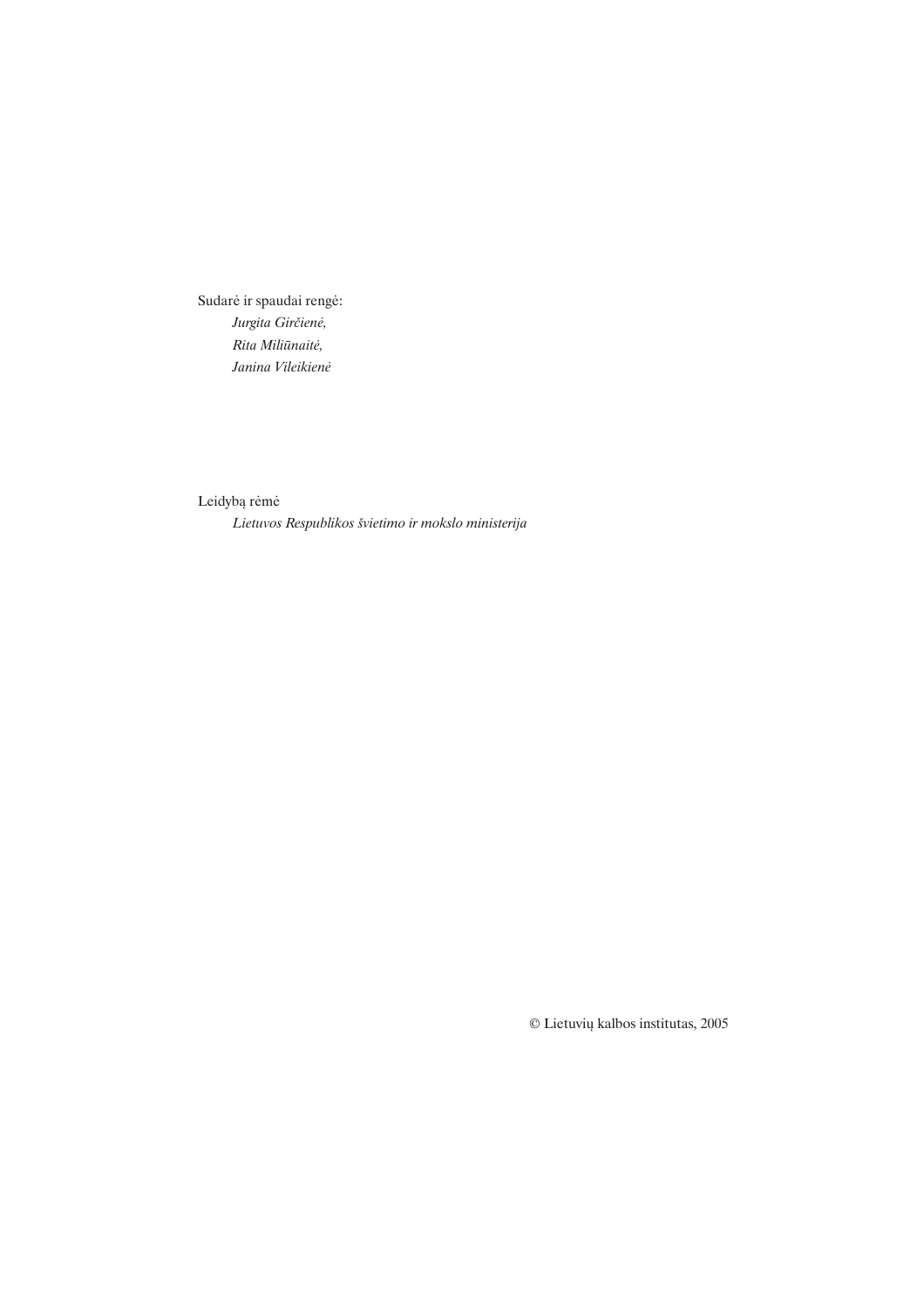## TURINYS

| <b>Ruth Vatvedt FJELD</b>                                                      |
|--------------------------------------------------------------------------------|
| Laima GRUMADIENE                                                               |
|                                                                                |
|                                                                                |
| Laura KAMANDULYTĖ                                                              |
|                                                                                |
|                                                                                |
| Pranas KNIŪKŠTA                                                                |
|                                                                                |
|                                                                                |
| Stefano M. LANZA                                                               |
| Bendrinė kalba ir visuomenės požiūris į kalbos norminimą: Italijos atvejis  13 |
| Standard language and the attitude of the society towards norm-setting:        |
|                                                                                |
| Tiina LEEMETS, Maire RAADIK                                                    |
|                                                                                |
| <b>Birgitta LINDGREN</b>                                                       |
| Swedish language policy today with an outlook to other Nordic languages  17    |
| Sirje MÄEARU                                                                   |
| Языковая консультация как распространитель нормы                               |
|                                                                                |
| Linguistic consultation as an instrument to disseminate the norm               |
|                                                                                |
| Rūta MARCINKEVIČIENĖ                                                           |
|                                                                                |
|                                                                                |
| Rita MILIŪNAITĖ                                                                |
| Kodifikacijos ir vartosenos santykiai dabartinėje lietuvių kalboje  21         |
| The relation between codification and actual usage in modern Lithuanian  23    |
| Lina MURINIENE                                                                 |
|                                                                                |
|                                                                                |
| Peeter PÄLL                                                                    |
| Проблемы упорядочения топонимики и антропонимики в Эстонии  26                 |
| Problems of standardizing place names and personal names in Estonia  28        |
| Svetlana POLKOVNIKOVA                                                          |
| Стилистическая маркированность глаголов речи русского и латышского             |
|                                                                                |
|                                                                                |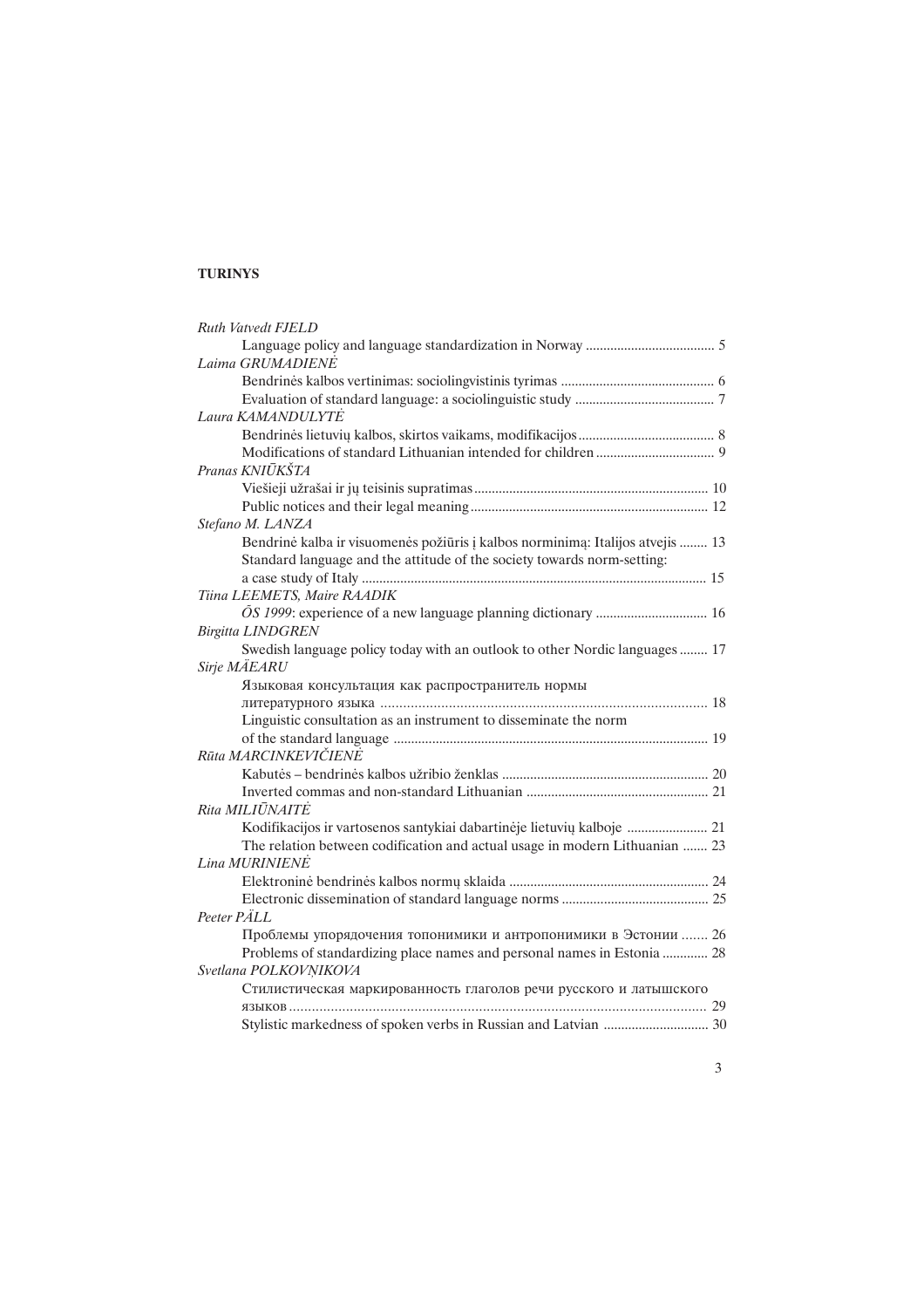| Meilutė RAMONIENE                                                             |  |
|-------------------------------------------------------------------------------|--|
| Nuostatos bendrinės kalbos ir jos norminimo atžvilgiu: Joniškėlio atvejis  31 |  |
| Attitudes towards standard language and norm-setting:                         |  |
|                                                                               |  |
| <b>Ineta SAVICKIENE</b>                                                       |  |
| Pragmatinės deminutyvų funkcijos dabartinėje lietuvių kalboje  34             |  |
|                                                                               |  |
| Irena SMETONIENE                                                              |  |
|                                                                               |  |
|                                                                               |  |
| Loreta VAICEKAUSKIENE                                                         |  |
|                                                                               |  |
| Television advertisements – the domain of the Lithuanian language             |  |
|                                                                               |  |
| Marija ZAVJALOVA                                                              |  |
| Polilingvizmas Lietuvoje: kalbų vartosena psicholingvistiniu požiūriu  39     |  |
| Polilingualism in Lithuania: language use from                                |  |
|                                                                               |  |
|                                                                               |  |
|                                                                               |  |
|                                                                               |  |
|                                                                               |  |

4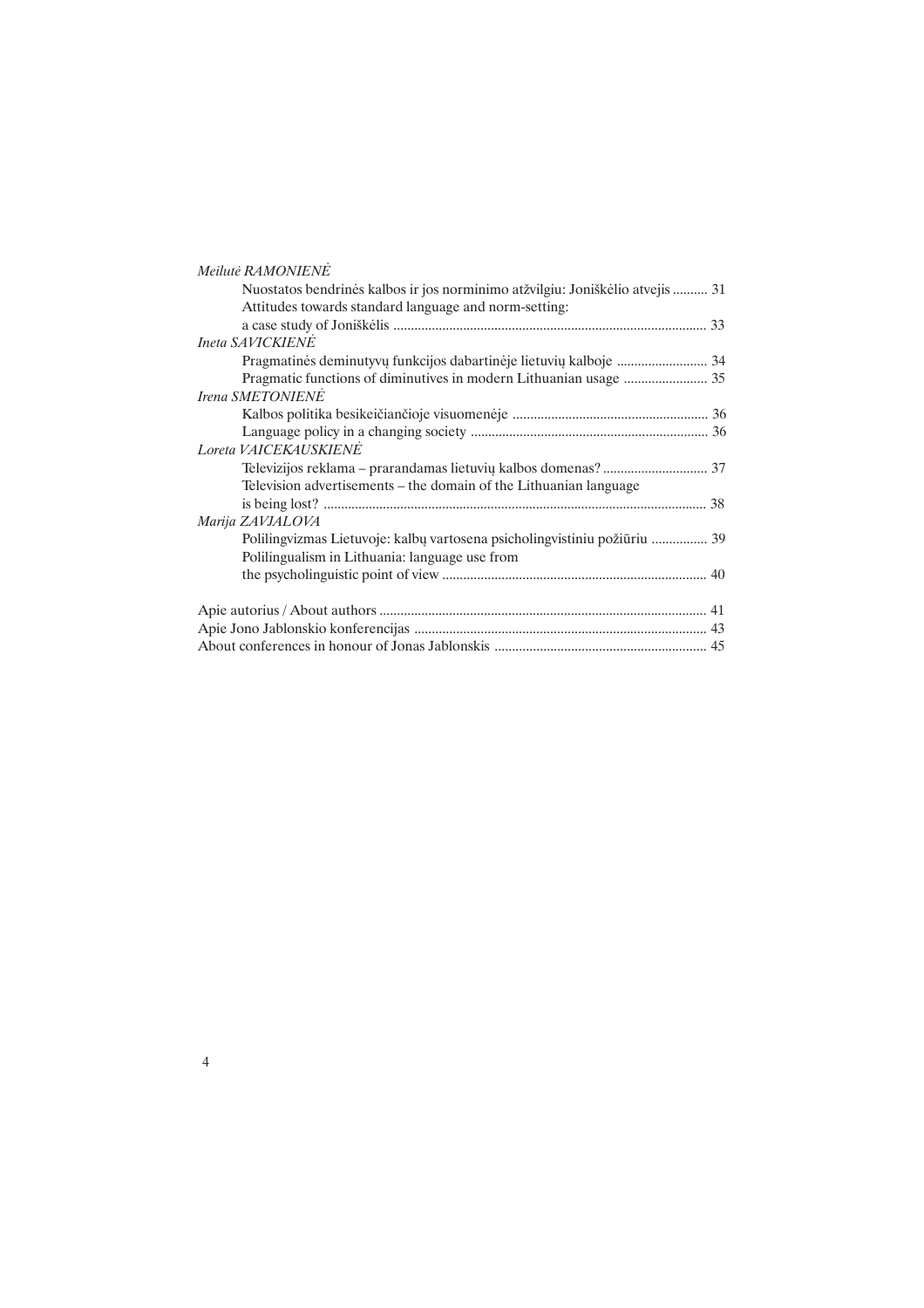Ruth Vatvedt FJELD (Universitetet i Oslo)

## LANGUAGE POLICY AND LANGUAGE STANDARDIZATION IN NORWAY

As far as we know, in Norway, Sweden and Denmark up till around the year 700 people used more or less the same language. Then the dialectal differences became so distinct and the society so organised that now we speak about three different languages: Old Norse as a separate language, in contrast to Old Swedish and Old Danish. The Old Norse language, used both in Norway and Iceland, is among the best documented languages in Europe through the famous saga literature from the period of 1150–1350, and a pride to the Norwegians.

However, in the period of Middle Norwegian (1350–1525) the language underwent several changes in different parts of the country, which is why quite different dialects were developed. During that period, Norway was almost completely conquered by Denmark, and from 1450 Danish was slowly gaining the status of a literary and administrative language in our country. When in 1814 the Norwegian statehood was reestablished (or in 1905, when it became independent from Sweden), people had a strong desire to have their own national language.

Until 1890, the language used for writing was a kind of Danish, with minor amendments introduced from spoken Norwegian in most urban parts of the country, which meant Eastern Norway. This was the basis for a reformistic language planning lead by Knud Knudsen. Another strategy launched by Ivar Aasen was to construct a Norwegian language on the basis of the best saved dialects from Old Norse, which mainly meant Western Norwegian. Aasen's standard was presented around 1850 and was slowly accepted by some authors and other cultural activists. In 1885 there was an official principle introduced that every person should have a right to choose between the two standards of written Norwegian, either the reformed Danish-Norwegian (bokmål) or Neo-Norwegian (nynorsk). So the small population of Norway had two quite equal standards for their written language, a complicated and expensive solution.

Therefore the official policy was to slowly change the two standards to meet in one open, common standard where several spelling variants were allowed. The language reform of 1938 was quite a success and almost achieved it. However, in 1960s the attitudes of the leading language planners seem to have changed from working against one common Norwegian standard to strengthening two clearly different official standards.

In June 2002 the Norwegian Government finally decided that the unification of bokmål and nynorsk in one standard is no longer an official goal in language planning. However, the actual language use shows that most Norwegians nowadays use forms that are common to both standards, or nynorsk speakers use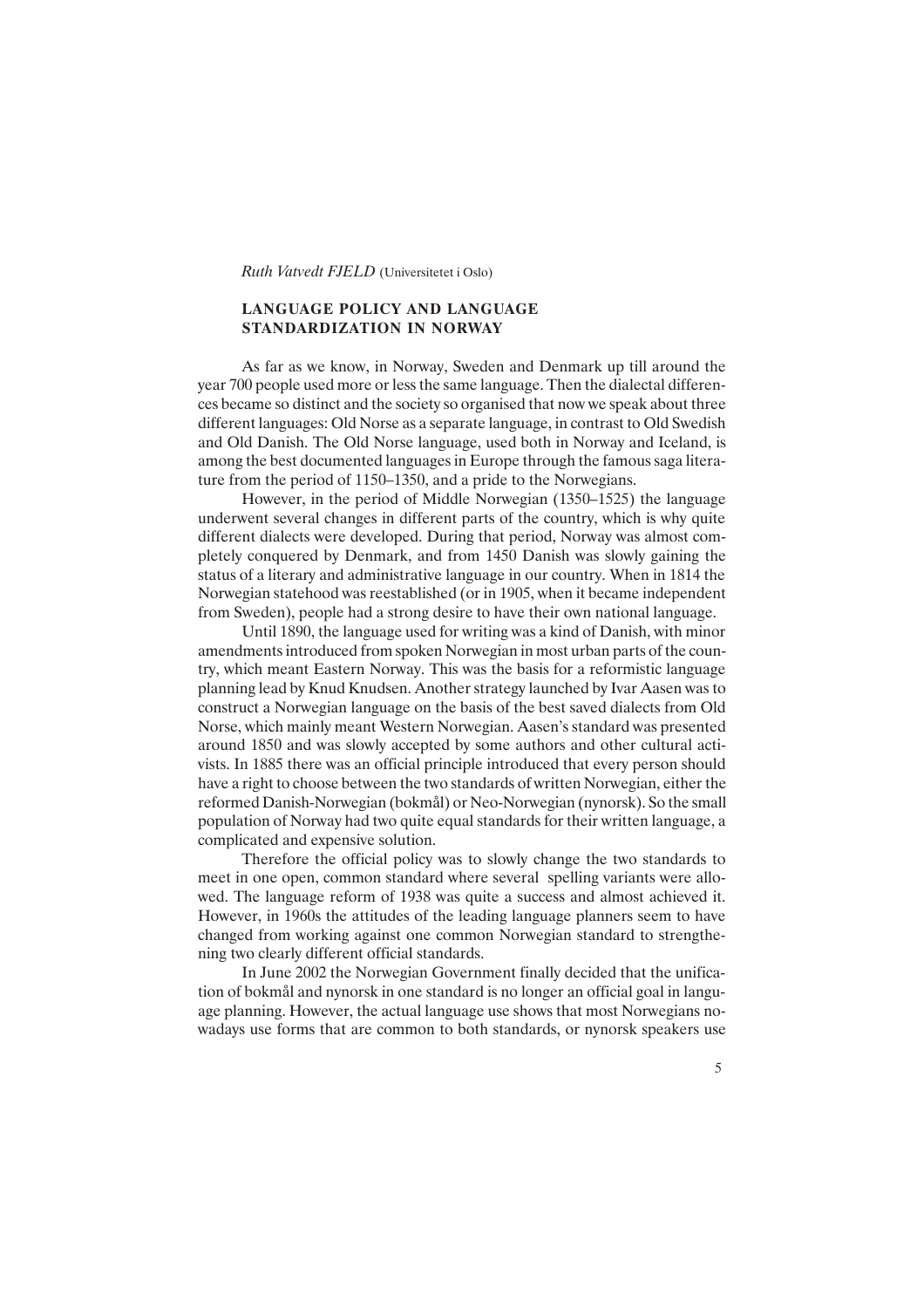bokmål-forms in their spoken language. It therefore seems likely that in spite of the official language planning and formal decisions, language users make their own choice of unification of two standards into one, a modern style of Norwegian.

Laima GRUMADIENE (Lietuvių kalbos institutas)

## BENDRINËS KALBOS VERTINIMAS: SOCIOLINGVISTINIS TYRIMAS

1. Bendrinës kalbos vartotojø ir kodifikuotojø samprata, kas yra bendrinë kalba, kartais gali nesutapti. 2005 m. pradëtas sociolingvistinis tyrimas, kurio vienas iš tikslų yra išsiaiškinti, kaip kalbos vartotojai supranta bendrinės kalbos sąvoka. Tyrimas dar tesiamas, tačiau jau dabar galima pateikti preliminarių rezultatų apžvalgą. Vykdant tyrimą atsižvelgta į klausiamųjų amžių, lytį, išsilavinimą, darbo pobûdá, gimimo ir gyvenamàjà vietas. Paaiðkëjo, kad skirtingø socialiniø bei demografinių grupių skirtingose vietovėse gyvenantys žmonės nevienodai supranta, kas yra bendrinë kalba.

2. Dalis klausimų skirta bendrinės kalbos vertinimui, jos prestižo aiškinimuisi. Ðie klausimai tiesiogiai susijæ su bendrinës kalbos samprata. Vienas ið pagrindinių rezultatų yra tas, kad net iš esmės ir suvokdami bendrinę kalbą kaip tam tikrų kodifikuotųjų normų darinį, žmonės neretai į pirmąją, svarbesniąją, vietą iškelia savo krašto regionini dialekta arba modifikuota, turinčia vietos kalbos atspalvi, bendrine kalba. Todėl aiškinantis bendrinės kalbos prestiža nemaža dėmesio skirta situaciniam kalbos atmainų vartojimui, taigi ir kodų kaitai. Anketinis tyrimas papildytas garso įrašų tyrimu ir vertinimu.

3. Bandyta pasiaiškinti, kaip vertinami skirtingų kalbos lygmenų faktai, kurio lygmens bendrinës kalbos normø neatitikimai geriausiai suvokiami. Rezultatai labai įvairuoja, bet apibendrintai galima pasakyti, kad visi kalbos lygmenys vartotojų yra pastebimi ir vertinami. Ypač gerai žmonės jaučia pagrindinių tarmės fonetinių ypatybių apraiškas kalboje. Leksikos atžvilgiu pasakytina tai, kad daugiausia dėmesio kreipiama į savosios ir skolintos leksikos santykį. Kitų kalbos lygmenų faktai, neatitinkantys bendrinės kalbos normų, vertinami, galima būtų pasakyti, nesàmoningai: vartojant bendrinæ ar artimà jai kalbà realiai stengiamasi vengti tarmių ypatybių, bet tai atsakymuose neatsispindi. Visų lygmenų svetimybių atžvilgiu pasakytina tai, kad nemaža dalis apklaustųjų jų nesuvokia, gal išskyrus tik leksikos svetimybes, ir vartoja jų tiek, kiek jau yra prigiję jų kalboje, kalbėdami bet kuria, ne tik bendrinës, kalbos atmaina.

4. Aiðkinantis, kaip ir ið kur mokomasi bendrinës kalbos, visø pirma pabrëžiamas žiniasklaidos, ypač televizijos, vaidmuo. Mokyklos reikšme pabrėžia tik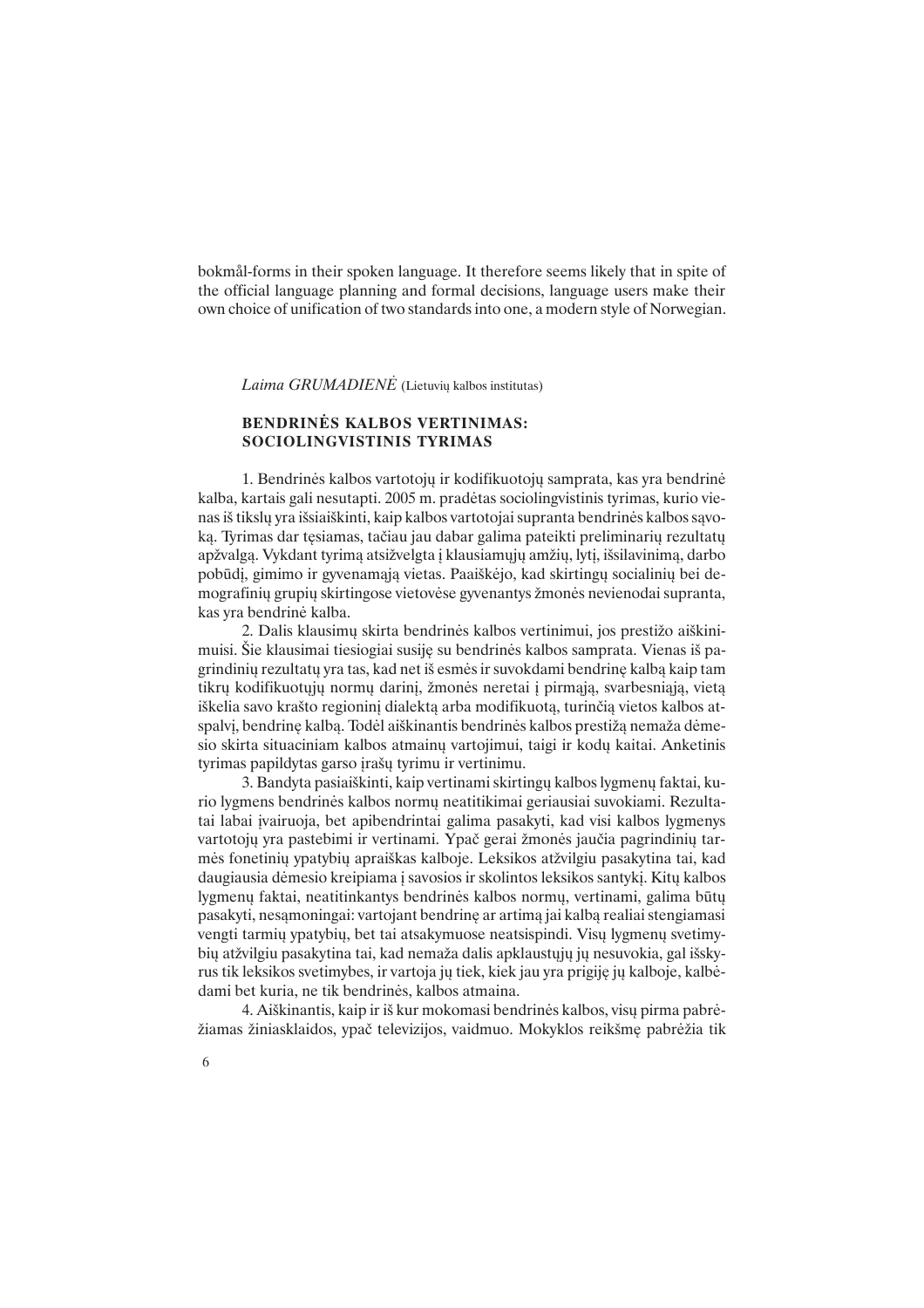jaunesnieji. Specialiųjų leidinių, tarp jų ir žodynų, žinynų, periodikos, vaidmuo nesureikšminamas. Itin retas išmano kalbos kodifikavimo mechanizma, maža teþino, kà veikia Kalbos komisija ar Kalbos inspekcija, nors daugelis yra girdëjæ, kad tokios institucijos egzistuoja.

5. Pirmieji sociolingvistinio bendrinës kalbos vartojimo ir vertinimo tyrimo rezultatai rodo, kad dauguma apklaustøjø vis dar nepasitiki savo kalbëjimo taisyklingumu, bet gana neblogai vertina savo rašomają kalbą.

#### EVALUATION OF STANDARD LANGUAGE: A SOCIOLINGUISTIC STUDY

1. The notion of the standard language as treated by its users and codifiers can have some discrepancies. In 2005 there has been an investigation started aiming at identifying how language users understand the concept of standard language. The investigation has been continued; however, some preliminary results can be presented today. The investigation has taken into consideration the age of subjects, their gender, education, the type of job, place of birth and living. It turned out that people of different social and demographic groups and those residing in different areas have a different undertanding of the notion of the standard language.

2. Some questions aimed at the evaluation of the standard language, identifying its prestige. The questions were directly related to the notion of standard language. One of the main results is that people tend to prioritise their own regional dialect or a version of the standard language modified in accordance with the local peculiarites over the standard language as a set of codified norms. Therefore, trying to identify the prestige of the standard language, much attention has been devoted to the usage of situational language varieties, or code switching. Questionnaires were supplemented with recordings and evaluation.

3. An attempt has been made to identify how language facts of different layers are evaluated, which language norm discrepancies are best perceived by language users. The results vary, but generally, all language layers are easily identified and assessed. The most outstanding are phonetic peculiarites of the main dialect. From the lexical point of view, most attention is devoted to the native and borrowed lexicon. Facts of other language layers not conforming with the norms of the standard language are perceived unconciously: when using the standard language or a language that is close to it, dialectisms are avoided; however, this feature is not reflected in the answers to the questionnaire. As to the borrowings of all layers it should be noted that a large number of subjects do not perceive them, except for lexical borrowings, and use them as they exist in all layers of the language when speaking a dialect or the standard language.

4. When attempting to to identify ways and sources of the standard language learning, the role of mass media, especially television, has been emphasised. The importance of school has been pointed out by younger subjects. The role of special publications, including dictionaries, encyclopaedias, periodicals has not been overestimated. Very few are aware of the language codifying mechanism and have hardly any idea about the activities of the Commission of the Lithuanian State Language or the Lithuanian Language Inspection.

5. The preliminary results of the sociolinguistic investigation into the standard language use and evaluation have attested to the fact that the majority of subjects are not sure about the accuracy of their own speech, but assess their skills in written language as fairly good.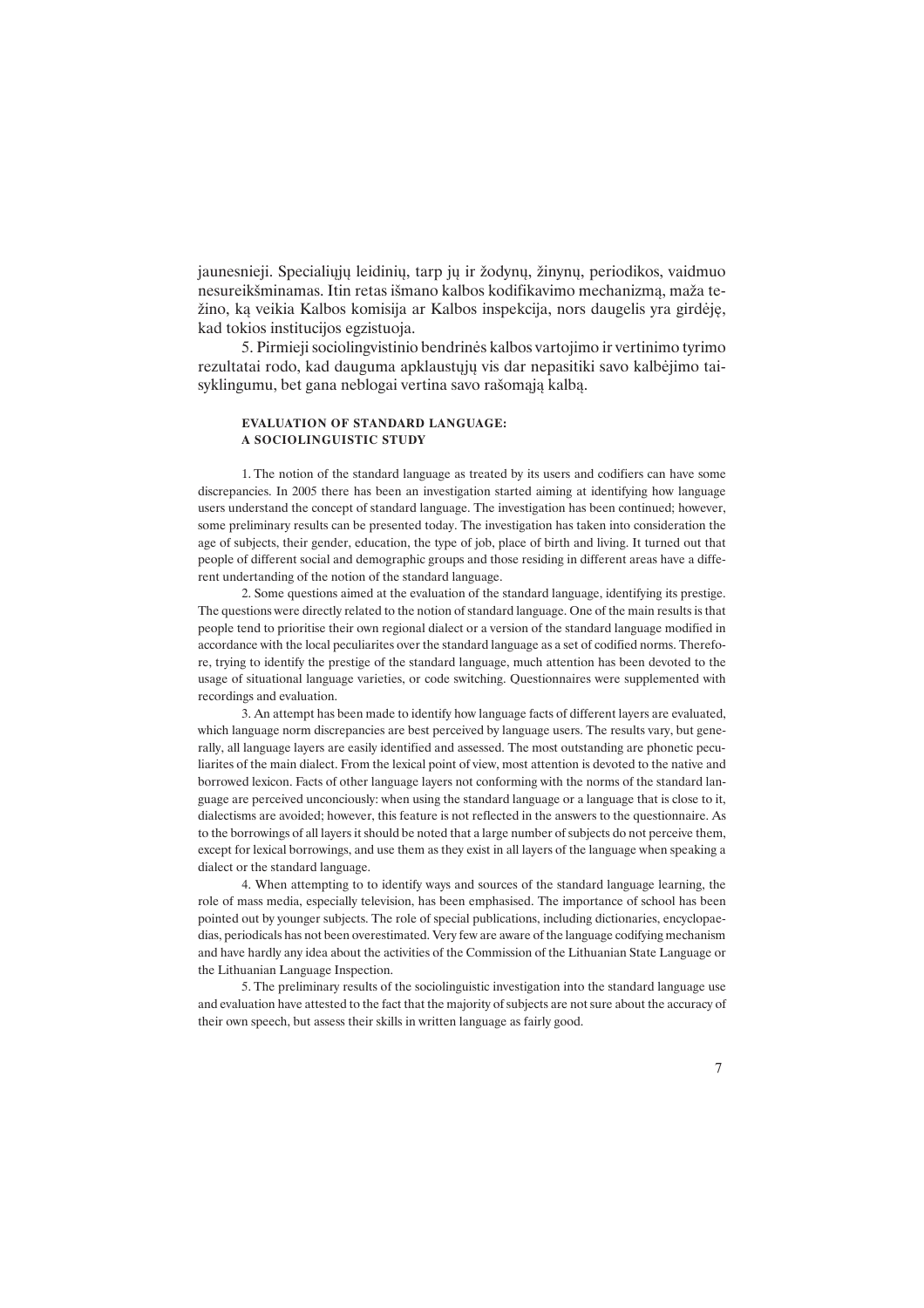Laura KAMANDULYTE (Vytauto Didžiojo universitetas)

## BENDRINĖS LIETUVIU KALBOS, SKIRTOS VAIKAMS, MODIFIKACIJOS

Vaikiškoji kalba (t. y. kalba, kuria suaugusieji šneka su vaikais) – idomus sociolingvistinis reiškinys. Suaugusieji, šnekindami vaikus, modifikuoja įprastą bendrinę kalbą, paprastina ją ir pritaiko tam tikram vaiko kalbos įsisavinimo tarpsniui. Vaikiškosios kalbos, susijusios su intymia aplinka, socialiniais dalyvių vaidmenimis, specifinėmis bendravimo temomis, situacijomis, pripažinimas leidžia ją laikyti atskiru bendrinës kalbos registru.

Praneðime aptariamos leksinës, sintaksinës ir morfologinës vaikiðkosios kalbos registro ypatybës.

Išanalizavus kelių informantų pokalbius su vaikais įvairiais kalbos įsisavinimo tarpsniais, pastebëta, kad specifinës vaikiðkosios kalbos ypatybës priklauso nuo ðiø funkcijø: kognityvinës, emotyvinës, apeliatyvinës, mokomosios, paprastinimo. Ðios funkcijos lemia vaikiðkosios kalbos leksikos, morfologijos ir sintaksës modifikacijas.

Svarbiausiomis leksinëmis modifikacijomis, skirianèiomis vaikiðkosios kalbos registra nuo kitų bendrinės kalbos atmainų, galima laikyti leksines semantines žodžių grupes, atspindinčias ribotą žodyną, vaikų aplinką bei atliekamus veiksmus, ir žodžių vartojimą pagrindinėmis reikšmėmis. Supaprastintą, ribotą žodyną lemia kognityvinės funkcijos vyravimas vaikiškojoje kalboje - svarbiausia supažindinti su pasauliu ir ivardyti pastebimus referentus žodžiais.

Žodyno ivairovės rodiklis rodo, kad suaugusiųjų vartojamas žodynas vaikui augant įvairėja.

Svarbiausiomis sintaksinëmis vaikiðkosios kalbos modifikacijomis galima laikyti klausiamųjų, liepiamųjų, skatinamųjų pasakymų gausą, retesnį nei suaugusiųjų kalboje konstatuojamųjų pasakymų vartojimą, neilgus ir nesudėtingos struktûros pasakymus.

Funkcinių pasakymų tipų įvairovė informantų kalboje labai priklauso nuo vaiko amžiaus. Vaikui pradedant isisavinti kalba, vyrauja klausiamieji pasakymai. Užduodant klausimus, parenkama pokalbio tema, vaikas įtraukiamas į pokalbį, pažindinamas su pasauliu ir mokomas. Vaikui augant klausimai vartojami rečiau, ima vyrauti konstatuojamieji pasakymai. Taip pat gausėja skatinamųjų pasakymų, kuriais reiðkiama suaugusiojo valia.

Vaikiðkajai kalbai bûdingi neilgi ir nesudëtingi sakiniai. Visais analizuotais laikotarpiais vyrauja vientisiniai pasakymai.

Dažniausios morfologinės vaikiškosios kalbos modifikacijos - veiksmažodžių gausa, dažnesnis nei suaugusiųjų kalboje daiktavardžių, jaustukų, ištiktukų ir retesnis ivardžių, būdvardžių bei tarnybinių kalbos dalių vartojimas. Nominaty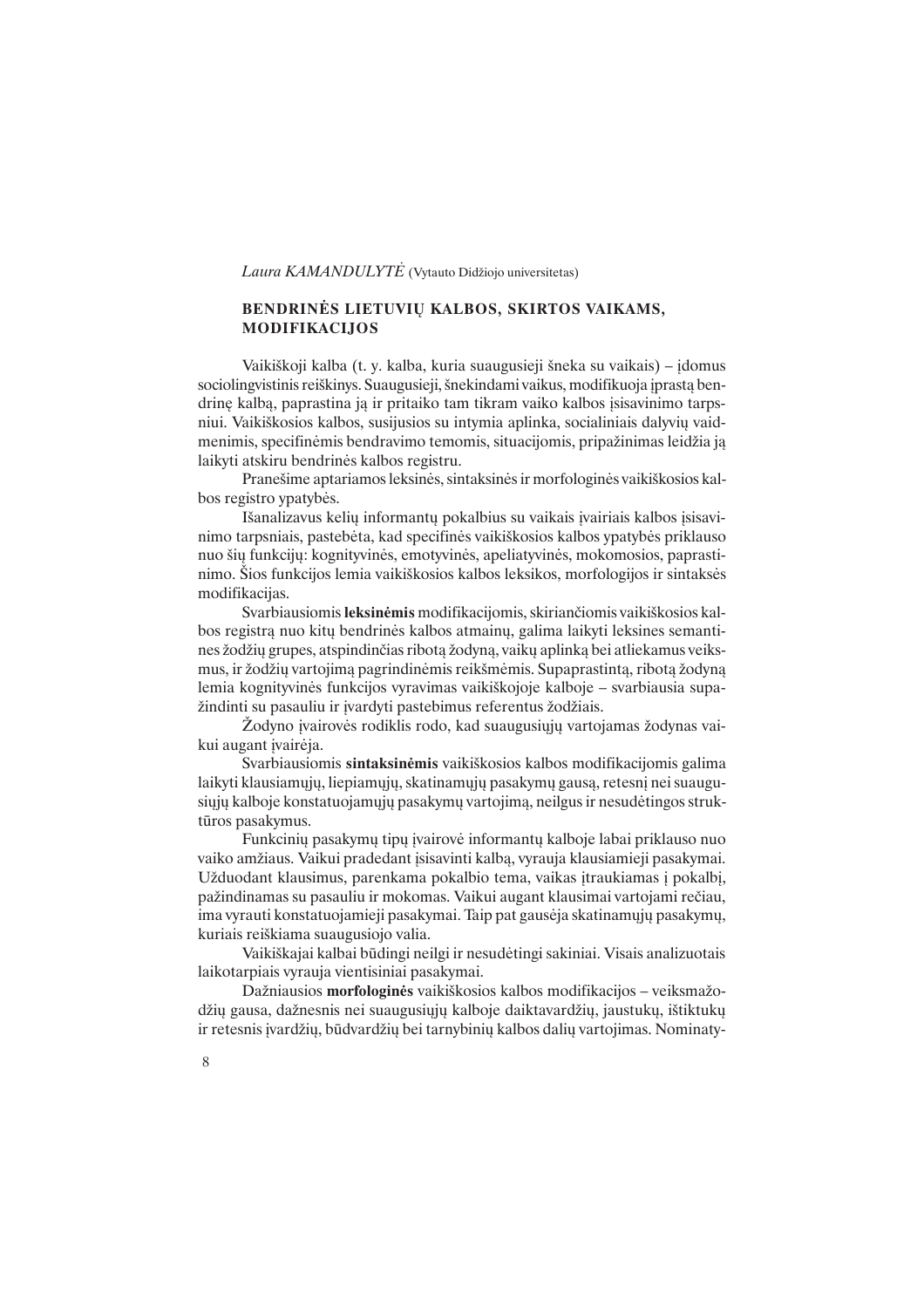vinių kalbos dalių vartojimas nulemtas kognityvinės pažindinimo funkcijos, veiksmažodžių gausa – trumpų sakinių vartojimo. Komunikacijai nebūtinos kalbos dalys – jaustukai ir ištiktukai – svarbios emociniam ryšiui palaikyti.

Svarbiausia morfologinė vaikiškosios kalbos modifikacija - deminutyvų gausa. Jų vartojimas vaikiškojoje kalboje susijęs su pragmatinėmis funkcijomis – intymumo ir emocingumo raiðka.

Minëtas leksines, sintaksines ir morfologines vaikiðkosios kalbos modifikacijas galima skirti į dvi grupes: nepriklausančias nuo vaiko amžiaus modifikacijas ir priklausančias nuo jo. Nepriklausančios nuo vaiko amžiaus modifikacijos tai vaikiškajai kalbai būdingi požymiai, kurių dažnumo nelemia vaiko kalbos raidos tarpsnis (specifinės leksinės semantinės žodžių grupės, deminutyvai). Priklausančios nuo vaiko amžiaus modifikacijos - vaikiškajai kalbai būdingi požymiai, kurių pobūdis ir dažnumas kinta kartu su vaiko kalbos raida (žodyno įvairovė, tam tikrø funkciniø pasakymø tipø paplitimas, pasakymø ilgis, sandara, kalbos daliø pasiskirstymas).

Apžvelgus leksines, sintaksines ir morfologines vaikiškosios kalbos ypatybes, galima daryti iðvadà, kad vaikiðkosios kalbos modifikacijos paprastina kalbą, daro ją suprantamesnę, atkreipia vaiko dėmesį į tam tikrus kalbos elementus ir lengvina kalbos įsisavinimą. Vaikiškosios kalbos registrą galima laikyti supaprastinta bendrinės kalbos atmaina, turinčia ir suaugusiųjų, ir vaikų kalbos ypatybių.

#### MODIFICATIONS OF STANDARD LITHUANIAN INTENDED FOR CHILDREN

Child language (i.e. the language used by adults to talk with children) is an interesting socioliguistic phenomenon. Adults, when talking with children, modify the standard language by simplifying it and adapting it to a certain language acquisition period of the child. Admitting that child language, which is concerned with the child's intimate environment, presupposes the social roles of participants, focuses on specific topics and situations of communication, makes it a well-defined register of the standard language.

The paper deals with lexical, syntactic and morphological features of child language.

The analysis of a couple of dialogues of several informants with children at different periods of language acquisition has testified that specific features of child language have been determined through the following language functions: cognitive, emotive, appelative, educational, simplification. The functions determine lexical, morphological and syntactic modifications of the language.

The key lexical modifications, which discriminate the child language register from other varieties of the standard language include lexical and semantic word groups reflecting a limited vocabulary, the environment of the child, his/her activities and use of words in their key meanings. A simplified, limited vocabulary is determined by the prevalence of the cognitive function in child language: the most important thing is to introduce items from the real world and identify referents with words.

The parameter of lexical variety shows that the vocabulary of adults gains in variety with the child growing.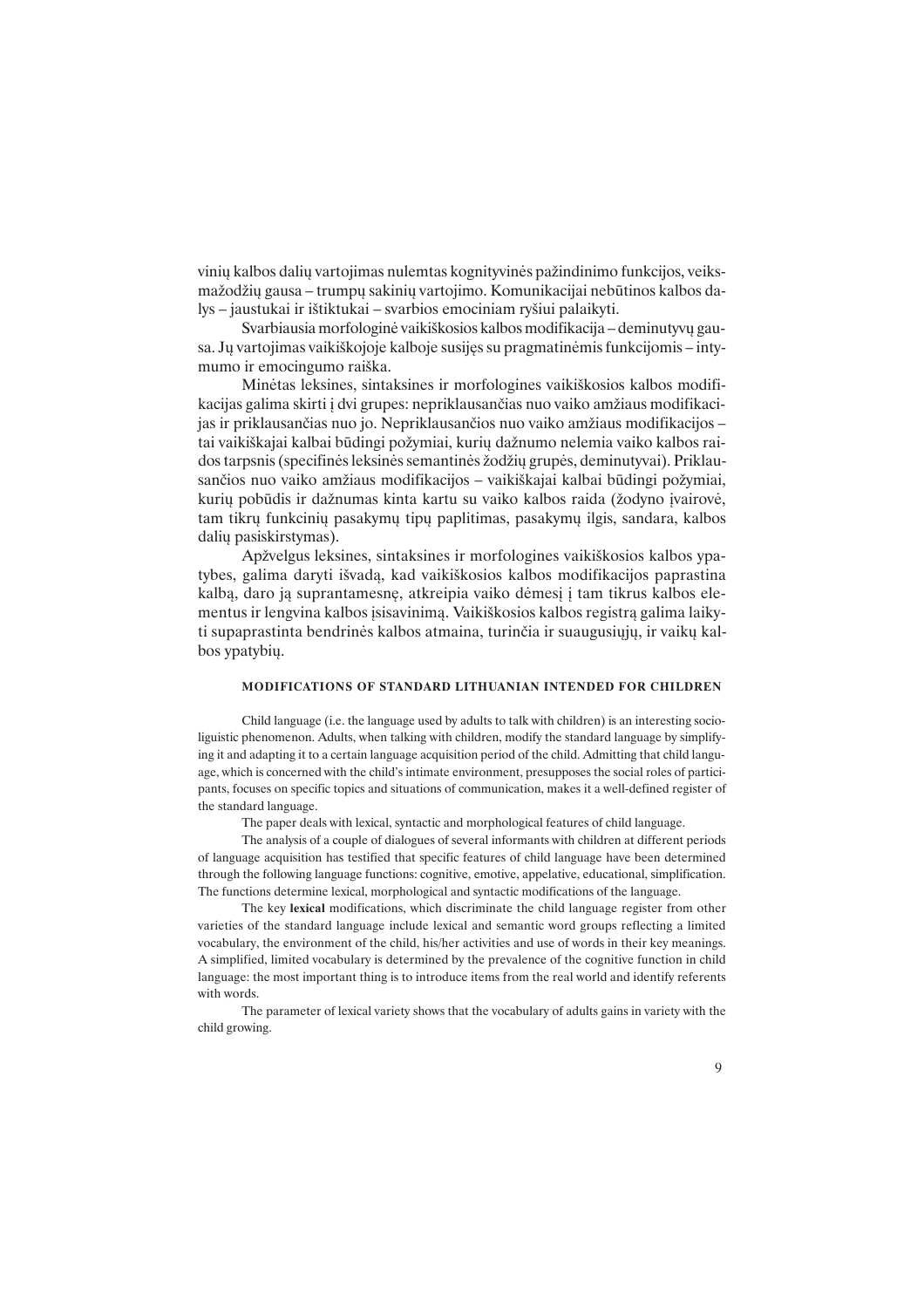The key syntactic modifications of the child language include the abundance of interrogative sentences, prevalence of imperative sentences, less frequent indicative sentences, short rather than long utterances, simple structures.

The variety of functional types of utterances heavily depends on the age of the child. At the initial stage of language acquisition, preference is given to interrogative sentences. When asking questions, a topic for conversation is selected, the child is involved in the conversation, introduced into the surrounding world and taught. When the child is growing, questions become less frequent, preference is given to statements. An increase of imperative statements expressing the will of adults has also been noticed.

The child language is also characterised by short and simple structures. In all periods under study preference is given to simple sentences.

The most frequent morphological modifications of child language include an abundance of verbs, a frequent use of nouns, interjections, onomatopoeic words, less frequent use of pronouns, adjectives and invariable words. The prevalence of nominative parts of speech has been determined by the cognitive function, the abundance of verbs—by short sentences. Interjections and onomatopeic words are hardly relevant for communication but important for maintaining emotional relations.

The key morphological modification of child language is the abundance of diminutives. Their use in child language is concerned with the expression of intimacy and emotions, or pragmatic functions.

The above lexical, morphological and syntactic modifications in child language can be divided into two groups: modifications independent of the child's age and modifications depending on the age. Independent modifications are features of child language, which do not depend on the period of language acquisition (specific lexical and semantic word groups, diminutives). Dependent modifications are the features of child language which develop in their character and frequency together with the child's age (abundance and variety of vocabulary, prevalence of some functional types of utterances, the length of utterances, their structure, distribution of parts of speech).

The overview of lexical, morphological and syntactic features of child language has shown that modifications of child language simplify the language, make it easier to understand, draws the child'd attention to some specific language elements and facilitates language acquisition. The register of child language can be treated as a simplified version of the standard language possessing the features of both—child and adult languages.

Pranas  $KNI\overline{U}K\check{S}TA$  (Lietuvių kalbos institutas)

## VIEŠIEJI UŽRAŠAI IR JU TEISINIS SUPRATIMAS

1. Valstybinės kalbos įstatymas skelbia: "Lietuvos Respublikoje viešieji užrašai yra valstybine kalba. Šis reikalavimas neretai pažeidžiamas, pažeidimai net teisinami tuo, kad įstatymas neapibrėžia, kas laikytina viešuoju užrašu. Tad kas gi yra tie viešieji užrašai?

2. Tiesioginė viešojo užrašo reikšmė paprasta ir aiški. Pagal "Dabartinės lietuvių kalbos žodyną" ( $DLKZ$ ) *užrašas* yra "užrašymas, kas užrašyta"; toks api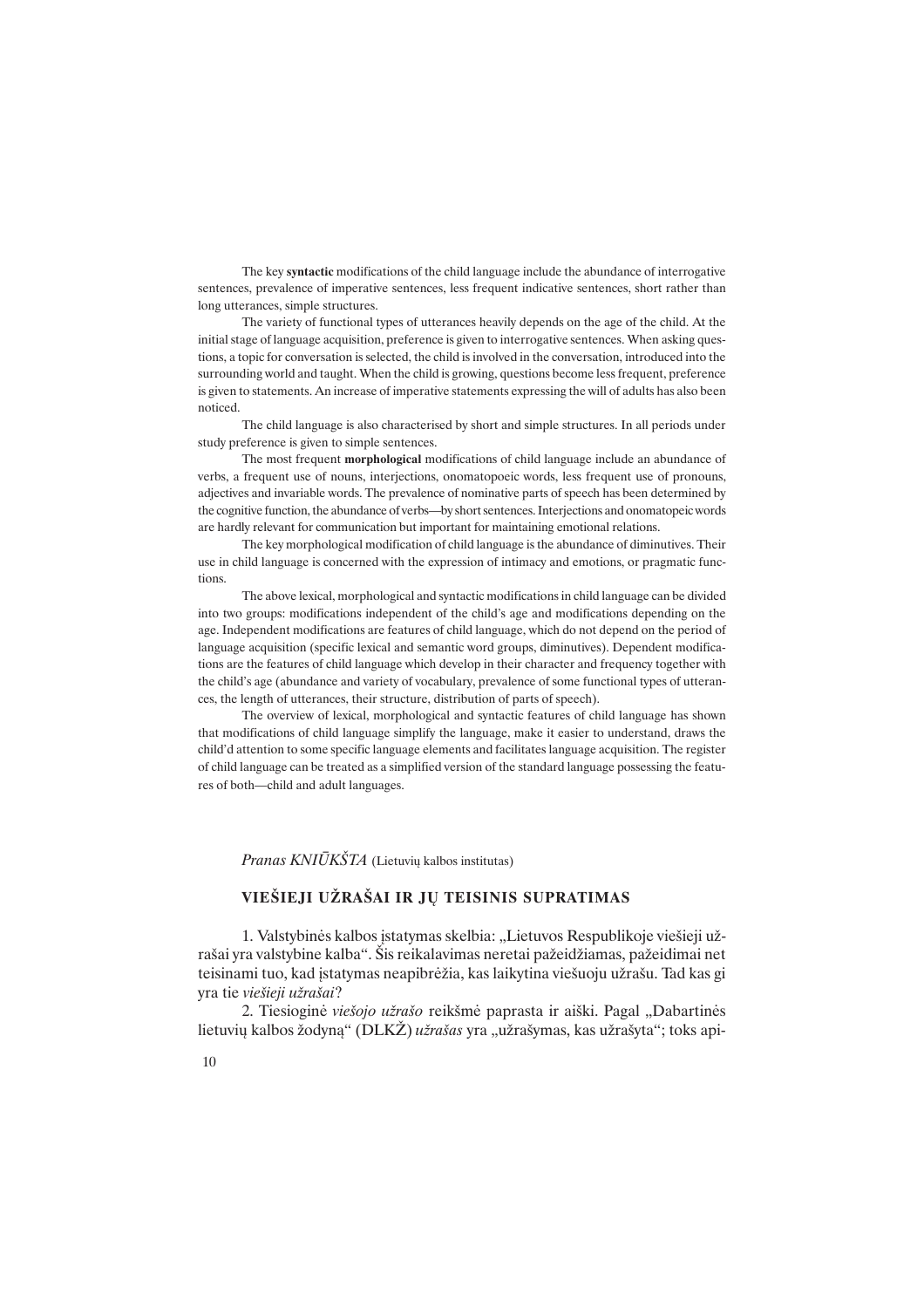brėžimas apima viską, kas, kur ir kaip užrašyta. Būdvardis viešasis čia vartojamas jprastine žodynuose pateikiama reikšme "visiems skirtas", kurią papildo LKŽ duodama reikšmė "aiškiai matomas". Visas junginys viešieji užrašai reiškia "visiems skirti (išoriniai) užrašai".

3. Sudėtingesni viešųjų užrašų santykiai su atskiromis užrašų atmainomis: reklama, iškabomis, pavadinimais, kita rašytine informacija. Čia iprastinės reikšmės susipina su jų dalykiniu ir teisiniu supratimu. Įvairios taisyklės jų reikšmių santykius nusako labai įvairiai ir prieštaringai, todėl atskirų užrašų santykį su viešaisiais užrašais parankiau apžvelgti kiekvieną atskirai.

4. Pats bendriausias šios srities reiškinys yra informacija. Tai - "specialiai kaupiamos, laikomos ir perduodamos žinios" (DLKŽ). Informacija gali būti garsinė ir regimoji, o regimoji toliau skirstoma į vaizdinę ir rašytinę. Viešoji rašytinė informacija tai - viešieji informaciniai užrašai, taigi ji yra ir viešieji užrašai.

5. Už informaciją siauresnės reikšmės reiškinys yra reklama. Pagal DLKŽ tai – "žinių skleidimas, norint išgarsinti, patraukti, sudominti", pagal Reklamos istatyma – "bet kokia forma ir bet kokiomis priemonėmis skleidžiama informacija <>, skatinanti ásigyti prekiø ir naudotis paslaugomis. Ji, kaip ir apskritai informacija, gali bûti garsinë, vaizdinë ir raðytinë, o vieðoji raðytinë informacija yra viešieji užrašai. Viešieji užrašai vienu atžvilgiu už reklamą siauresnės reikšmės (apima ne visa reklama), kitu atžvilgiu – platesnės (ne visi viešieji užrašai yra reklama). Bet reklamos taisyklës paprastai apima ne tik tikrosios reklamos, o ir ðiaip informacijos dalykus.

6. Informacijos rūšis yra įstaigų ir įmonių *pavadinimai*. Vienas pats pavadinimas neturi skatinamosios (reklaminės) reikšmės ir teikia tik įvardijamaja informaciją; papildomų reikšmių jie gali įgyti tik būdami kitų užrašų (reklamos, iškabų) elementais. Visi užrašyti (rašytinės formos) pavadinimai yra užrašai, viešai (išorėje) užrašyti savarankiški ir kitus viešuosius užrašus ar jų dalis sudarantys pavadinimai yra viešieji užrašai. Tokie yra ir pavadinimai, laisva forma užrašyti iðkabose.

7. Iškaba pagal DLKŽ – "lentelė su užrašytu įstaigos ar kt. pavadinimu", pagal LKŽ – "lentelė su užrašu, iškabinta prie krautuvių, įstaigų ir kt." Yra du svarbiausi iškabos požymiai: 1) prie pastato kabinama lentelė (iškabos pavidalas), 2) joje yra užrašas, reiškiantis imonės pavadinimą (iškabos turinys). Gali būti ir kitokių iškabos užrašų, reiškiančių papildomą informaciją. Pagal dabartines oficialiasias nuostatas iškaboje gali būti prekės ženklas ir kitokių vaizdinių elementų; iškabos rašytinių ir vaizdinių elementų santykiai reikiamai nesureguliuoti ir neišaiškinti. Išorinių iškabų užrašai ir jų žodiniai elementai yra viešieji užrašai, vaizdiniai elementai nėra užrašai, tarpinės reikšmės yra prekių ženklai. Iš viso viešieji užrašai yra ne iškaba, o jos užrašas. Iškaba yra ne pati informacija, o prie pastato kabinama, pritvirtinama ar kitaip jrengiama jos laikmena. Ant pastato tiesiogiai paraðyta informacija neturëtø bûti laikoma iðkaba.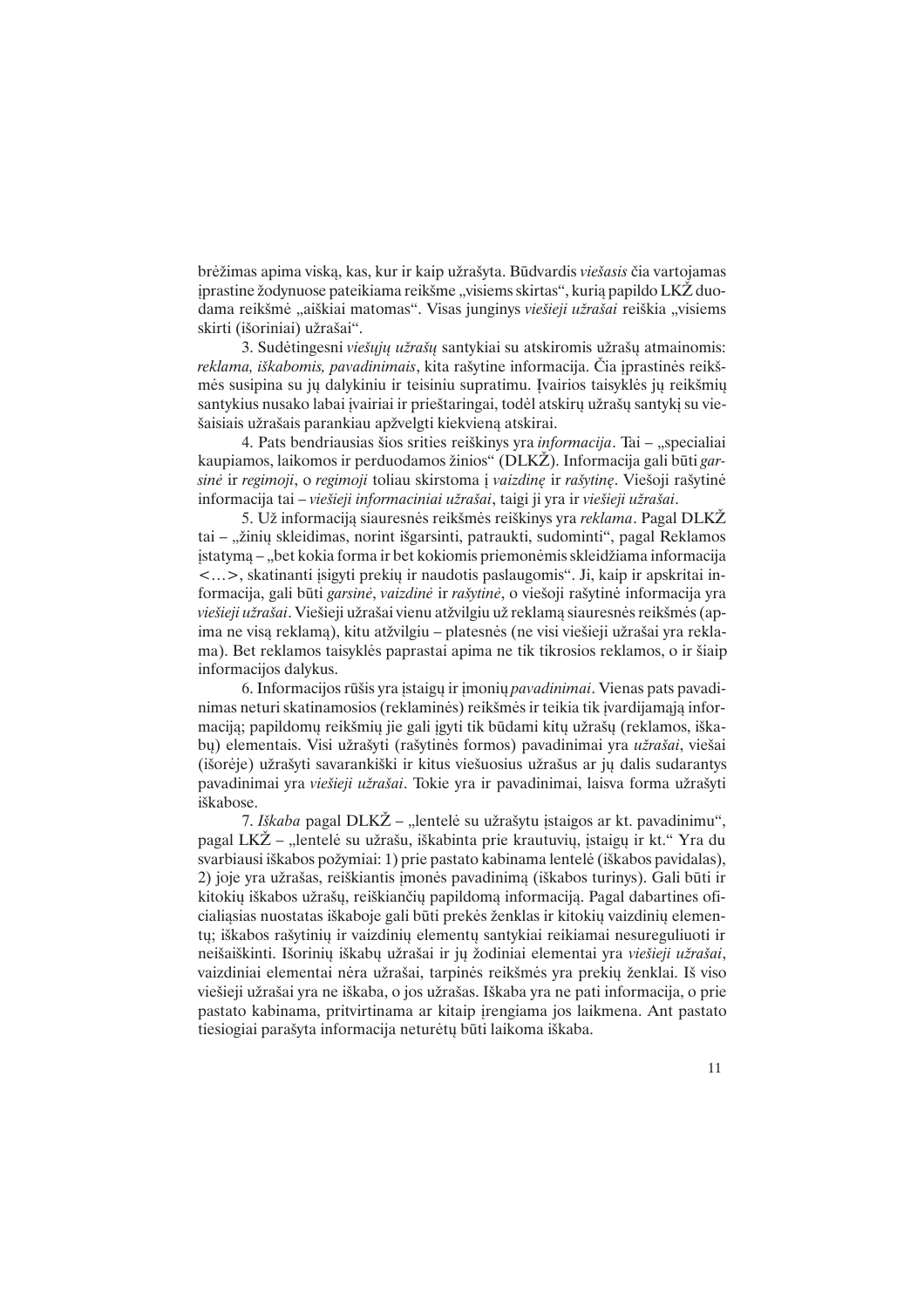8. Nuo viešųjų užrašų dar labiau nutolę prekių ženklai. Pagal Prekių ženklų jstatymą *prekių ženklas* – "bet koks žymuo, kurio paskirtis – atskirti vieno asmens prekes ar paslaugas nuo kito asmens prekiø ar paslaugø ir kurá galima pavaizduoti grafiškai". Su viešaisiais užrašais juos sieja tai, kad ženklą gali sudaryti ir žodiniai žymenys, tarp kurių yra ir firmų vardai. Tačiau jie turi nustatytą grafinį vaizdą ir kitų skiriamųjų požymių ir taip prekės ženkle užrašyti nėra nei firmų pavadinimai, nei viešieji užrašai. Ženklo žodiniai žymenys, užrašyti be skiriamųjų požymių ir kitu grafiniu būdu, yra nebe prekės ženklai, o paprasti pavadinimai ir užrašai, kuriems taikomos bendrosios kalbos vartosenos normos.

#### PUBLIC NOTICES AND THEIR LEGAL MEANING

1. The Law on State Language reads: In the Republic of Lithuania all public notices are in the state language. The requirement is often violated, and the violations are accounted for by the fact that the Law does not give a definition of the public notice. So what are public notices?

2. The direct meaning of a public notice is simple and clear. As defined in the Dictionary of Modern Lithuanian (Lithuanian acronym DLKŽ), a notice is *something written*, which includes anything in writing. The adjective public is used in the usual meaning meant for all, which is supplemented by the meaning given in the LK $Z$  clearly seen or noticed. So the whole utterance has the meaning notices (displayed outside) meant for all.

3. The relations of public notices with other notices, such as advertisements, signs, titles and names and any other written information are more complicated. In these notions (reklama, iðkabos, pavadinimai) the usual everyday meanings merge with legal or other special meanings. A variety of rules define the relationships in different, often contradictory, ways, which is why their relationship with public notices should be overviewed and dicussed separately.

4. The core meaning in this group of notions is *information*. As defined by the DLKŽ, it is 'knowledge accumulated and stored for special purpose'. The information can be of two types: oral and visual (Lith. respectively, garsine and regimoji); the latter is further divided into images and written information (Lith. respectively, vaizdinë and raðytinë informacija). Public written information is given in public information notices, or just public notices.

5. Advertising (Lith. reklama) is a narrower notion than information. As given in the DLKZ, it is concerned with 'dissemination of information in order to give publicity, attract attention, gain interest'. As defined in the Law on Advertising, '(...) information disseminated in any form and by any means urging to procure goods and services'. Like any information, it can be of two types: *oral, image*like and written. Public written information is displayed in *public notices*. In one respect, public notices have a narrower meaning than advertisements (do not include all advertisements), in another respect, they have a broader meaning (not all public notices are advertisements). However, rules of advertising usually apply to the advertisements proper as well as to issues of general information.

6. Names of companies is another type of information. The name on its own does not have any advertising meaning and only provides identificational information. Additional meanings are only acquired whenever used as elements of other notices (signs, advertisements). All written names in Lithuanian are referred to as užrašai (notices), notices that are independent and displayed outside or are included into public notices or their parts are referred to as *viešieji užrašai* (public notices). Such are names given in a free form in signs.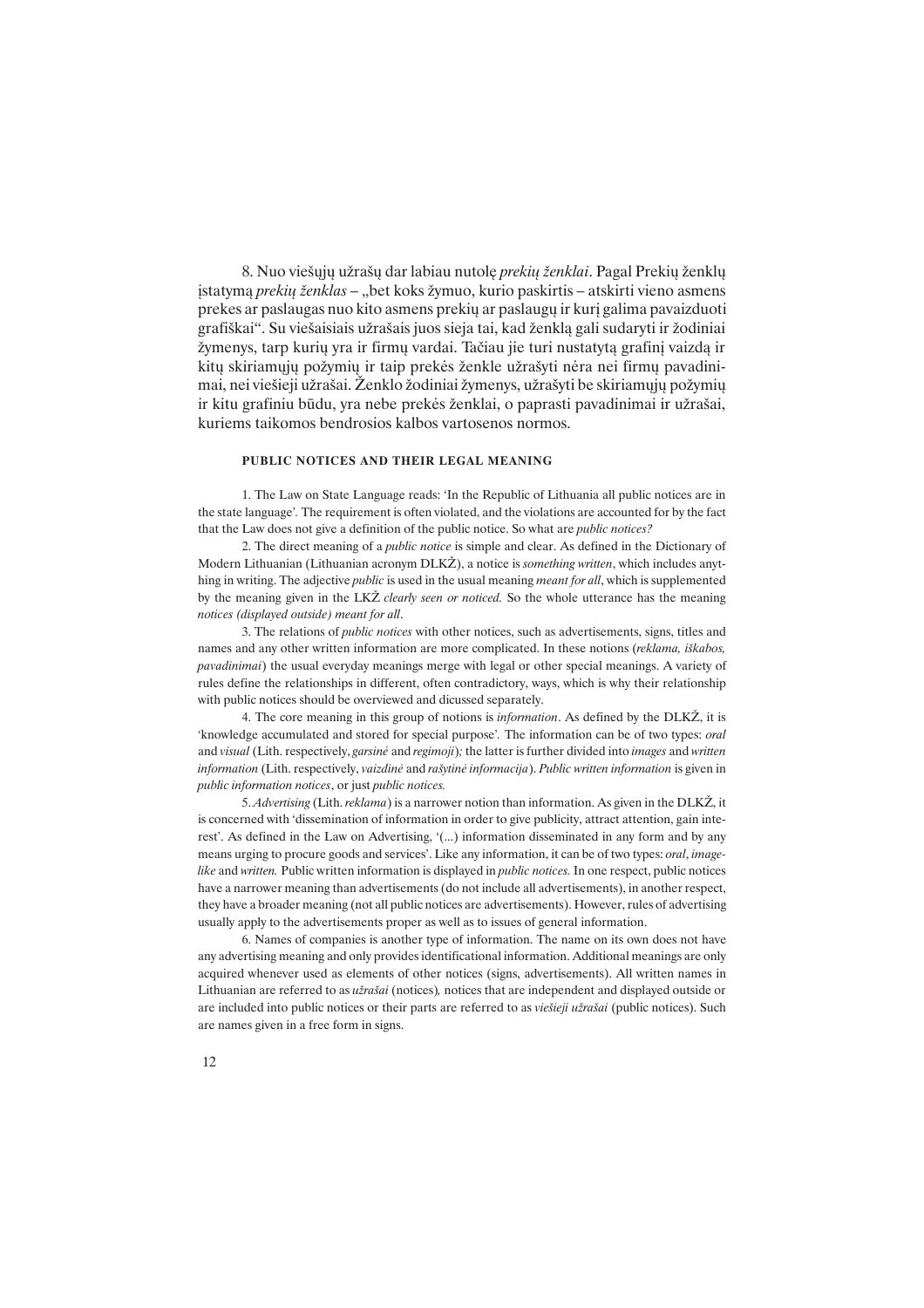7. Iškaba (a public sign) is defined in the DLK $\check{Z}$  as 'a board bearing the name of the institution or any other name, in the  $LK\tilde{Z}$  as 'a board with a notice displayed at shops, institutions etc. There are two key features of the sign: 1) the board displayed at the building (the shape of the sign), 2) a notice on the board meaning the name of the company (the content of the sign). It could also contain additional information. In accordance with official rules, the sign should have a trademark or other image-like elements; the relationships between wrtten and image type elements have not been properly regulated or clarified. Public notices or their verbal elements are public notices, image-type elements are not notices, trademarks are in the intermediate position. So public notices refer to written information rather than the sign, or a shape attached to the building. Any information written down directly onto the surface of the building shall not be treated as a sign.

8. Trademarks are further removed from public notices. In accordance with the Law on Trademarks, a trademark is 'any mark aimed at discriminating goods and services of one person and the other and which could be shown graphically. They are related to public notices in that trademarks can have words, including names of the companies. Their graphic shape as well as other distinctive features are well-established. However, trademarks have no names of companies nor public notices. Verbal signifiers of the sign with no distinctive features and in another graphic form are not treated as trademarks but rather as simple names and notices subject to the rules of the standard language use.

Stefano M. LANZA (Vytauto Didžiojo universitetas)

## BENDRINĖ KALBA IR VISUOMENĖS POŽIŪRIS Į KALBOS NORMINIMÀ: ITALIJOS ATVEJIS

Kad būtų galima suprasti kitos šalies kalbos politiką, pirmiausia reikia susipažinti su tos šalies istorija. Kalbant apie Italija ir italų kalbą, negalima išleisti iš akiø keleto istorijos ir sociologijos faktø.

 1) Italø kalba susidarë ið lotynø kalbos gana dideliame Italijos pusiasalio plote, todėl nuo pradžios aiškiai skyrėsi šnekamoji kalba (kurią vartojo daugiausia tos pačios srities žmonės) ir rašomoji kalba (kuri turi būti kodifikuota, kad ja būtų galima bendrauti su kuo daugiau žmonių iš skirtingų kraštų).

2) XVI-XVII a. tarp inteligentų isigalėjo nuomonė, kad Toskanos srities šnekta, kuria buvo parašyti žymiausi italų literatūros veikalai (pvz., Dantės Komedija, Petrarkos Kanconjerë, Bokaèo Dekameronas), vienintelë galëjo pretenduoti tapti rašomosios kalbos modeliu. Tokia "bendrinė kalba" taip ir liko literatūros kalba, o kasdieniame gyvenime žmonės (net patys rašytojai) toliau kalbėjo tik savo srities tarme.

3) Italija, per amžius suskilusi į dešimtis nepriklausomų sričių, karalysčių, grafysčių, tapo vieninga valstybe mažiau nei prieš 150 metų. Dėl to suprantama, kad per kelis ðimtmeèius kalbos politikos klausimas niekada neturëjo pagrindo kilti. Susivienijusioje valstybëje kalbos politika buvo rûpinamasi faðizmo laikotarpiu. Žlugus fašizmui susidarė bendra nuomonė, kad vyriausybės noras sunorminti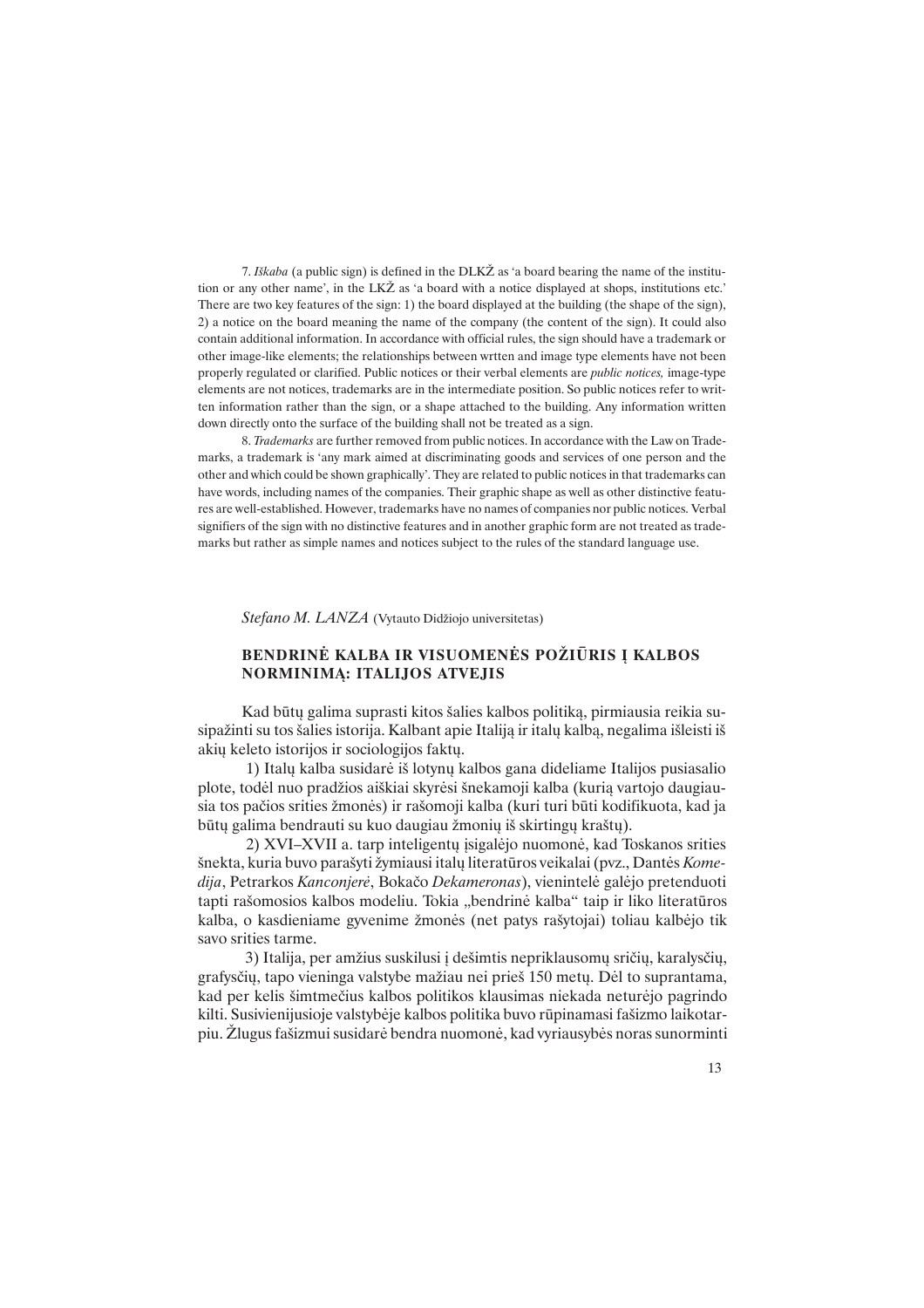kalbą tapatus autoritarizmui. Tačiau šnektų suvienodinimo procesas vyko gana reguliariai: tarsi savaime (per žiniasklaidą, biurokratiją, literatūrą ir kt.) diferencijavosi tarmës ir netarminë kalba, t. y. standartinë (bendrinë) italø kalba.

4) Per pastaruosius dešimtmečius, smarkiai plintant liberaliam mąstymui, pati kalba tapo visiškai nereguliuojama ir dėl įvairių priežasčių (tarp kurių – italų ksenomanija, kalbos jausmo stoka nesant tvirto tautybės jausmo, kylantis anglų kalbos prestižas) į italų leksiką įsibrovė šimtų šimtai svetimžodžių.

Kalbininkų nuomones apie kalbos kitimą ir jos statusą galima apibendrinti kaip du požiūrius: a) dauguma yra įsitikinę, kad svetimžodžiai, nors jų vartosenoje atsiranda vis daugiau, nekelia jokios grėsmės italų kalbos esmei, o atvirkščiai iðryðkina kalbos sistemos veiksmingumà: kalba turinti plëtotis savaime; b) kai kurie laiko svetimžodžių antplūdį įrodymu, kad kalbos vartotojai tampa vis pasyvesni ir nebeprisiriðæ prie gimtosios kalbos. Ðitaip pati kalba skurstanti ir prarandanti savo prestiža Europos ir pasaulio akyse.

Šių skirtingu požiūrių itakingumo išbandymu tapo prieš kelerius metus (2001 metais) parengtas istatymo projektas dėl Vyresniosios italų kalbos tarybos (Consiglio superiore della lingua italiana) ásteigimo. Svarbiausios kalbos asociacijos bendrai pasiraðytame pareiðkime smarkiai sukritikavo pirmà projekto variantą ir pasiūlė pakeitimų. Tai privertė parlamentarus ilgai svarstyti šį klausimą ir parengti antrà ástatymo variantà, kuris dar laukia galutinio áteisinimo.

Dabartinis įstatymo tekstas Tarybai skiria, tarp kitų, šias svarbias funkcijas:

- remti taisyklinga italų kalbos vartoseną ir italofoniją mokyklose, žiniasklaidoje, prekyboje, reklamoje;

 skatinti italø kalbos turtinimà, visø pirma kuriant naujus terminus, kurie geriau apibûdintø dabartinës visuomenës reiðkinius;

- remti užsienio kalbų dėstymą siekiant pabrėžti, o ne sulyginti kultūrinius skirtumus, taip pat atsižvelgiant į kalbų mokėjimo svarbą Europos Sąjungoje.

Ðis tekstas, jau priimtas baigtiniam svarstymui, taip pat sulaukë aðtrios kritikos iš kalbos asociacijų. Antrame bendrame pareiškime pabrėžiama, kad: a) Taryba turëtø bûti tik patariamasis organas, o ne vyriausybës kontroliuojama institucija, kuri įstatymų pagrindu galėtų sunorminti kalbos vartoseną; b) įstatyme nėra paisoma kalbinių mažumų ir gausėjančių imigrantų kalbų poreikių; c) noras kurti naujus žodžius ir pasakymus, kad administracinė kalba būtų lengviau suprantama, tëra tiesiog svajokliø iliuzija.

Ið to, kas pasakyta, lengva prieiti prie iðvados, kad Italija ir Lietuva kalbos kultûros klausimu niekaip nesugretinamos. Kalbos politika Italijoje tiesiog neegzistuoja, nes pats kalbos klausimas yra atsietas nuo paprastų žmonių kasdienybės, o mokslinė bendruomenė atrodo labiau nusiteikusi, kad kalba toliau plėtotusi (ar smuktų?) savaime, be valstybės įsikišimo.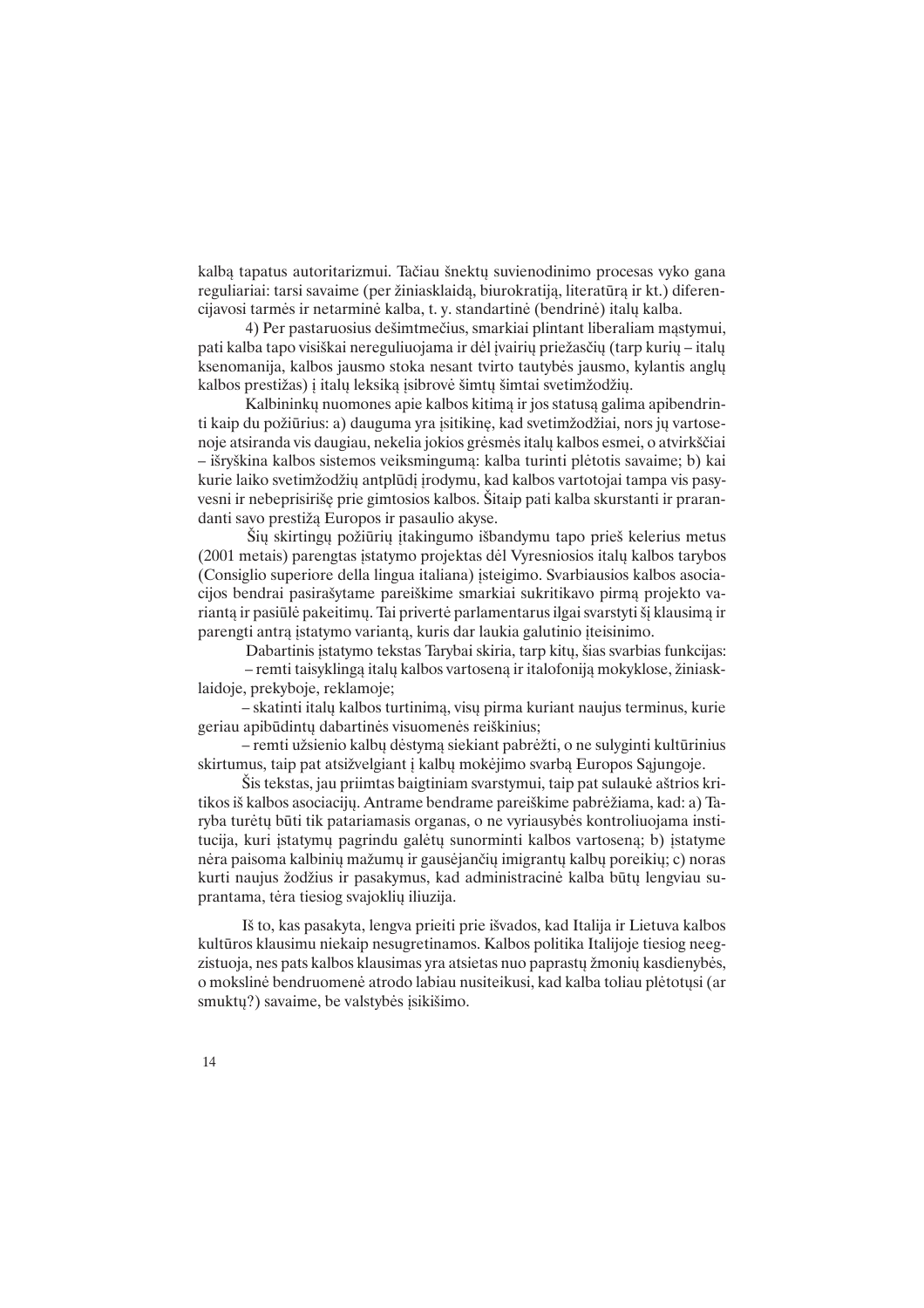#### STANDARD LANGUAGE AND THE ATTITUDE OF THE SOCIETY TOWARDS NORM. SETTING -A CASE STUDY OF ITALY

To be able to understand the language policy of another country, one should start with studying the history of the country. In reference to Italy and the Italian language, there are several facts of history and sociology to be pointed out:

1. Italian developed from Latin on a fairly large area of the Italian peninsula, which is why from the very beginning the differences between spoken (mainly used by the population of the same region) and written Italian (which in order to be able to communicate with a large population from different regions has to be codified) have been clearly marked.

2. In the 16th-17th century there was an opinion held by educated people that the dialect of Tuscany, which was the language of major literary works of Italy (e.g. Dante's Divine Comedy, Petrarca's Canzoniere, Boccaccio's Decameron), could be the only model for written Italian. Today the above standard language has remained the literary language, whereas in everyday life people have been speaking their own dialect.

3. In its history Italy has been a largely compartmentalised country, divided into tens of independent regions, kingdoms, counties. It only became a unified state less than 150 years ago. That is why the issue of language policy has hardly ever been raised. The language policy was being discussed and maintained during the fascist period of the unified state. After the fall of fascism, the common opinion held that the Government's aim to set language norms is authoritarian. However, the standardisation process developed on a regular basis, dialects were differentiated (through mass media, bureaucracy, literature etc.) and discriminated from non-dialects, i.e. from standard Italian.

4. During the last decades with the spread of liberal thought the language has hardly been regulated at all, which is one of the reasons (others would be xenophobia, lack of national identity, the spread of English) why the Italian lexicon has adopted hundreds and hundreds of borrowings.

The approaches of linguists towards the language status and development can be roughly divided into two types. A) The majority of them strongly believe that the increasing number of borrowings do not do any harm to the Italian language but rather reveal the viability of the language system, the language has to develop on its own. B) Some take the increasing number of borrowings as a proof that native speakers have become more and more passive and not attached to their native tongue any more. So the language is empoverished and losing its prestige in the eyes of Europe and the world.

Several years ago (2001) there was a law on Establishing the Higher Council of the Italian Language (Consiglio superiore della lingua italiana) drafted, which became a trial to the above views and their importance. The key linguistic associations signed a joint declaration severely criticising the first draft of the law and suggested a number of amendments. As a result, the members of the Italian Parliament held heated discussions over the issue and produced the second draft of the law, which still has to be discussed and then adopted.

The existing draft stipulates that the Council shall perform, among others, the following key functions:

• Promote the correct use of the Italian language and Italophilia at schools, in mass media, trade and advertising.

• Promote the enrichment of the Italian language by creating new terms which would better define the new phenomena of modern society in the first place.

• Promote the teaching of foreign languages in order to emphasise cultural differences rather than deemphasize them; also, consider the importance of teaching and learning foreign languages, which is in accordance with the language policy of the European Union.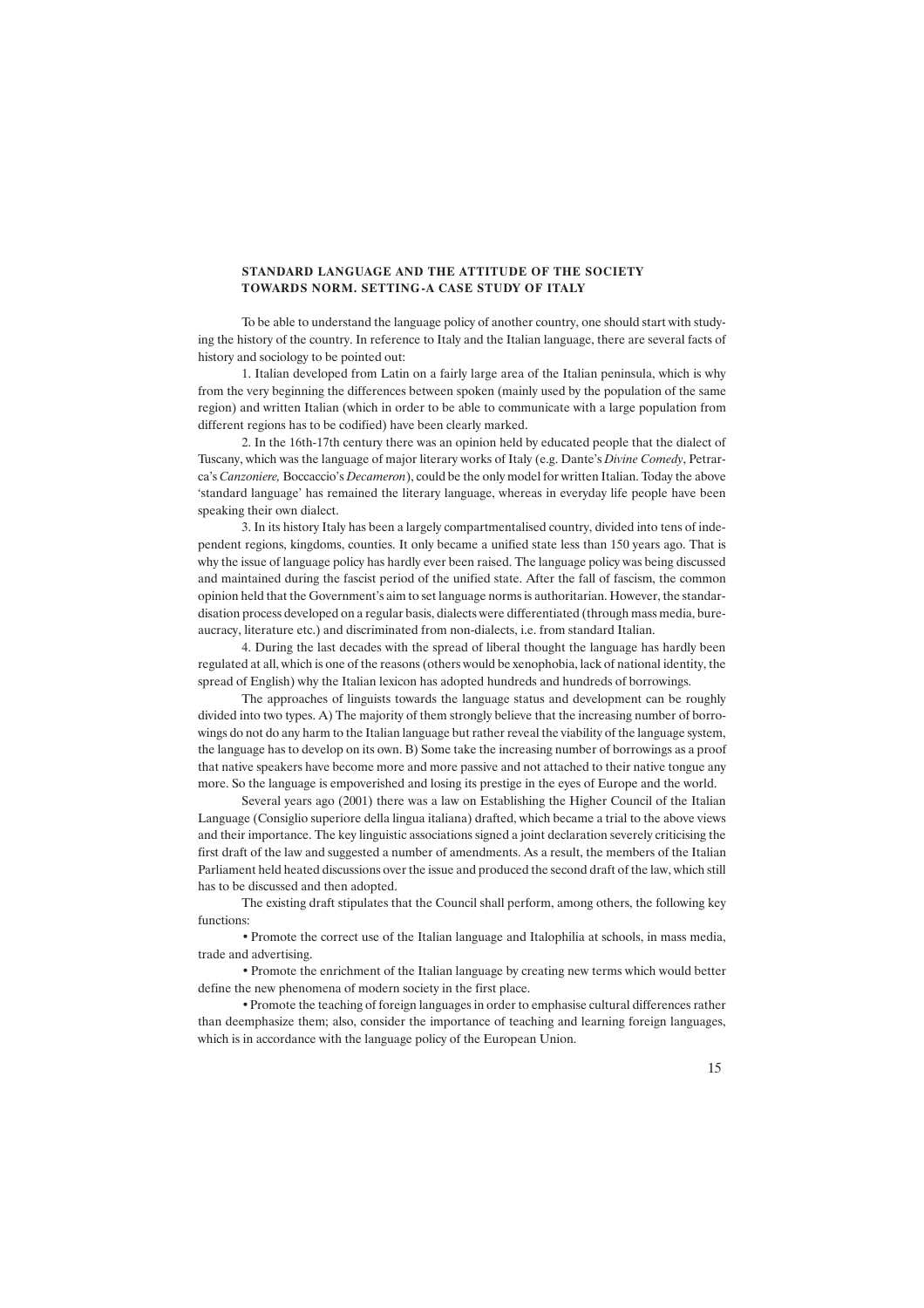• The text, accepted for the final discussion, was subjected to severe criticism of linguistic associations. Their second joint Declaration points out that a) the Council should only perform an advisory role rather than act as a governmental institution and set the language norms in the framework of the existing legislation; b) the law disregards the needs of language minorities and immigrants; c) an aspiration to create new words and expressions which would make the administrative language easier to understand is just an illusion.

To conclude, it should be pointed out that in terms of language culture Italy and Lithuania are hardly comparable. There is practically no language policy in Italy, since the issue of language is separated from everyday life of ordinary people, whereas the learned people and the research community of the country seem to promote the development (or decline?) of the language on its own without any interference from the state.

Tiina LEEMETS, Maire RAADIK (Eesti Keele Instituut)

## ÕS 1999: EXPERIENCE OF A NEW LANGUAGE PLANNING DICTIONARY

Eesti keele sõnaraamat (A Dictionary of the Estonian Language) ÕS 1999 carries on the tradition of Estonian orthological dictionaries. Yet it is a new type of dictionary that reflects a continuous change in the attitudes of language planning. Currently, a revised edition is being prepared; therefore, our paper deals with the users' reception of this kind of dictionary.

 $\tilde{O}S$  1999 presents the vocabulary of standard literary Estonian (with literary language understood as the (most) uniform language variety used nationwide). Traditional dialects and sociolects are represented scantily, considering the current importance of every speech form. In terminology the focus is on subject fields that should be of interest for ordinary language users as well as on those fields where the system of concepts has lately undergone considerable changes.

 $\tilde{O}S$  1999 is a dictionary of contemporary Estonian. It has to represent the language spoken and written by Estonians in present-day Estonia. The first edition was published in the last decade of the  $20<sup>th</sup>$  century and reflects the state of language at that time. The second edition should bring the dictionary into the  $21<sup>st</sup>$ century. Among other things, this means supplementing the material with a high number of neologisms as well as removing dialectal vocabulary and obsolete or marginal terminology.

Authors of a language planning dictionary cannot confine themselves to recording the usage of the present moment. They should attempt to narrow the gap between the state of language as given in published dictionaries and the actual usage that is continuously developing. The compilers have to look ahead and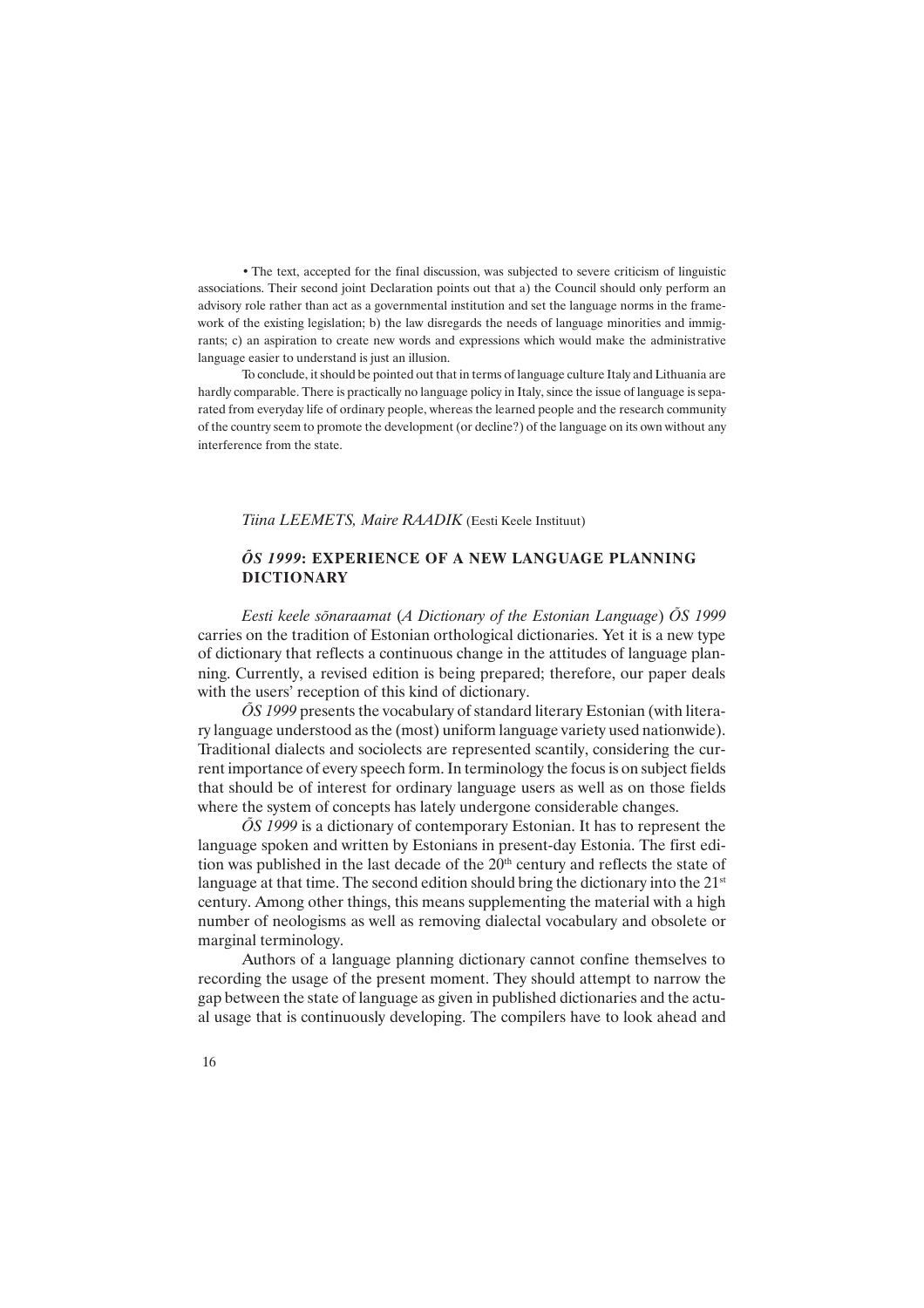present the material that may become necessary in the future (e.g the Estonian equivalents for new concepts that may not yet be in wide use).

ÕS 1999 is a guiding advisory dictionary. The compilers do not only describe speech forms but also consider their value in different sublanguages, stylistic levels and registers. Their commentaries may sometimes confuse the users of the dictionary due to a number of recommendations, different fonts, labels etc.

The draft of the second edition will soon be completed in the Institute of the Estonian Language. The compilers try to summarize and take into account the users' opinions about the current dictionary. Their feedback has been given in various forms—from published reviews to comments by colleagues and friends. Linguistic counselling in the Institute of the Estonian Language has been a very important channel as well. Consultations by telephone and e-mail are among the compilers' daily responsibilities. This helps to keep in touch with dictionary users and receive their opinions first-hand.

With the aim of guiding language users, the compilers of the dictionary have to consider the advising techniques very carefully. The readers' notes and suggestions are of great use. For example, speech forms not recommended for use (through which the user can be guided to suitable ones) are currently given in a smaller font in braces. In the second edition an arrow will be added that clearly points at the recommended means of expression.

Any dictionary is limited in its scope. It requires strict principles of selecting the material and rules out a possibility of adding extensive commentaries to dictionary entries. On the other hand, it is expedient to provide as much information as possible inside the entry. However, feedback from the users has proved that too detailed information can sometimes confuse them and therefore has to be deleted from the new edition.

Birgitta LINDGREN (Svenska språknämnden / Swedish Language Council)

## SWEDISH LANGUAGE POLICY TODAY WITH AN OUTLOOK TO OTHER NORDIC LANGUAGES

#### Annotation

This autumn the Government shall submit a proposal on language policy for the discussion at the Parliament. The proposal will give an overview of the whole linguistic situation (e.g. the usage of English, minority and immigrant languages). In the last years the language policy has been a hot subject in all Nordic countries. It is therefore interesting to compare the same issue in different countries.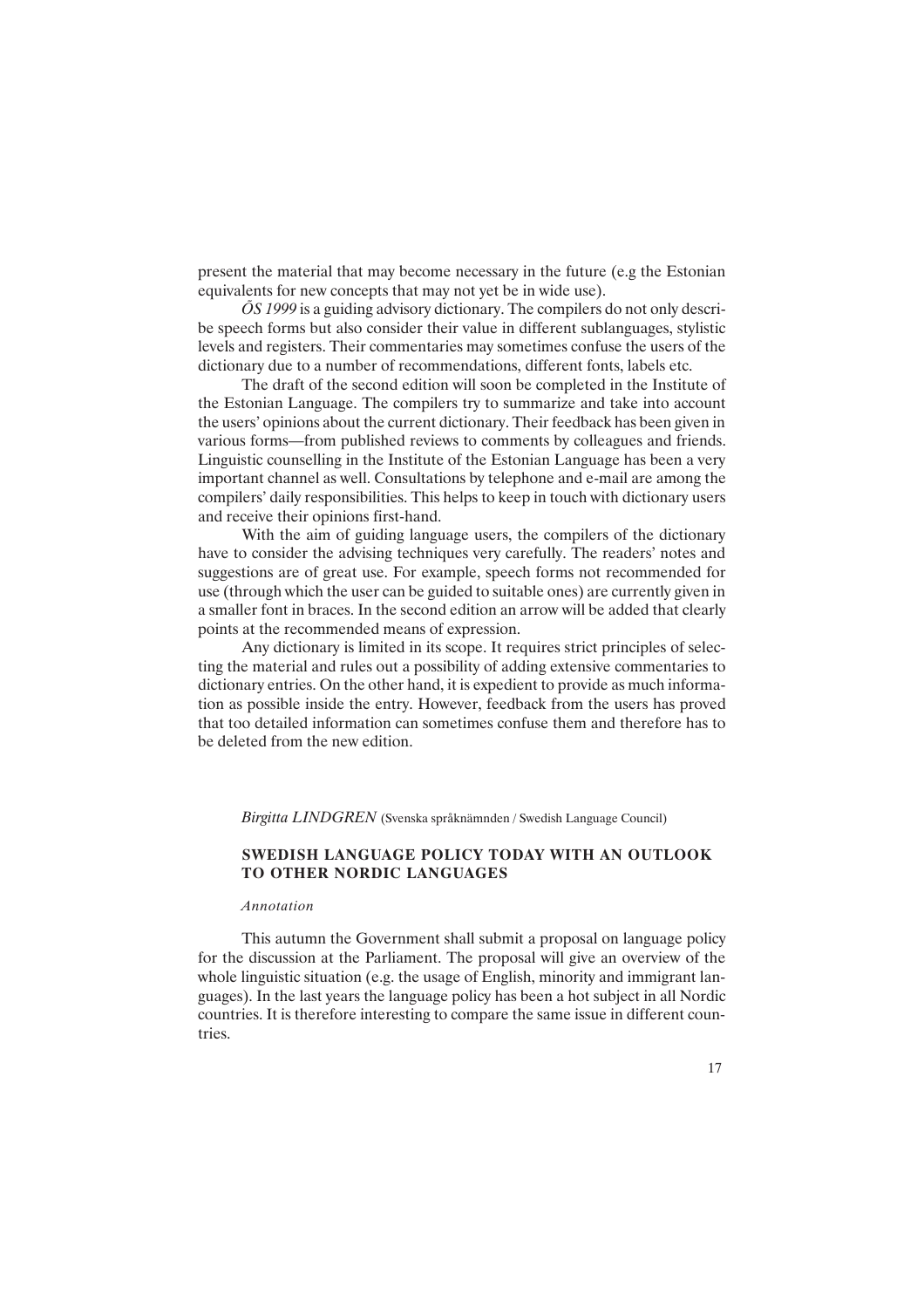#### Sirje MÄEARU (Eesti Keele Instituut)

## ЯЗЫКОВАЯ КОНСУЛЬТАЦИЯ КАК РАСПРОСТРАНИТЕЛЬ НОРМЫ ЛИТЕРАТУРНОГО ЯЗЫКА

Начиная с 1960-х годов, в Институте эстонского языка действует консультация по эстонскому языку, из которой сформировался своего рода признанный центр культуры речи. После достижения политической независимости Эстонии обращение к языковой консультации возросло скачкообразно. О потребности в такой консультации говорит непрерывное увеличение количества устных обращений к языковой консультации. Следует отметить, что с 2004 года языковая консультация дотируется через проект «Культура речи» из государственного бюджета.

Работа языковой консультации заключает в себе практическую леятельность в целях улучшения употребления языка. В первую очередь, сюда относятся различные консультации по вопросам языка (устные и письменные), а также литературное редактирование, курсы по культуре речи и, разумеется, бесконечная пропаганда культуры речи.

Языковую консультацию дают сотрудники группы упорядочения языка сектора грамматики Института эстонского языка, для которых это одна из рабочих обязанностей. Большая часть сотрудников языковой консультации является составителями ортологического словаря эстонского языка. Некоторые консультанты связаны с работой языковой комиссии Общества родного языка, которая разрабатывает нормирующие рекомендации. Кроме «чистой» языковой консультации консультанты разъясняют правила языка и зафиксированные в ортологических источниках языковые нормы. Таким образом, обращающиеся за консультацией получают самую адекватную информацию. Польза обоюдная, так как отвечающие получают обратную связь, например, о том, какие самые трудные правила для пользующихся языком. Через языковую консультацию употребители языка могут делать предложения об улучшении языковых норм.

Круг обращающихся за консультацией самый разнообразный начиная со школьников и кончая пенсионерами, спрашивают редакторы й переводчики, секретари, работники телевидения, радио и прессы, озабоченные родители и любители решать кроссворды.

Тематика вопросов обширна: орфография (самое большее количество вопросов), морфология, словообразование, синтаксис, лексикология, перевод на эстонский (например, с английского или с русского) и прочие всевозможные вопросы, связанные с языком. Кроме проблематики, касающейся общего языка, консультанты стараются ответить и на терми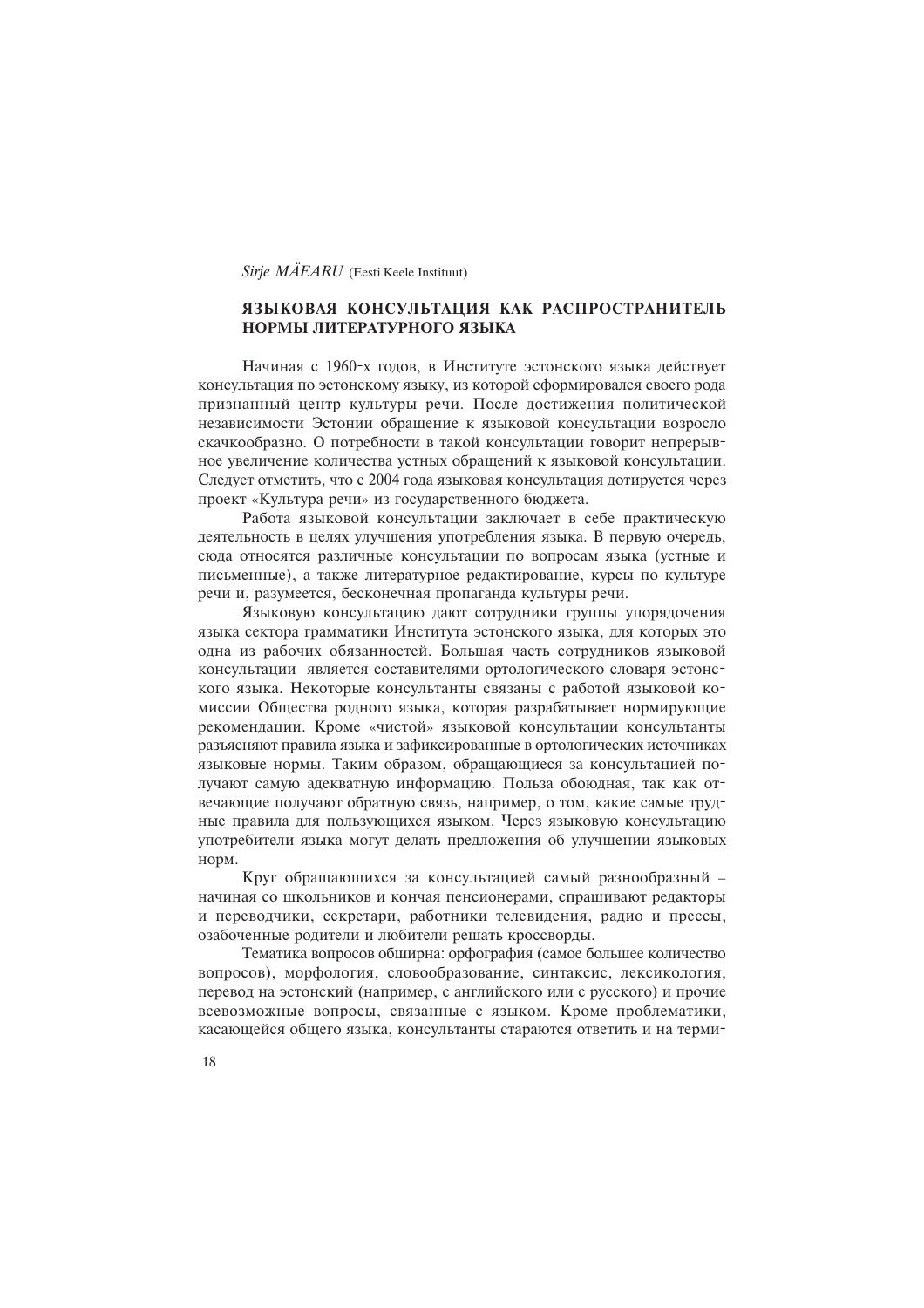нологические вопросы. Все вопросы и ответы регистрируются в дневнике, а в последние годы и в электронной базе данных.

Советы языковых консультантов имеют вес, и мнения языковой консультации спрашивают почти обо всем, что заслуживает внимания общественности в области языка. Языковые консультации и пропагандистская работа языковой консультации способствуют обеспечению полноценного функционирования эстонского языка как государственного языка и языка общения во всех сферах деятельности.

#### LINGUISTIC CONSULTATION AS AN INSTRUMENT TO DISSEMINATE THE NORM OF THE STANDARD LANGUAGE

Since 1960, the Estonian Language Institute has provided the services of linguistic counselling (language consultations) on the Estonian language, which eventually has grown into an established centre of the culture of language. After regaining its political independence, Estonia has witnessed an enormous growth of interest in the language consultation. Its huge demand can be attested by an uninterrupted flow of oral requests. It should be noted that since 2004 the language consultation has received financial support from the state in the framework of the Project The Culture of Language.

Language consultations consist in taking practical measures to improve the quality of the language use. First of all, they focus on giving advice on a variety of linguistic issues (orally and in writing), then they may include literary editing and proof-reading, courses on the language culture and, of course, uninterrupted promotion of the language culture.

Language consultations are provided by the team of language regulation and management from the Section of Grammar of the Estonian Language Institute. This type of work is within their daily responsibilities. A large number of language consultants are involved in compiling an orthographic dictionary of the Estonian Language. Some consultants are involved in the Language Commission of the Association of the Native Language, which currently works hard on the recommendations of language norms. Apart from 'pure' linguistic consultations, the consultants provide guidance into the rules of the language and the language norms as given in orthological sources. So questioners receive the most adequate information they might expect. On the other hand, the consultants gain information on the most difficult rules of the language use. Also language users may launch proposals on the improvements in the language norm.

Questioners include a large variety of people—from schoolchildren to pensioners, there are also editors and translators, secretaries, people from TV, radio and the press, parents and cross-word lovers.

Consultations cover a wide range of topics: orthography (the largest number of questions), morphology, word formation, syntax, lexicology, translation into Estonian (e.g. from English or Russian) and other language-related issues. Apart from problems concerned with the general issues of the language, consultants take efforts to answer questions on terminology. All questions and answers are entered into a registrar, which lately has been replaced by the electronic database.

Advice provided by language consultants is important, since consultants are asked to clarify almost all sorts of language-related issues and which are important for the society. The linguistic consultation and its promotion help ensuring a fully-fledged functioning of Estonian as a state language and a language of communication in all areas of life.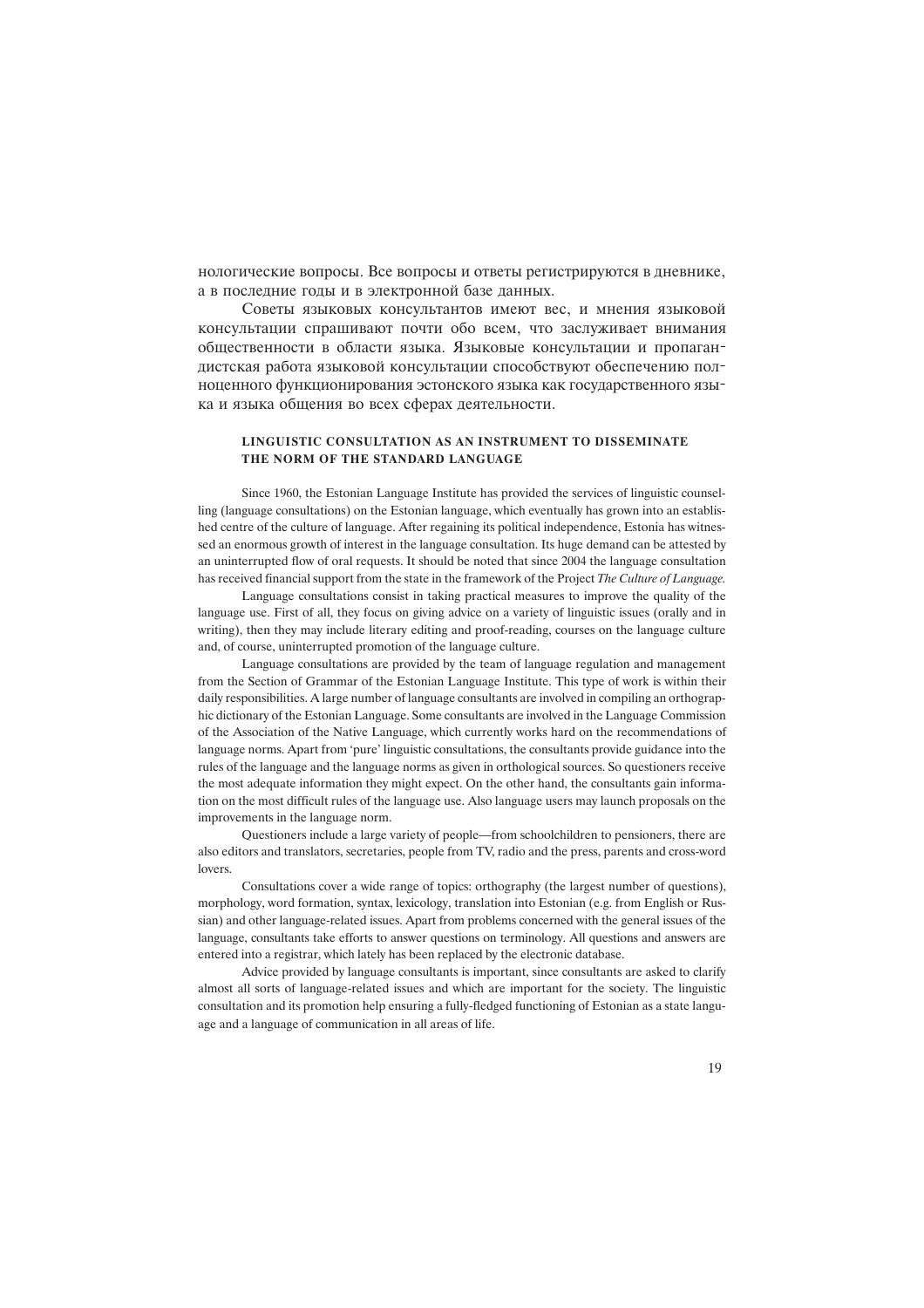## Rūta MARCINKEVIČIENĖ (Vytauto Didžiojo universitetas)

## KABUTĖS – BENDRINĖS KALBOS UŽRIBIO ŽENKLAS

Pranešime aptariama šiandien ypač išplitusi ir pakitusi kabučių vartosena. Kabutės laikomos ypatingu skyrybos ženklu, nes, kitaip nei kiti užrašyti skyrybos þenklai, jis vienintelis yra nurodomas, jei tekstas skaitomas balsu.

Bendrinės kalbos norma (Lietuvių kalbos rašyba ir skyryba, 1992: 220–228) kabutėmis leidžia skirti tiesioginę kalbą, citatas, cituojamų leidinių, kūrinių ar organizacijø pavadinimus ir autoriaus nurodomus atskirus kieno nors iðskirtinius žodžius ar žodžių junginius, kitaip sakant – kito kalbą. Toks kabučių vartojimas aiðkus ir nediskutuotinas. Kai kada èia kabutes keièia kursyvas. Kur kas keblesni yra kiti nurodyti atvejai: žinomi asmenų ar daiktų perkeltiniai pavadinimai, specifiniai perkeltinës reikðmës pasakymai, netiesiogine, tariama reikðme pavartoti žodžiai ar posakiai. Čia atsiveria neribotos interpretacijos galimybės, todėl labai dažnai kabučių vartosenos neimanoma paaiškinti nė vienu iš nurodytø atvejø.

Patyrinėjus kabučių vartoseną Dabartinės lietuvių kalbos tekstyne (http:// donelaitis.vdu.lt) ir atmetus nediskutuotinus kabuèiø vartojimo atvejus (kito nei autorius asmens kalbos intarpus – tiesiogine kalba, ivairaus ilgio citatas – bei pavadinimus) išryškėjo šie ypatumai: kabutėmis motyvuotai skiriami įvairūs skoliniai, ypaè barbarizmai, slengo ar ðiaip kito funkcinio stiliaus leksika, perkeltine okazine reikšme, dažniausiai ironiškai, pavartoti žodžiai ir posakiai. Labai dažnai i kabutes žodžiai imami nemotyvuotai. Taip atsitinka tada, kai kabutėmis skiriami ne okazinës, o iprastinës uzualinës perkeltinës reikšmës žodžiai, paprastai metaforos, ar šiaip bet kokie teksto autoriui neįprastai skambantys žodžiai ar posakiai. Gali būti, kad vartodami kabutes tekstų autoriai bando apsidrausti nuo galimos ar akivaizdžios kalbos klaidos.

Kita kabučių rašymo negerovė yra jų daugiaprasmiškumas. Dažnai skaitytojui lieka neaiðkus kabuèiø vartojimo motyvas, nes galimi keli paaiðkinimai: ironija, kito nei autorius asmens, kito stiliaus ar svetimos ideologijos žodžiai. Nesupratus autoriaus intencijos, tekstas gali bûti suprastas klaidingai, todël svarbu aiðkiai apibrėžti ir griežčiau norminti skyrybos kabutėmis atvejus.

Apskritai kabutëms kalbos vartotojai turëtø skirti daugiau dëmesio, nes jos nėra vien tik skyrybos ženklas. Kabutėms būdinga ir modalumo raiška, nes jomis autorius gali parodyti savo požiūrį ir į tikrovės dalykus, ir į jiems apibūdinti vartojamus žodžius: ar jis juos laiko savais, tinkančiais bendrinei kalbai ir konkrečiam funkciniam stiliui, ar ne. Dėl dviejų pastarųjų atvejų kabutes su tam tikromis išlygomis galima laikyti net ir metakalbiniu komentaru. Žiūrint plačiau galima teigti, kad šiandien kabutės labai dažnai žymi bendrinės kalbos užribio teritorija.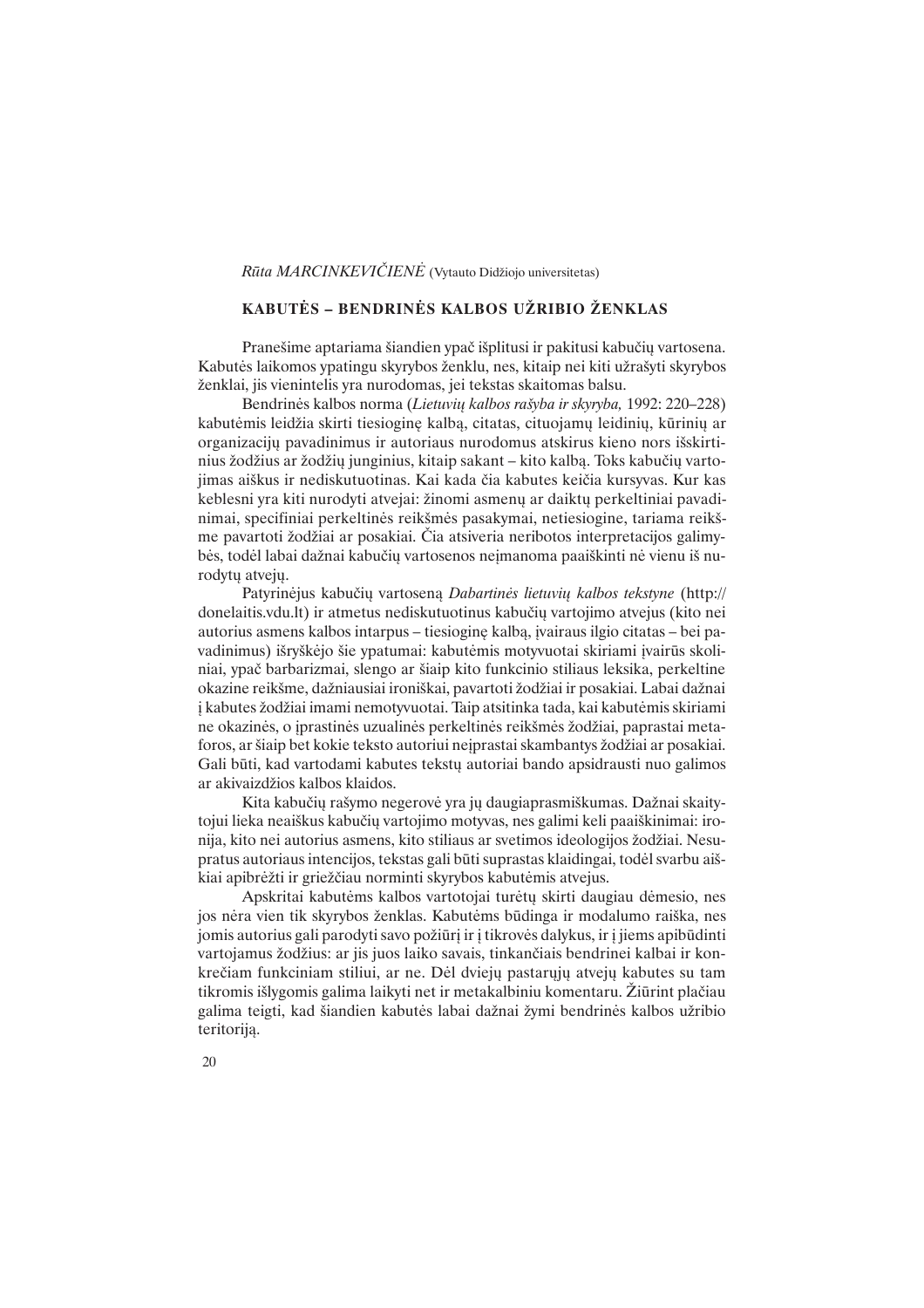#### INVERTED COMMAS AND NON-STANDARD LITHUANIAN

The paper deals with the widely spread and somewhat problematic present day usage of inverted commas, i.e. the unique punctuation mark from the point of view of its presentation. If present in writing, it is usually mentioned while reading the text or speaking. Thus it is the so-called oral punctuation mark.

The norms and rules of the Standard Lithuanian (see Lietuvių kalbos rašyba ir skyryba 1992: 220-228) prescribe the usage of the inverted commas in the following cases: direct speech, citations, names of the quoted publications and organizations, isolated words or phrases of other persons than the author. These cases (sometimes italic fonts are used there instead of inverted commas) seem to be clear and undisputable while other normative cases are much more complicated. They include figurative names of persons, phenomena, entities and specific usage of occasionally transferred figurative meanings such as irony, sarcasm. Inverted commas that are used to mark figurative meanings of words open a possibility for a wide range of interpretations of this rule, therefore the norm itself becomes fuzzy around its edges.

Investigation into the the problematic usage of inverted commas in the Corpus of the Lithuanian Language (http://donelaitis.vdu.lt) revealed the following: most often inverted commas mark a) borrowings, particularly barbarisms, slang words or lexemes of a different functional style, and b) figuratively, usually ironically, used words and phrases. In the first case, authors attempt to hide unnormative lexems and to present them as someone else's speech. In the second case they misuse inverted commas for any figuratively used words and phrases, no matter whether their meanings are usual, e.g. dead metaphors, or occasional.

Another problem in the present day usage of inverted commas is their ambiguity. In some cases different and contradictory simultaneous readings of commas are possible (e.g. irony, quoted words of other persons, different style or even ideology), thus author's intentions are not clear for the reader. When the author's intention is unknown, the text can be misunderstood. Therefore, norms for the usage of inverted commas should be revised and clearly specified, since this mark of punctuation is used to express modality, i.e. author's attitude towards reality and his/her own language. In the latter case inverted commas mark a kind of metalinguistic comment. However, in broader terms, inverted commas mark the territory outside standard Lithuanian.

 $Rita \t MILI \t\bar{U} NAIT \t\dot{E}$  (Lietuvių kalbos institutas)

## KODIFIKACIJOS IR VARTOSENOS SANTYKIAI DABARTINËJE LIETUVIØ KALBOJE

Didesnis ar mažesnis bendrinės kalbos kodifikacijos atsilikimas nuo vartosenos polinkių ir tos kalbos vartotojų poreikių paprastai laikomas neišvengiamu. Taèiau jeigu jis pernelyg didelis, trukdo normaliai funkcionuoti bendrinei kalbai ir kelia vartotojø nepasitenkinimà.

Ávairûs vartosenos ir vartotojø nuomonës tyrimai patvirtina, kad dabartinë bendrinė lietuvių kalbos vartosena ir kodifikacija yra vietomis daugiau ar mažiau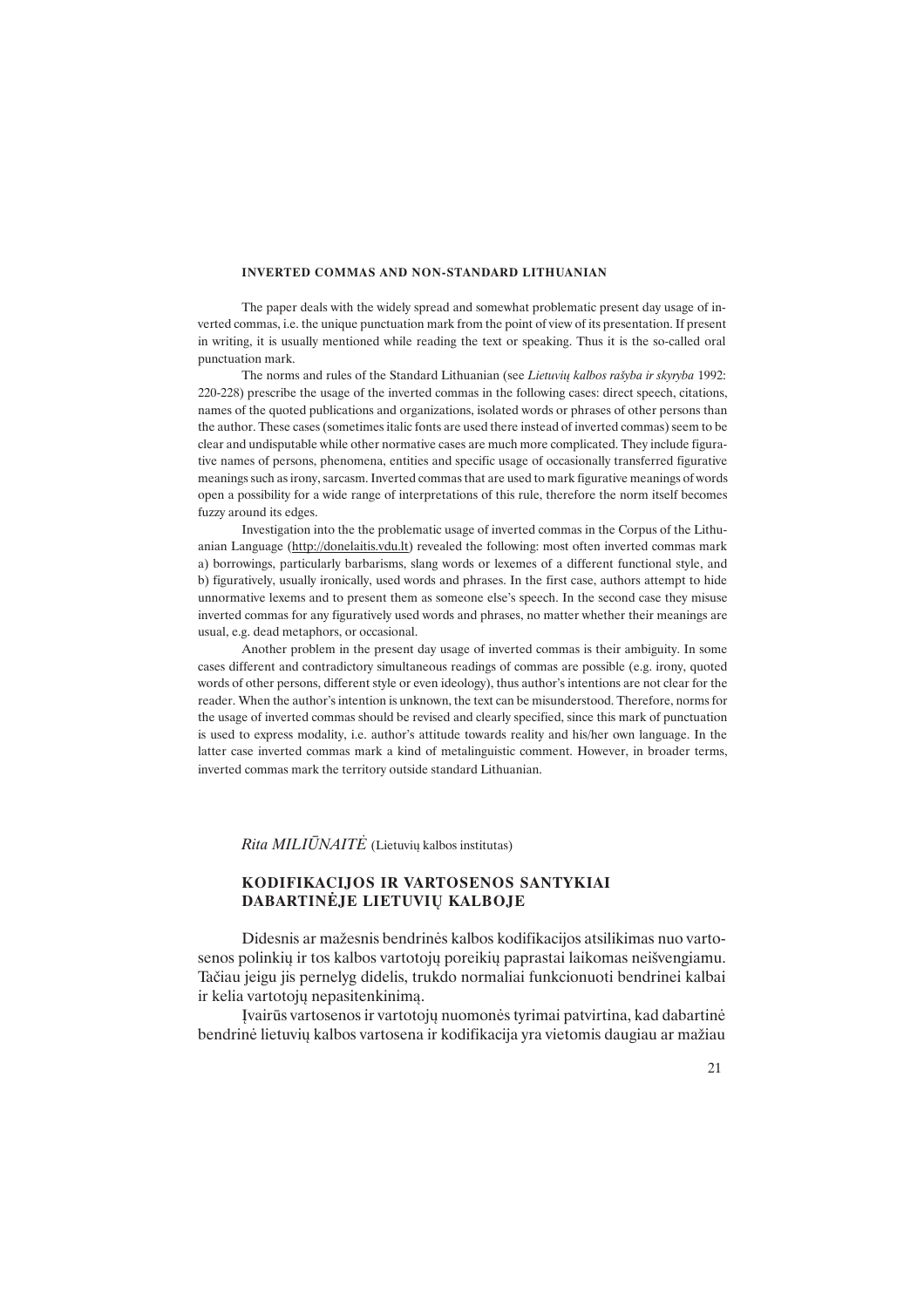atitrûkusios viena nuo kitos. Ið to galima daryti dvi prielaidas: 1) kai kurios kodifikuotos bk normos yra netvirtos, nenusistovëjusios ir jas reikia stiprinti; 2) kodifikacija kai kur atsilieka nuo vartosenos polinkiø ir jà reikia keisti.

Normintojų uždavinys - ieškoti būdų, kaip mažinti kodifikacijos ir vartosenos atotrūkį. Tam neužtenka būti gerai susipažinus su dabartine vartosenos ir kodifikacijos būkle, t. y. konkrečių kalbos reiškinių funkcionavimu ir vertinimu. I kodifikacijos ir vartosenos santykius reikia pažvelgti ir bendresniu žvilgsniu, ieškoti ju tapatumo ir atotrūkio dėsningumų. Pranešime mėginama atsakyti į klausimà, kaip bûtø galima apibûdinti kodifikacijos ir vartosenos santykius, kokie svarbiausi jų ypatumai.

Su tokiu tikslu atliktas žvalgomasis tyrimas. Naudotasi interaktyviųjų internetinių apklausų, skirtų bendrinės lietuvių kalbos vartotojų kalbiniams įproèiams tirti, rezultatais. Pagrindinëje apklausoje (http://www.lki.lt/apklausa/ index.html), kuri nuo 2005 m. vasario mën. vyksta iki dabar, pateikta netoli 100 klausimų: kurį iš kelių įvairuojančių kalbos reiškinių (kirčiavimo, leksikos, morfologijos, sintaksės) rinktųsi vartotojai. Į atskirus klausimus gauta iki 150 atsakymų  $(maždaug pusė iš jų – registruotų vartotojų, kita pusė – anoniminų).$ 

Palyginus ðios apklausos rezultatus su kodifikuotomis normomis, sudarytas tam tikras kodifikacijos ir vartosenos santykiø modelis. Nustatyti trys ryðkiausi atvejai: 1) kodifikacijos ir vartosenos pusiausvyra (kodifikuota norma ir jos variantai sutampa su vartosenos polinkiais); 2) nestabili bûklë (kodifikacija kiek atsilieka nuo vartosenos polinkiø arba dalis vartosenos linkusi krypti á klaidos puse); 3) santykių disbalansas (kodifikacija ir vartosena daugiau ar mažiau prieštarauja viena kitai).

Pranešime konkrečiais pavyzdžiais parodomi galimi kiekybiniai kodifikacijos ir vartosenos santykių aspektai; ieškoma požymių, kurie leistų ne tik nusakyti ivairias tu santykių apraiškas, bet ir palyginti skirtingų laikotarpių būklę. Mėginama pagrįsti realiosios normos, kaip vartosenos ir kodifikacijos santykių rodiklio, savoka.

Kodifikacija, palyginti su vartosena, gali bûti dvejopa: realioji ir nerealioji. Realioji kodifikacija sutampa su ta vartosenos dalimi, kuri atitinka kodifikuotas normas. Nerealioji kodifikacija gali bûti idealioji (t. y. ta, kuri atitinka bendrinës kalbos dėsnius, bet dėl įvairių priežasčių nėra įsitvirtinusi vartosenoje ir siektina) ir neperspektyvioji (t. y. ta, kuri neatitinka vartosenos polinkiø ir keistina).

Vartosena, palyginti su kodifikacija, gali bûti norminë (atitinka kodifikuotas normas) ir nenorminė. Nenorminė dar skirtina į neperspektyviąją (t. y. tokià, kuri arba jau yra tapusi besitraukianèia (periferine) norma, arba kuria kodifikacija ið principo negali remtis) ir perspektyviàjà. Perspektyvioji vartosena – ta, kuri yra potencialiai kodifikuotina (vyraujantys nekodifikuoti variantai arba naujovës).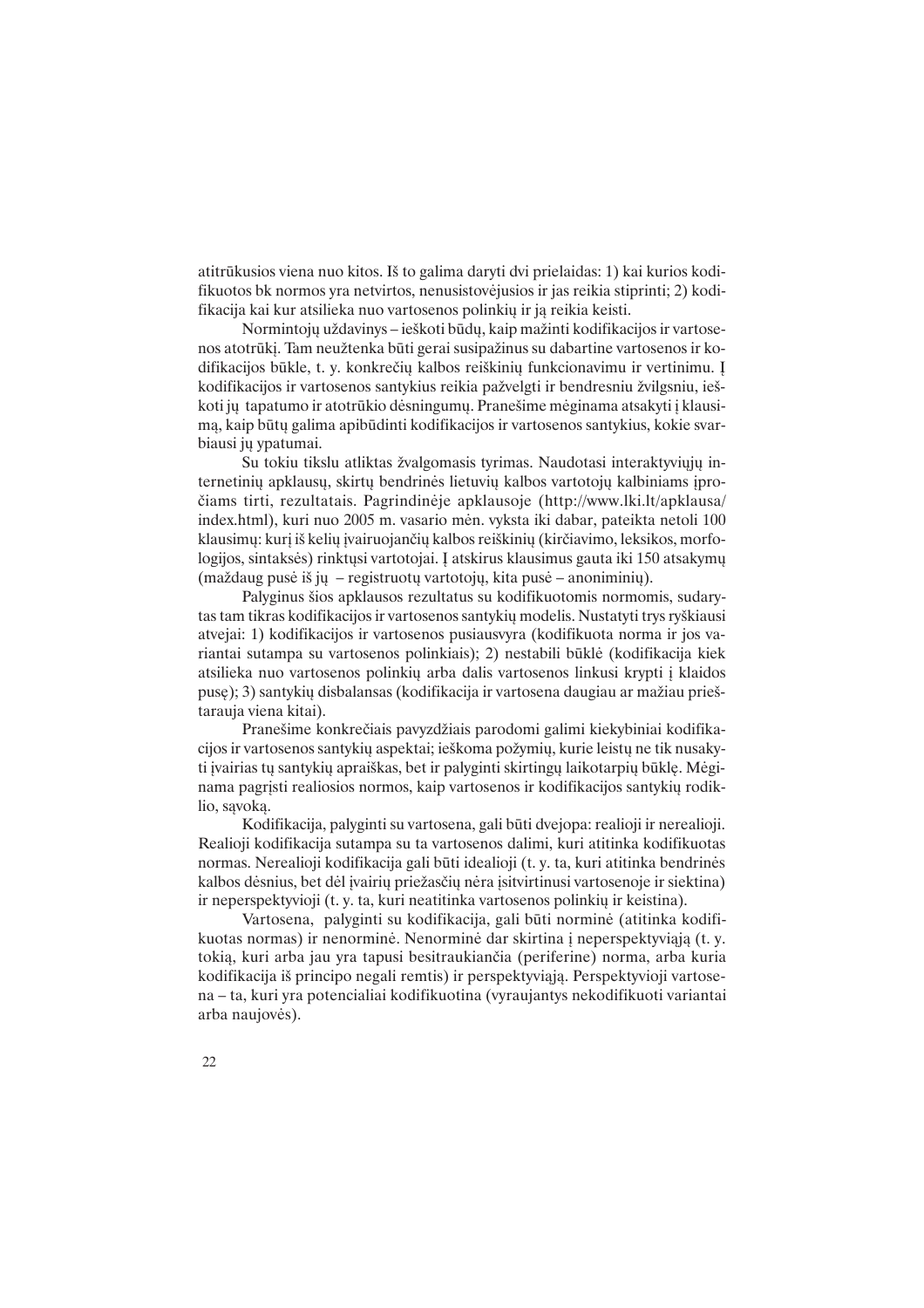Taikant ir, be abejo, tikslinant, kodifikacijos ir vartosenos santykių modelį, galima nagrinëti konkreèius bendrinës kalbos reiðkinius, nustatyti dabartinës vartosenos ir kodifikacijos bûklæ ir numatyti kodifikacijos perspektyvà.

#### THE RELATION BETWEEN CODIFICATION AND ACTUAL USAGE IN MODERN LITHUANIAN

The codification of standard language has always been lagging behind the actual use to a smaller or larger extent, and it is usually taken as inevitable. However, if the gap is very big, the standard language may have problems in functioning and is likely to cause anxiety among language users.

Research into the opinion of language use and users has attested to the fact that currently in some cases between standard Lithuanian and its codification there is a gap. Hence the following assumptions might be made: 1) some codified norms of the standard language are not stable or sufficiently strict and should be made stricter; 2) the codification in some cases is lagging behind some tendencies of the actual language use, which is why the codification might be subject to change.

The goal of the language norm specialists is to seek ways how to narrow the gap between the codification and the actual use. Therefore, it is important that they have a sufficient understanding of the present situation of the language use and codification, i.e. of the functioning and assessment of particular cases. The relationship between the codification and the actual use should be treated in more general terms trying to identify some regularities of their identity and discontinuity. The paper attempts to deal with the question of defining the relationship between the codification and the use and identifying their major peculiarities.

To attain the above goal, there was a survey carried out. The results of interactive online questionnaires investigating linguistic habits of users of standard Lithuanian were made use of. The main questionnaire (available from: http://www/lki.lt/apklausa/index.html), launched in February of 2005 and which is still in use, has almost 100 multiple-choice questions focusing on a variety of language phenomena (accentuation, lexicon, morphology, syntax). There were almost 150 questionnaires completed (about half of them received from registered subjects and the other half-from anonymous subjects).

Having compared the results of the questionnaire and the codified norms, there was a model of relationships between the codification and the language use drafted. There were three most distinct cases identified: 1) a well-balanced relationship between codification and actual use (the codified norm and its variants are identical with the tendencies of use); 2) a slightly unbalanced relationship (the codification is slightly lagging behind the actual use or part of the actual use has a tendency to error); 3) a completely unbalanced relationship (the codification and the actual use contradict to each other).

The paper provides examples which testify to quantitative aspects of the relationship between the codification and the actual use; there are features sought which would help identify different varieties of the relationship as well as compare the situation in different periods of time. Attempts are made to provide arguments for the concept of the real norm, which is an indicator of the relationship between the actual use and the codification.

Codification, as against the actual use, can be of two types: real and unreal. The real codification coincides with the part of actual use, which complies with the codified norms. Unreal codification can be ideal, i.e. the one which complies with the laws of the standard language, but for different reasons has not been approved in actual use and hence is still to be attained), and unreal codification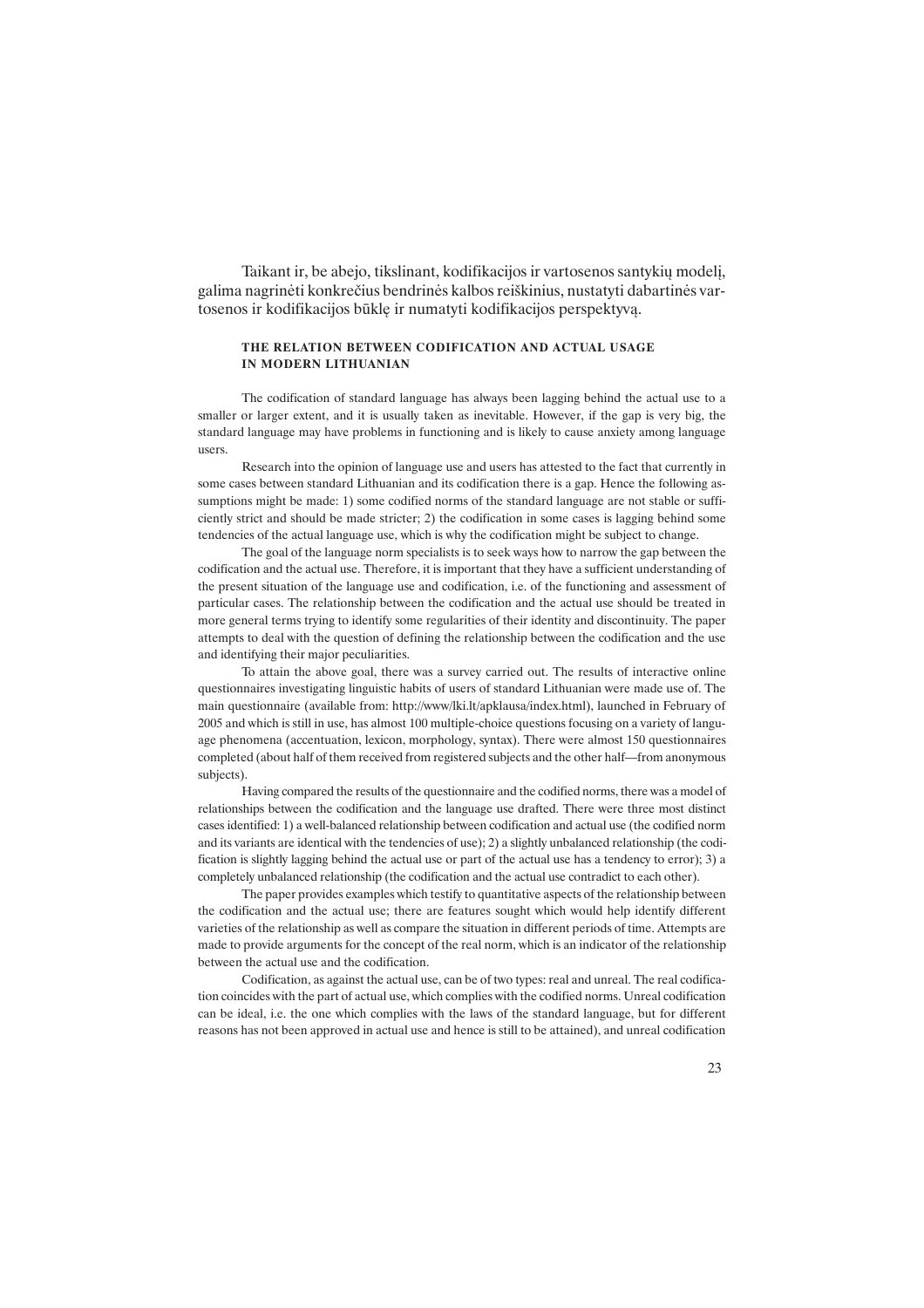with no prospects (which is against the tendencies of the language use and hence to be amended and changed).

The language use, as against codification, can be normative (in conformity with the codified norms) and non-normative. The latter is further divided into codification with no prospects (i.e. which is retreating and becoming a peripheral norm or the one which cannot serve as the basis for codification) and the one with a prospect to develop. The latter has a potential to become codified (it has now prevailing non-codified variants and innovations).

When applying and adjusting the model of relationships between codification and the actual use, specific phenomena from the standard language can be dealt with, the present situation of the actual use and codification identified and the prospect of codification seen.

 $Lina MURINIENÉ$  (Vilniaus pedagoginis universitetas)

## ELEKTRONINĖ BENDRINĖS KALBOS NORMU SKLAIDA

Á elektroninës bendrinës kalbos normø sklaidos sàvokà áeitø elektroninës terminø bazës ir terminø bankai, kalbos konsultacijos, prieinamos internetu per kalbos duomenø bankus ir teikiamos elektroniniu paðtu.

Konsultavimas elektroniniu paštu nėra naujiena. Valstybės ar privati įmonė, privatus asmuo el. laišku gali kreiptis į bet kurią kalbos instituciją (Valstybinę lietuvių kalbos komisiją, Lietuvių kalbos institutą, universitetų lituanistines katedras, savivaldybiø kalbos tvarkymo tarnybas ir kt.) ir gauti atsakymà rûpimu kalbos klausimu. Vis dar naujas dalykas yra kompiuteriniai kalbos konsultacijø bankai. Ðiuo metu Lietuvoje jø yra du: Valstybinës lietuviø kalbos komisijos (http://www.vlkk.lt/konsultacijos) ir Lietuviø kalbos instituto (http://www.lki.lt/ lki/kkb/kkb.php).

Pranešime pristatomas elektroninis Valstybinės lietuvių kalbos komisijos Kalbos konsultacijų bankas. Jo pradžia laikytini 2001 metai. Tada sukurta elektroninė kalbos konsultacijų bazė (apie 2 500 antraštinių žodžių). 2003 metais konsultacijų bankas tapo prieinamas visuomenei. Vienas jo pranašumų – operatyvumas. Neradus atsakymo banko konsultaciju bazėje, galima parašyti klausima specialiame lange. Konsultantø atsakymas iðsiunèiamas klausëjo nurodytu elektroninio paðto adresu.

Kalbos konsultacijø skaièius ëmus veikti konsultacijø bankui nuolat auga. Pagrindiniai klausėjai – vertėjai, stilistai, redaktoriai. Elektroniniu paštu konsultuojasi Europos Sàjungos institucijose dirbantys vertëjai ir redaktoriai. Ið viso 2004 m. elektroniniu paðtu suteikta per 10 tûkst. kalbos konsultacijø. Konsultacijø banke lankytasi daugiau kaip 210 000 kartø.

Tu pačių (2004) metų gegužę Kalbos komisijoje isteigta Kalbos konsultaciju grupė ėmėsi kokybinės banko tvarkybos. Visi irašai (per 5 000 antraštinių žo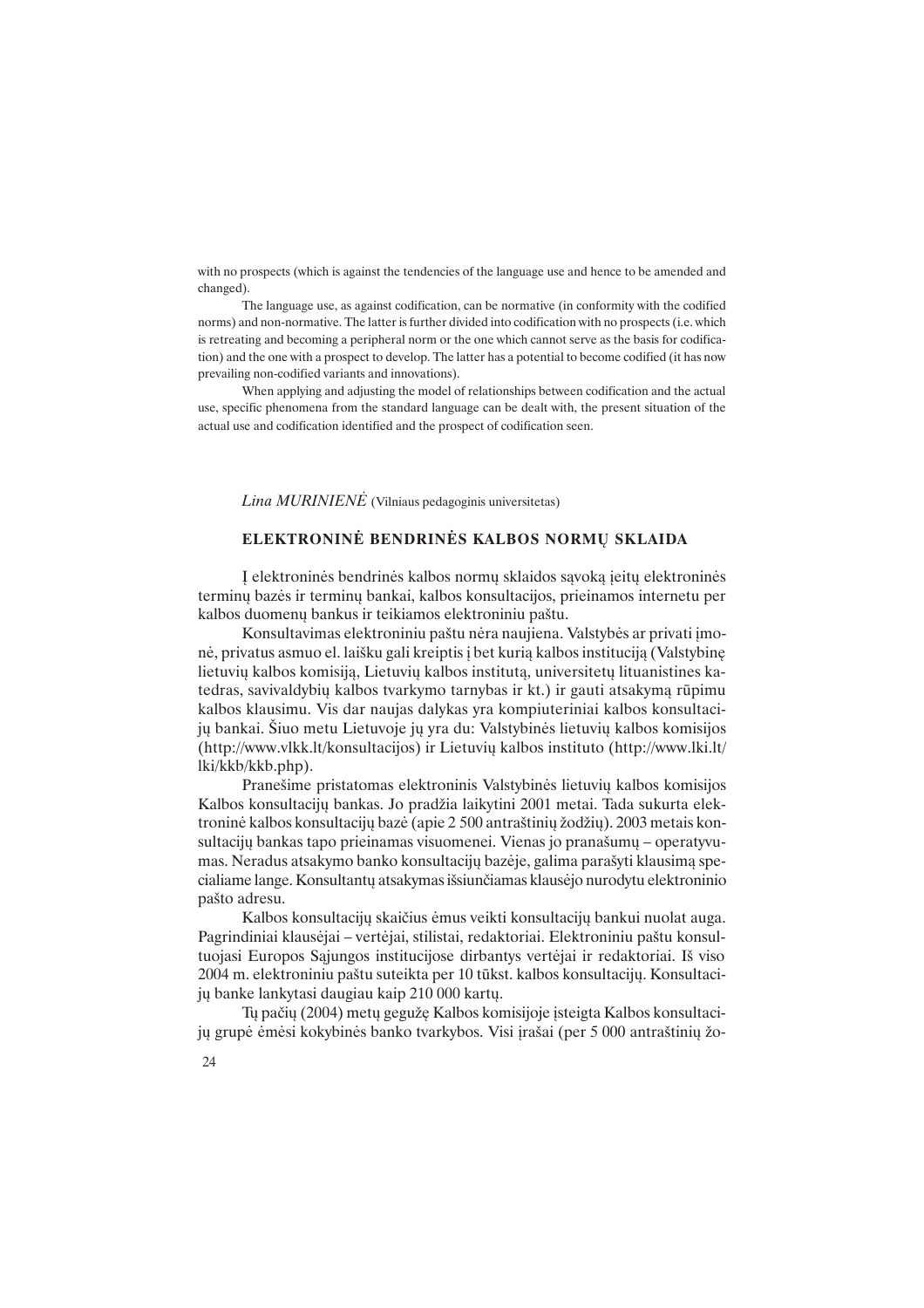džių) redaguoti: teikta daugiau svarstymų ir nuomonių, nurodyta kalbinė literatūra, kuria remtasi teikiant atsakyma, jrašyta daugiau ir jvairesnių pavyzdžių svarstomuoju klausimu, darytos sàsajos su komisijos tinklalapyje esanèia informacija, kurtos nuorodos į internete skelbiamus šaltinius.

2004-øjø gruodá Kalbos konsultacijø bankas dalyvavo Informacinës visuomenës plëtros komiteto prie Lietuvos Respublikos Vyriausybës surengtame geriausių informacinės visuomenės projektų konkurse "Naujasis knygnešys" ir tapo naudingiausio sprendimo gyventojams internete nominantu.

Šiuo metu konsultacijų bankas sparčiai pildomas. Į jį traukiama klausėjams rūpima informacija: leksikos, morfologijos, žodžių darybos, sintaksės ir kt. kalbos vartojimo klausimai. Siekiama, kad elektroninë bendrinës kalbos normø sklaida bûtø kuo operatyvesnë, aktuali ir patikima.

#### ELECTRONIC DISSEMINATION OF STANDARD LANGUAGE NORMS

Electronic dissemination of standard language norms is dissemination of language norms by the internet. The concept includes electronic term databases, language consultations accessible online via language databases and provided by electronic mail.

Consultation by e-mail is no news. National institutions, private companies and individuals may refer by e-mail to any language institution and receive an answer to any linguistic question. Providing consultations to the society on the issues of language norms and style online via computerised language consultation data banks is still a comparatively new phenomenon. Presently there are two such banks: one at the Commission of the Lithuanian State Language (available at: http:// www.vlkk.lt/konsultacijos) and the other at the Lithuanian Language Institute (available at: http:// www.lki.lt/kkb/kkb.php).

The paper introduces the electronic consultation bank of the Commission of the Lithuanian State Language. It was set up in 2001. At that time the electronic database contained 2500 headwords. In 2003 the consultation data bank was made accessible to the public. One of its major advantages is high speed. In case the consultation base of the bank cannot give an answer, there is a special slot for the question. The answer provided by the consultants is briefly sent to the e-mail address of the questioner.

Since the consultation bank was put in operation the number of language consultations has started increasing. Translators, stylists and editors haven been among the most frequent visitors of the bank. Translators, interpreters and editors working with the European Union institutions ask for consultation by e-mail. In 2004 there were over 10 thousand language consultations provided by e-mail. The consultation databank had over 210 000 visitors.

In May of the same year (2004) at the Commission of the Lithuanian State Language there was a Language Consultation Group established. Its major function was to regulate and manage the bank. All headwords (over 5 000) were revised and edited: more discussions and opinions added, references to the sources given, more and more varied examples provided, references to the information provided on the Commission web-page given, references to the internet sources provided.

In December of 2004 the language consultation bank participated in the competition Naujasis knygnešys launched to select the best projects on developing the information society. The competition was initiated by the Committee for Developing the Information Society at the Government of the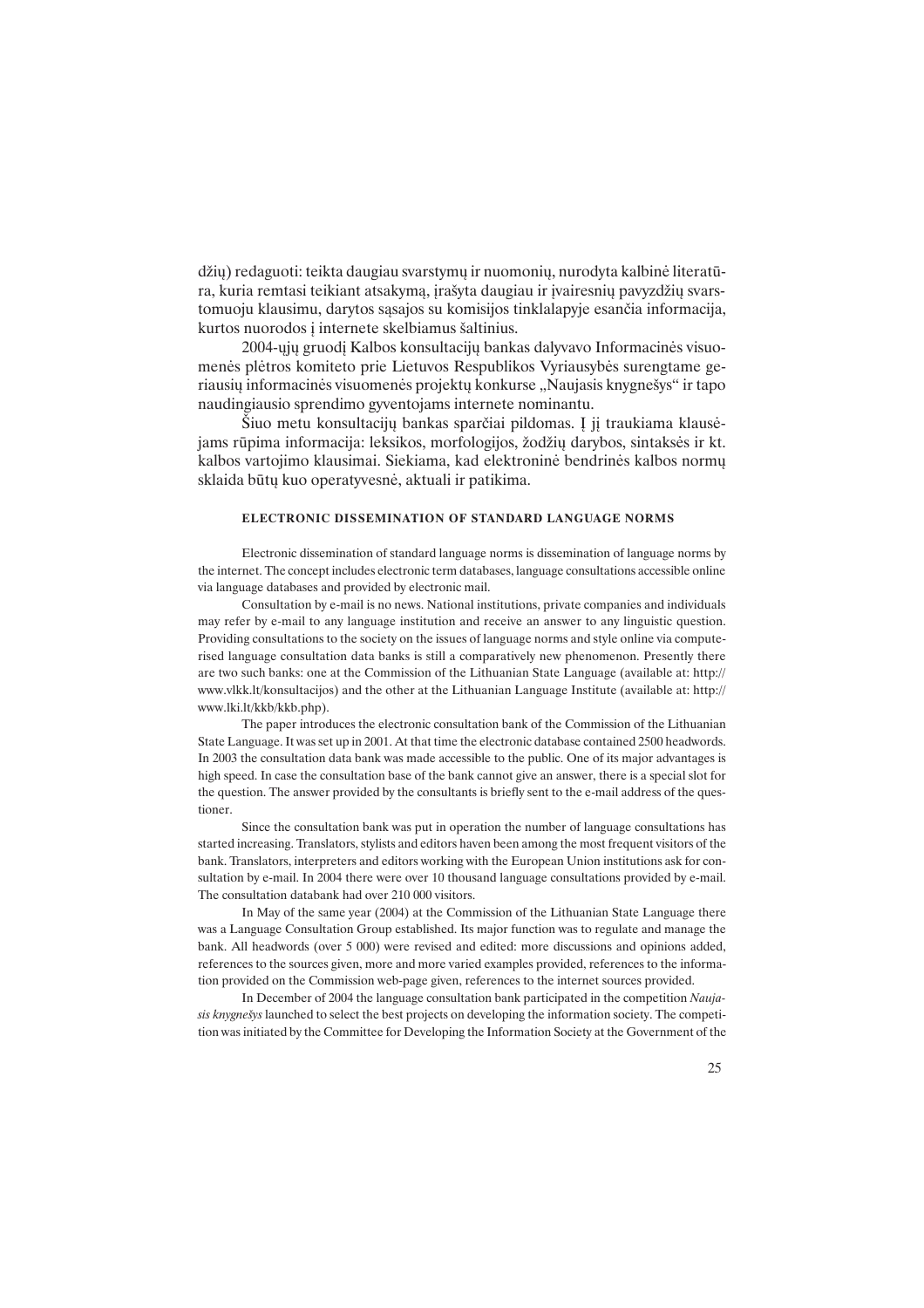Republic of Lithuania. The language consultation bank was nominated as the project offering the most useful solution to the population online.

Presently the consultation bank is rapidly amended and replenished. It includes all information relevant to questioners covering lexical, morphological, word-formation, syntactic and other issues of language use. It is important that the electronic dissemination of standard language norms is fast, up-to-date and reliable.

Peeter PÄLL (Eesti Keele Instituut)

## ПРОБЛЕМЫ УПОРЯДОЧЕНИЯ ТОПОНИМИКИ И АНТРОПОНИМИКИ В ЭСТОНИИ

Роль собственных названий в ежедневной коммуникации нельзя переоценить. Тематику названий в контексте вопросов культуры речи обычно рассматривают как часть лингвистической кодификации, но здесь имеется и своя специфика:

а) имена и названия часто имеют юридическую силу, вследствие чего их употребление, в т. ч. правописание, во многом регулируется законодательными актами;

б) как языковые универсалы, имена и названия легко переходят из контекста одного языка в другой и поэтому вопросы передачи их средствами принимающего языка наиболее актуальны.

Упорядочение имен и названий (онимов) - это система принципов и практических мер, способствующих выполнению онимами основной, идентифицирующей функции в интересах государства и общества, учитывая языковую специфику каждой страны. В составе упорядочения можно вылелить юрилический аспект (законолательные акты, международное сотрудничество в области стандартизации онимов) и научный аспект (исследования теории и функционирования онимов, выработка принципов упорядочения, экспертиза по использованию онимов).

В Эстонии приняты два закона, регулирующие официальное использование онимов, в т. ч. языковые требования к ним: Закон о географических названиях (5 ноября 2003 г., новый вариант закона от 1996 г.) и Закон об именах и фамилиях (15 декабря 2004 г.). Пока отсутсвуют какие-либо языковые требования к названиям фирм и учрежлений. которые регулируются Коммерческим кодексом (äriseadustik).

В Законе о географических названиях содержатся:

– компетенция органов власти при установлении названий;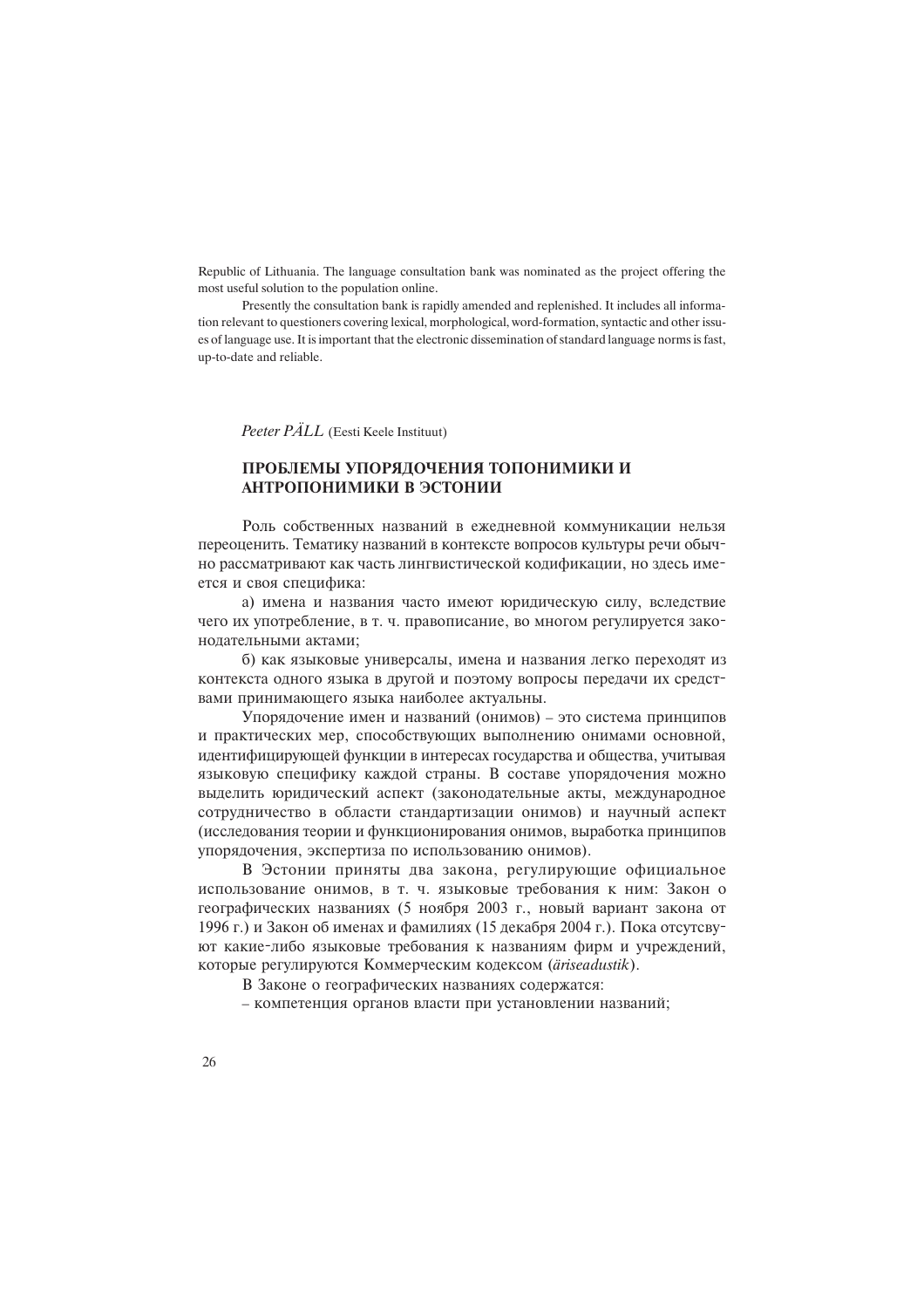– требования, предъявляемые к географическим названиям (язык, правописание, употребление параллельных названий, принципы выбора названий):

- принципы употребления названий национальных меньшинств;

- правила официального употребления названий, составления государственного регистра названий, надзор по выполнению закона и пр.

Для координации стандартизации географических названий при Министерстве внутренних дел создан Совет по географическим названиям. Институт эстонского языка назначен ономастическим доверенным учрежлением.

Основные направления работы совета включают восстановление исторических названий населенных пунктов, нормирование топонимов в форме, соответствующей местному произношению и выработка рекомендаций по выбору названия объединяющимися местным самоуправлениям, по оформлению названий улиц и площадей, кадастровых единиц и пр. Проблемами остаются названия отдельных природных объектов (имеется множество вариантов), сохранение старой орфографии (XIX в.) в названиях каластровых елиниц, попытки менять названия на основе народной этимологии или старой, иноязычной орфографии.

Закон об именах и фамилиях принят недавно и введен в действие только в апреле 2005 г. Основные положения закона касаются правил выбора имени ребенку, изменение фамилий при сочетании брака, при разводе и по собственному желанию. Статья 5 закона определяет, что эстоноязычные имена и фамилии должны соответствовать правилам правописания эстонского языка, иноязычные имена и фамилии – правилам правописания соответствующего языка. До принятия закона в качестве имен часто предлагались гибридные в смысле правописания имена (Önnely, Daavy, Cäthryn,  $U$ со и т. д.). Закон также определяет ограничения при выборе имен и фамилии (в т. ч. количество и состав элементов в антропониме). Учитываются и особенности неэстонских имен и фамилии, в т. ч. варьирование окончания мужских и женских фамилии в балтийской и славянской тралиции.

При Министерстве внутренних дел создана Комиссия по антропонимам, которая рассматривает трудные казусы имен и предлагаемых изменений имен или фамилий. В связи с вступлением в силу Закона об именах и фамилиях значительно возросло количество вопросов, задаваемых языковым консультантам в Институте эстонского языка. Ожидается, что это во многом способствует к улучшению практики выбора и использования антропонимов в обществе.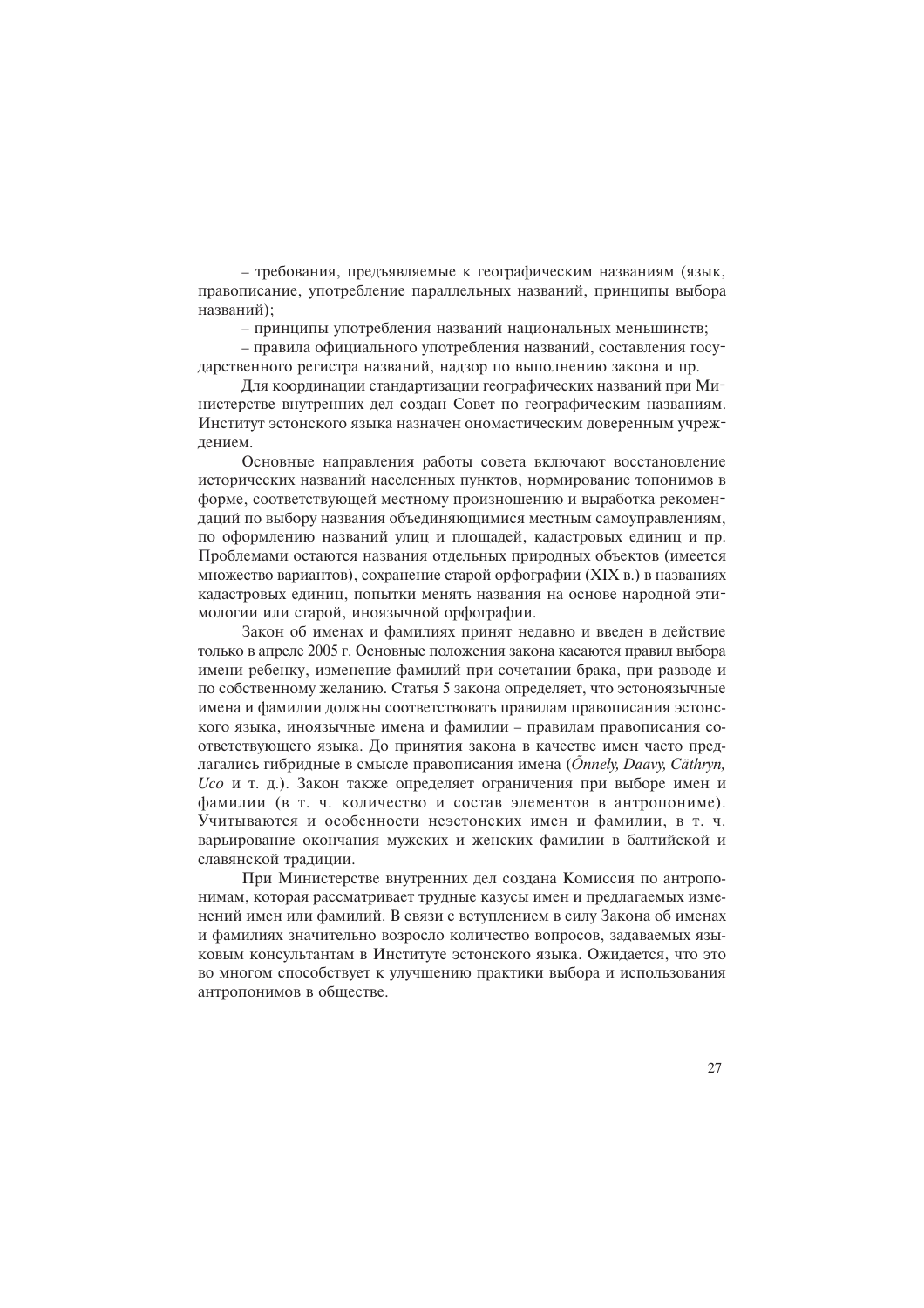#### PROBLEMS OF STANDARDIZING PLACE NAMES AND PERSONAL NAMES IN ESTONIA

The role of proper names in everyday communication cannot be underestimated. The care and maintenance of proper names is usually treated as part of language care and planning; however, proper names have some specific features, such as:

a) Names often have legal significance and hence their use, including spelling, is to some extent regulated by legal acts.

b) Like language universals, names easily cross language boundaries, and therefore their rendering (spelling) in the target language requires special attention.

Name planning is a system of principles and practical measures that aims at supporting the main, identifying, function of names in the interests of the state and the society, taking into consideration peculiarities of each country. Name planning consists of two aspects: legal (laws and other acts on names, international co-operation on the standardization of names) and scientific (research into the the theory and functioning of names, elaboration of principles of name standardization, expert opinions on the use of names).

In Estonia there are two legal acts on the official use of names and including linguistic requirements for names: the Place Names Act (adopted 5 November 2003, a revised version of the act of 1996) and the Personal Names Act (adopted 15 December 2004). So far there are no linguistic requirements for the names of companies and institutions that are regulated by the Business Code (äriseadustik).

The Place Names Act specifies the following:

- the competence of various authorities in establishing place names;

 Requirements for place names (language, orthography, use of parallel names, principles for the selection of names).

Principles of the use of place names of national minorities.

 Rules of the official use of place names, compiling the National Register of Place Names, supervision over compliance with the requirements of the Act, etc.

In order to coordinate standardization, there was a Place Name Board set up at the Ministry of the Interior. The Institute of the Estonian Language was appointed as the Office of Onomastic Expertise regarding the Act.

The main tasks of the Place Names Board include the restoration of historical names of populated areas, standardization of toponyms in a form corresponding to local pronunciation and compiling recommendations on the selection of names for amalgamating units of local government, spelling of names of streets and squares, cadastral units, etc. The most difficult problems are those that concern names of natural objects (there are numerous varieties in use), a persistent use of old spelling (of the 19th century) in names of cadastral units and attempts to change names based on folk etymology or corruptions used in a foreign language.

The Personal Names Act has been adopted relatively late and has been in force since April 2005. The main provisions of the Act concern the rules of choosing a name for a child, changing the surname after a marriage or divorce or by personal choice. Article 5 of the Act stipulates that the spelling of Estonian names should comply with the orthographic rules of the Estonian language and that of non-Estonian names should comply with the orthographic rules of a corresponding language. Prior to the adoption of the Act, hybrid names by spelling were often proposed as first names (Õnnely, Daavy, Cäthryn, Uco, etc.). The Act also stipulates restrictions in the selection of personal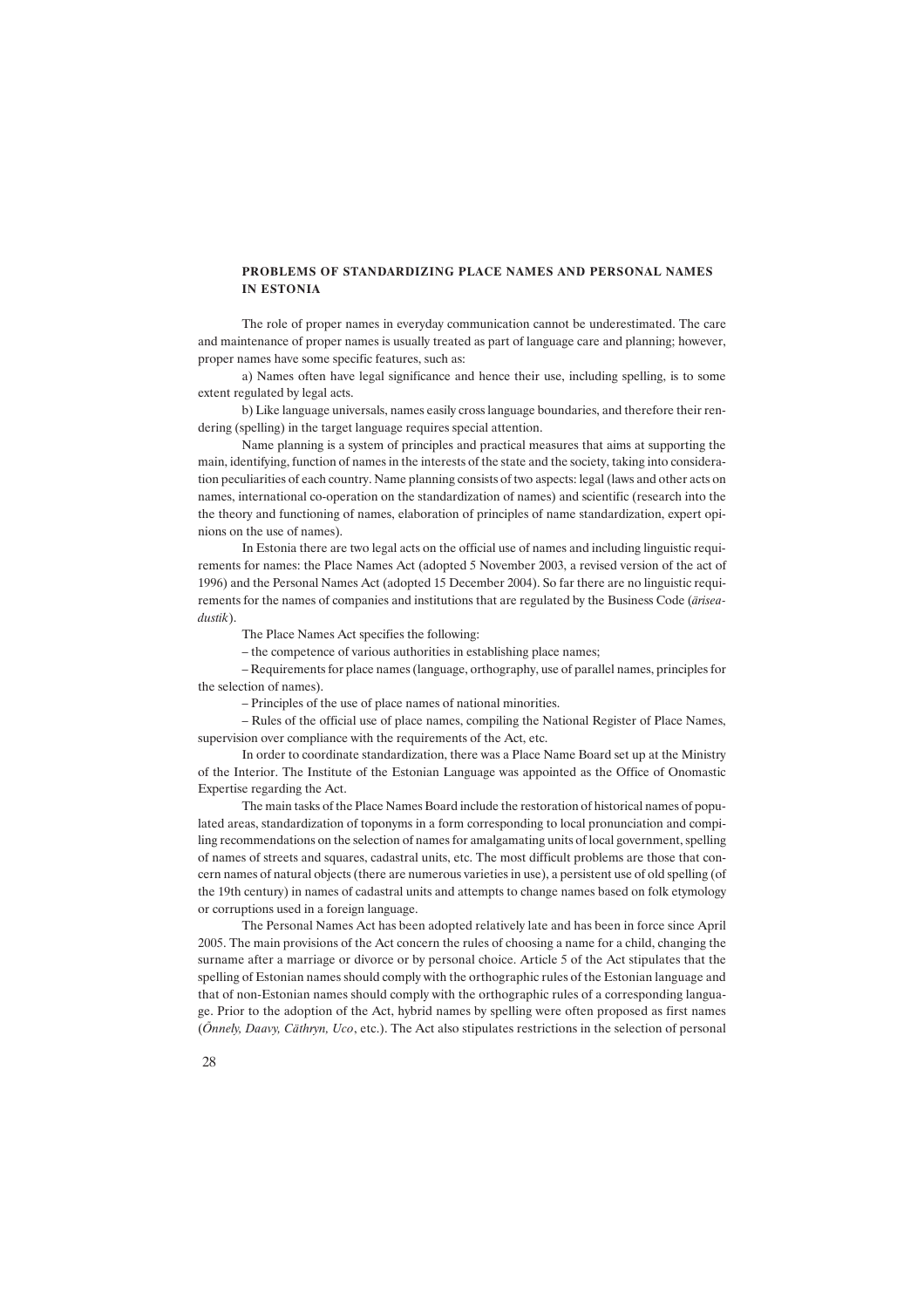names (incl. the number and composition of elements in an anthroponym). Consideration is given to non-Estonian names, including a variation of male and female surname endings in the Baltic or Slavic name tradition.

At the Ministry of the Interior a Committee on Personal Names has recently been set up. It will look into most difficult cases of giving a name or changing it. The introduction of the Personal Names Act has significantly increased the number of questions regarding names that are asked every day from language consultants of the Institute of the Estonian Language. There is hope that the Act will contribute to improving the situation of choosing and using personal names in the society.

Svetlana POLKOVNIKOVA (Daugavpils universitäte)

## СТИЛИСТИЧЕСКАЯ МАРКИРОВАННОСТЬ ГЛАГОЛОВ РЕЧИ РУССКОГО И ЛАТЫШСКОГО ЯЗЫКОВ

По функционально-стилевой принадлежности все глаголы речи русского и латышского языков можно разлелить на две большие группы: 1) общеупотребительные, уместные в любом стиле речи (говорить, спрашивать, спорить, благодарить, runāt, jautāt, strīdēties, pateikties и т.д.) и 2) закрепленные за определенным стилем и воспринимающиеся за его пределами как йностилевые: предречь (в значении предсказать), витийствовать (в значении  $\mathit{opamopcmeoeamb}$ , лаять (в значении pyzamb), gratul $\bar{\mathit{et}}$  (в значении поздравлять), gumdīt (в значении побуждать) и др. Особый стилистический интерес представляет вторая группа глаголов речи сопоставляемых языков.

Стилистически маркированные глаголы речи русского и латышского языков весьма дифференцированно дают представление о процессе речи в отличие от стилистически нейтральных единиц. Например, величать называть по отчеству (А мы из города Владимира, тамошние мещане. Звать Макаром, а величают Семеновичем); наказать - дать наказ, велеть, поручить  $(I$ риша] увидал там Варвару и наказал ей, чтобы она пришла проводить  $\Pi$ empyuu); apsolīt – solīt, ka atdos par sievu (букв. обещать, что отдаст в жены)  $(\mathcal{S}odien \text{ mani } \text{māmulīte jau citam apsolīja}); kroģēt (krogot) - tirgoties krogā (paras$ ti par krodzinieku) (букв. торговаться в кабаке (обычно о хозяине кабака)) (tēvs toreiz kaut kur laukos kroģēja un tirgojās ar liniem). B результате анализа также были выявлены признаки, существенные для семантической дифференциации данных глаголов. Чаще всего они выражают не только общую идею «говорить», но и различные нюансы этого действия.

По сравнению с нейтральными, стилистически не окрашенными словами анализируемые глаголы могут обладать дополнительными квалификативными признаками. Как правило, стилистически маркированный компонент взаимодействует с эмотивно-оценочным компонентом.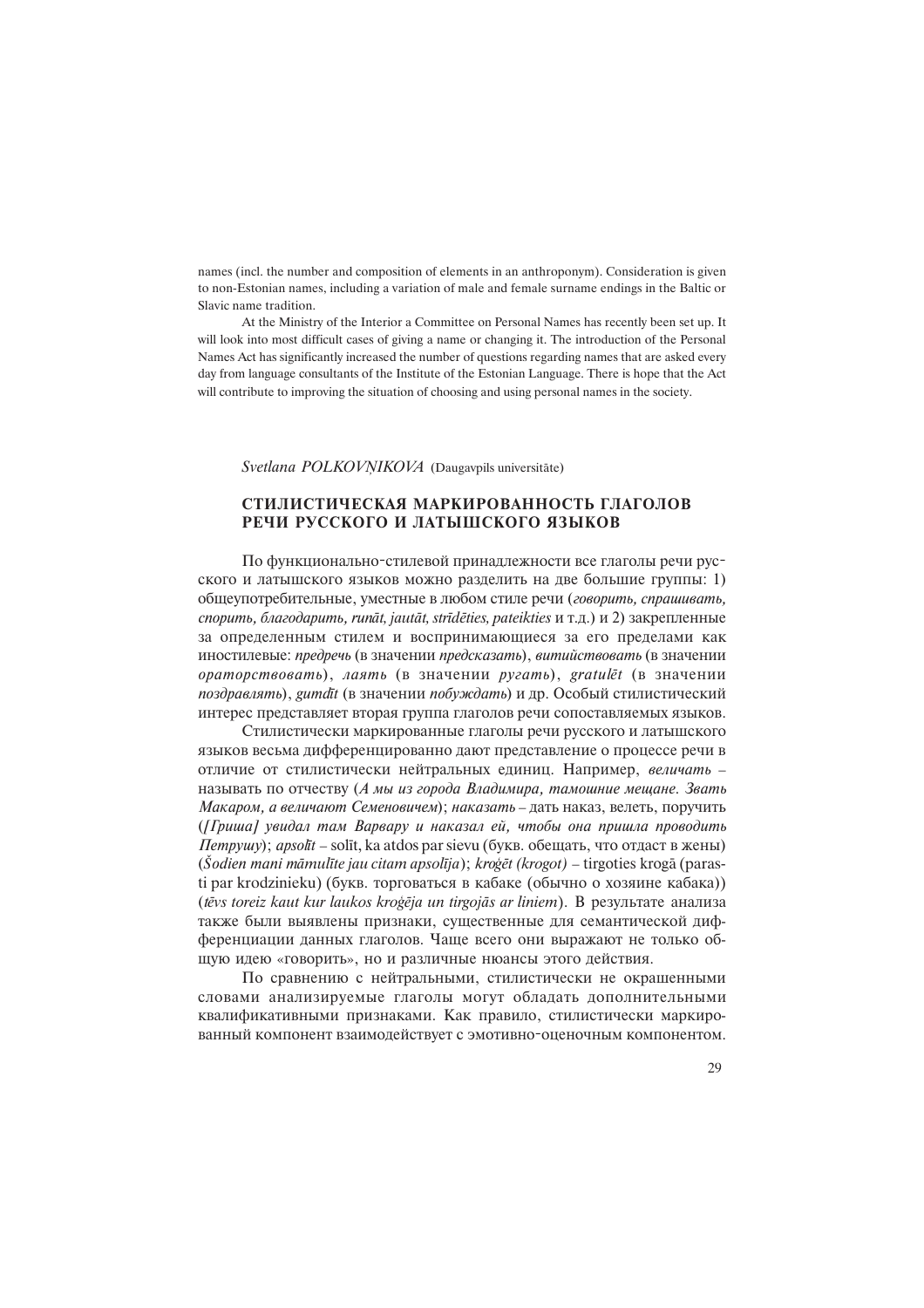Роль стилистически окрашенной лексики особенно значительна в произведениях художественной литературы. В художественном тексте они употребляются с определенными стилистическими целями: для воссоздания реальной исторической обстановки, стилизации речи героев, для придания тексту непринужденности, экспрессии, эмоциональности и т.д.

Бесспорно, что эти экспрессивно-стилистические особенности глаголов речи обоих языков необходимо учитывать и в процессе выбора соответствующего переводного эквивалента. Чаще всего стилистически окрашенная лексика оригинала в переводе передается нейтральными единицами, в результате чего в тексте перевода разрушается исходный коннотативный фон.

Как правило, в других языках подобные стилистические единицы отсутствуют. В двуязычном словаре данные глаголы на другой язык переводятся либо с помощью стилистически нейтрального глагола речи, ср.: молвить – teikt (сказать, говорить); ответствовать – atbildet (ответить);  $apsol$ īt - обещать, либо описательно в виде глагольного словосочетания, например, виниться - atzīties, atzīt savu vainu (признаться, признаться в своей вине); величать – saukt tēvvārdā (называть по отчеству) и т.д.

Таким образом, исследование семантики глаголов речи позволяет не только выделить в словарном составе языка разные их группы, но и проследить за изменениями этой части словарного состава языка и его семантической структуры.

#### STYLISTIC MARKEDNESS OF SPOKEN VERBS IN RUSSIAN AND LATVIAN

According to functional and stylistic features all verbs can be divided into two major groups: 1) verbs of general use and occurring in any style (e.g.  $2080$ umb,  $cnp$ айивать, спорить, благодарить, runât, jautât, strîdçties, pateikties etc.) and 2) verbs of a particular style and treated outside it as a different style (e.g. *npedpeub* (in the meaning 'to predict'), *витийствовать* (in the meaning 'to act as an orator'),  $a$ an (in the meaning 'to quarrel'), gratul $\bar{e}t$  (in the meaning 'to congratulate'), gumdīt (in the meaning to cause, to urge) etc. The second group of verbs is of particular interest from the stylistic and contrastive point of view.

Stylistically marked verbs in spoken Russian and Latvian give a view of the process of spoken language as differentiated from stylistically neutral units. E.g. *величать*—'to refer to a person by his/ her patronymic' (e. g. А мы из города Владимира, тамошние мещане. Звать Мажаром, а величают Семеновичем 'We are from the city of Vladimir, local townspeople. [My] name is Makar, but I am referred to by my patronymic Semenovic');  $a$ a $x$ a $x$ a $x$ am $b$ -to order, charge sb. with sth.' (e. g. [*Гриша*] yeudan mam Bapeapy u нажазал ей, чтобы она пришла проводить Петрушу 'Grisha saw there Varvara and ordered to her that she would come to see Petrusha off'); apsolīt—'solīt, ka atdos par sievu' (liter. 'promise sb. to give his daughter as a wife') (e.g. Sodien mani māmulīte jau citam apsolīja); kroģēt  $(krogot)$ —'tirgoties krogā' (parasti par krodzinieku) (liter. 'to bargain in an inn or pub (usu. about the owner of the inn or pub) (e.g. tēvs toreiz kaut kur laukos kroģēja un tirgojās ar liniem). As a result of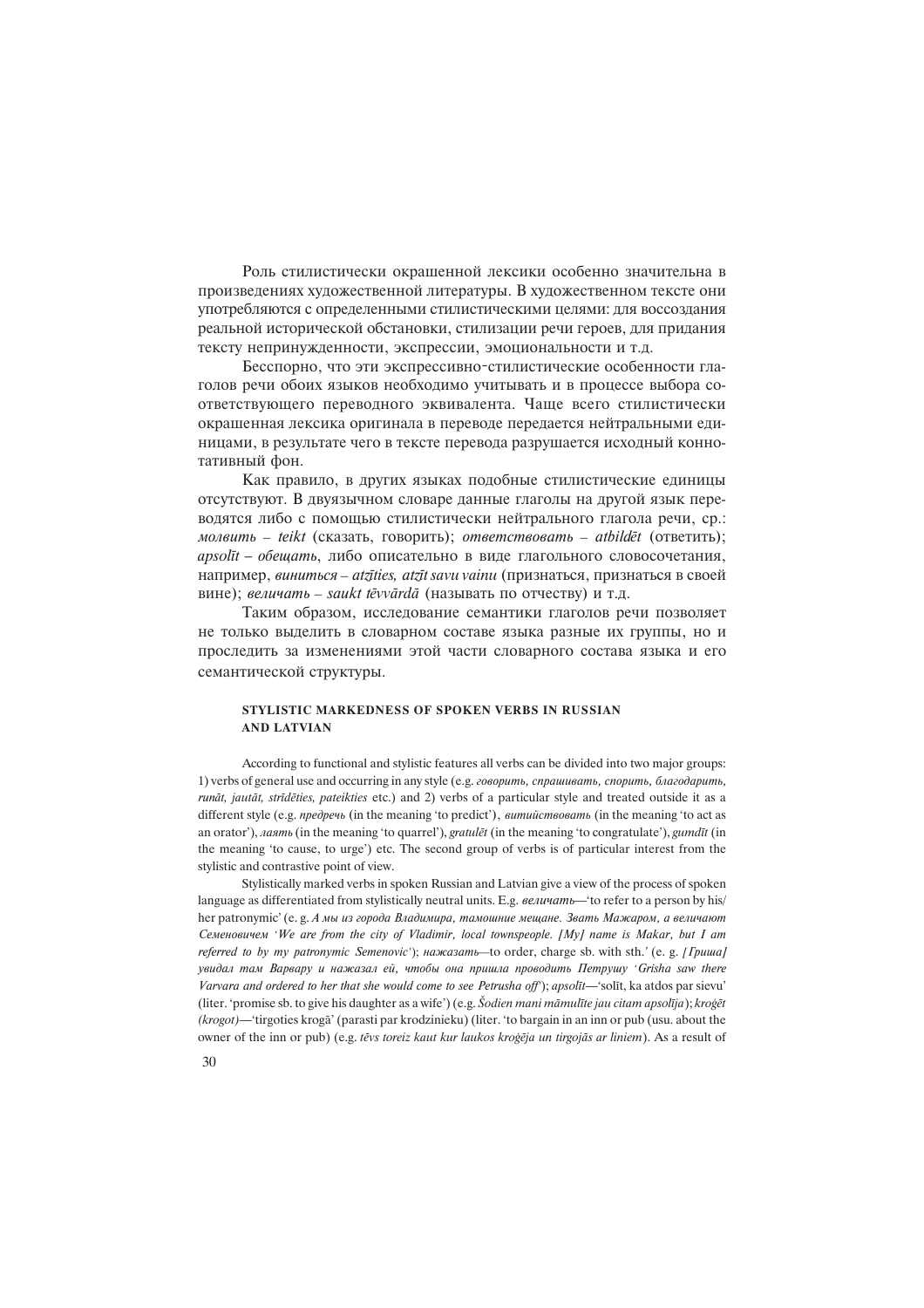analysis, there were features singled out which are relevant for the semantic differentiation of the verbs under discussion. Often they express a general idea of speaking and different shades of the activity.

In contrast to neutral, stylistically unmarked words, the verbs under investigation may have additional qualitative features. As a rule, the stylistically marked component interacts with the emotive-evaluative component.

The role of stylistically marked lexical units is of particular importance in fiction. In the belles-lettres texts they are used for specific purposes: in order to create a realistic historical situation, to characterise heroes through their speech, to add expression and emotive colouring to the text.

Obviously, in the process of selecting translation equivalents it is important to take into account the expressive-stylistic features of the verbs under discussion in both languages. Most often stylistically marked lexicon in rendered in the target language by stylistically neutral units, which leads to ruining the connotative value of the original text.

As a rule, other languages lack such stylistically marked units. In a bilingual dictionary the above verbs are rendered either as stylistically neutral verbs, cf.: *MOABumb—teikt* ('to tell, to talk'); ответствовать—atbildēt ('to answer'), apsolīt—обещать or descriptively as a word group, e.g. винumsca—atzīties, atzīt savu vainu ('to admit one's fault, guilt'), eenuvams—saukt tēvvārdā ('to refer to a person by his/her patronymic) etc.

So the investigation of the semantics of spoken verbs provides an opportunity to identify different groups of verbs in the word stock of a language as well as to follow the development of that part of the word stock and its semantic structure.

## Meilutë RAMONIENË (Vilniaus universitetas)

## NUOSTATOS BENDRINËS KALBOS IR JOS NORMINIMO ATŽVILGIU: JONIŠKĖLIO ATVEJIS

Kartu su sparèiais mûsø visuomeninio, kultûrinio, ekonominio gyvenimo pokyèiais pastaruoju metu itin greitai kinta ir sociolingvistinë, ekolingvistinë Lietuvos situacija. Taèiau formuojama kalbos politika menkai remiasi realios kalbinës padëties tyrimais, nes jø kol kas labai stokojama.

2004 metø vasarà Joniðkëlyje (Pasvalio raj.) buvo atliktas sociolingvistinis tyrimas, kurio tikslas buvo paanalizuoti šio Lietuvos miestelio ir jo apylinkių gyventojø kalbines nuostatas ir kalbiniø kodø vartojimà kiekybiniu ir kokybiniu metodais. Buvo atlikta 220 respondentø imties kiekybinë apklausa (Joniðkëlio gyventojų skaičius yra 1500) ir įrašyta 20 giluminių interviu, iš kurių ryškėja bendrosios kalbinių nuostatų tendencijos, bendrinės kalbos ir tarmės atvirasis ir paslėptasis prestižas, visuomenės nuostatos bendrinės kalbos norminimo atžvilgiu.

Kaip ir galima buvo tikëtis, tiek kiekybinë, tiek kokybinë analizë parodë didelį bendrinės kalbos atvirąjį prestižą. Į klausimą "Ar jums patinka bendrinė kalba?" teigiamai atsakė 95% respondentų, nors tik 80% apklaustųjų mano, kad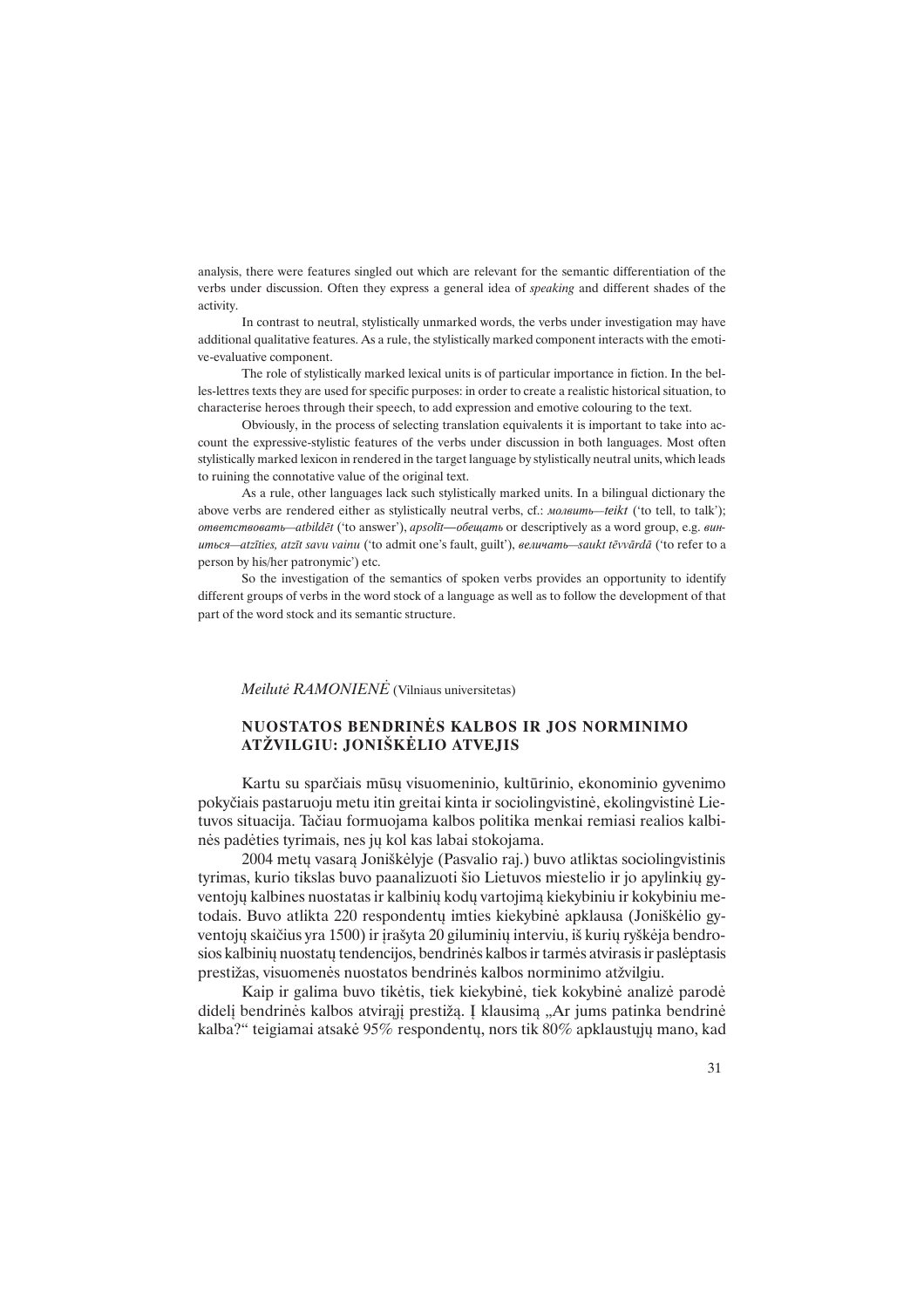jie tikrai moka bendrinę kalbą. Tiek kiekybinių, tiek kokybinių tyrimų duomenys rodo, kad bendrinės kalbos prestižiškumą labiau pabrėžia žemesnio išsilavinimo moterys.

Paslėptasis prestižas susijęs su teigiamomis nuostatomis neprestižinių kalbinių kodų atžvilgiu, nors dažniausiai viešai tai nepripažįstama. Joniškėlyje vietinė tarmė vertinama ir plačiai vartojama įvairaus amžiaus, išsilavinimo, įvairių socialinių sluoksnių žmonių ne tik privačiame gyvenime, ne tik neoficialiose, bet kartais ir oficialiose situacijose, vieðajame gyvenime. Kaip bûdinga paslëptojo prestižo atvejais, dažnai atvirai (ypač svetimiems) toks tarmės prestižas nepripažistamas. Į klausimą "Ar graži jūsų tarmė?" tik kiek daugiau nei pusė respondentų atsakė teigiamai, nors ne mažiau kaip  $80\%$  apklaustųjų sakėsi vartojantys tarmę privataus, neretai ir vieðojo gyvenimo sferoje. Kaip rodo kokybinio tyrimo duomenys, tarmės vartojimas išreiškia šios kalbinės bendruomenės grupinę tapatybę, pabrėžia solidarumą. Neoficialioje aplinkoje bendrinės kalbos vartojimas netoleruojamas, i savos kalbinės bendruomenės narius, kalbančius netarmiškai, žiūrima kaip i susvetimėjusius, iš jų šaipomasi, jais nepasitikima. Tokia nuostata pastebėta tarp ivairaus amžiaus Joniškėlio gyventojų. Maždaug pusė apklaustųjų pritaria tarmiø vartosenos skatinimui, tarmës mokymui mokyklose, gailisi, kad nyksta ryðkiausios tarmës ypatybës.

Kokybinė Joniškėlio atvejo analizė atskleidžia tarmės ir bendrinės kalbos vartojimo bei prestižo pokyčius per pastaruosius 15–20 metų. Pastaruoju metu, ypač aukštesnio išsilavinimo sluoksniuose, ryškėja polinkiai vartoti tarmę ir tose situacijose, kur anksèiau buvo stengiamasi kalbëti tik bendrine kalba, pvz., mokyklose, oficialiose istaigose ir pan. Kita vertus, neretai jaunos šeimos savo kalbėti pradedanèius pirmagimius pradeda ðnekinti ne tarmiðkai, o bendrine kalba. Taip jie aiðkina savo pastangas padëti vaikams geriau iðmokti bendrinæ kalbà, o tarmë, jø manymu, tam esanti didelë kliûtis.

Joniðkëlyje pastebëta skirtingø nuostatø bendrinës kalbos norminimo ir normų sklaidos atžvilgiu. Žemesnio išsilavinimo žmonės klausiami dažniausiai tai vertina teigiamai, tačiau atviresniuose pokalbiuose neretai išreiškia nepasitenkinima pernelyg moksliškais, autoritariškais kalbininkų pamokymais. Aukštesnio išsilavinimo respondentai argumentuotai kritikuoja pernelyg kategoriškai kalbininkø reiðkiamas nuomones, pageidauja tolerantiðkesnio kalbinio ðvietimo, atsižvelgimo į įvairių visuomenės sluoksnių nuomonę.

Joniðkëlio atvejo analizë rodo realias ðios kalbinës bendruomenës kalbines nuostatas, kurių pažinimas gali būti naudingas kalbų politikai. Iš tyrimo rezultatų matyti, kaip svarbu mūsų visuomenei šiuo metu formuoti demokratišką kalbų politiką, kelti tarmių prestižą, skatinti jų vartojimą.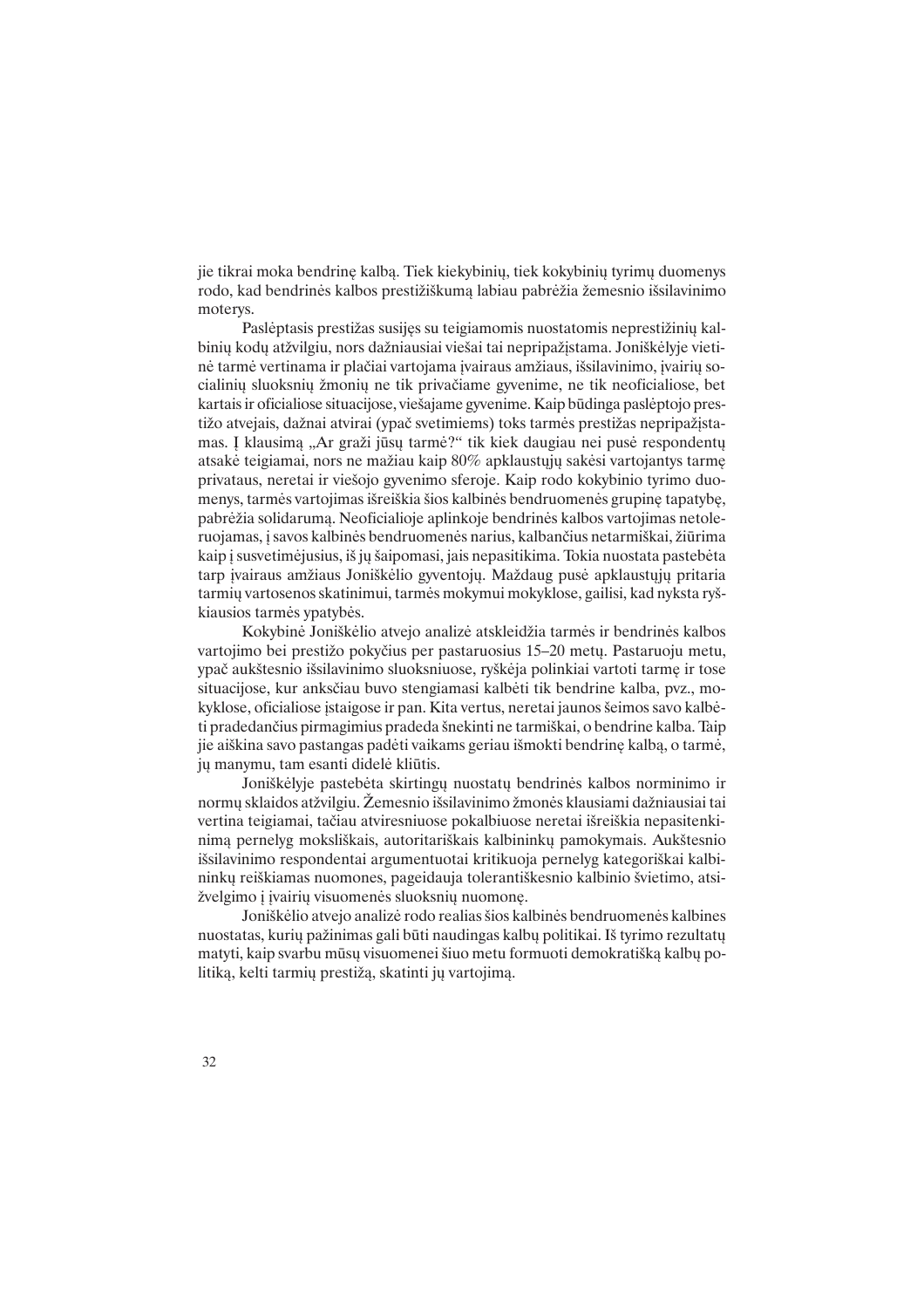#### ATTITUDES TOWARDS STANDARD LANGUAGE AND NORM-SETTING: A CASE STUDY OF JONIŠKĖLIS

With the fast developing social, cultural and economic life nowadays we witness a rapid development of sociolinguistic, ecolinguistic situation of Lithuania. However, the language policy is hardly based on 'action research', or analysis of the actual linguistic situation, since today such studies are rather scarce.

In the summer of 2004 in Joniškėlis (a town in the district of Pasvalys) there was sociolinguistic research carried out. It aimed at analysing linguistic attitudes and language codes of the local population in the town of Joniðkëlis and around it. For the analysis quantitative and qualitative methods were chosen. There was a quantitative survey of 220 subjects carried out (cf. the total population of Joniðkëlis is 1500) and 20 interviews recorded, which helped identify the general tendencies of linguistic attitudes, open and hidden prestige of the standard language and dialects, public attitudes towards the norm-setting process of the standard language.

As expected, the quantitative and qualitative analysis attested to a high open prestige of the standard language. 95% of subjects responded positively to the question Do you like the standard language? However, only 80% think that they have a good command of the standard language. The quantitative and qualitative data attest to the fact that the prestige of the standard language is mainly acknowledged by less educated women.

The hidden prestige is concerned with positive attitudes towards non-prestigious linguistic codes, but it is hardly ever admitted in public. In Joniðkëlis the local dialect is valued and widely used by the population of different ages, educational background and varied social layers in private as well as public life, sometimes in official and frequently in less official situations. As often is the case with hidden prestige, frequently the prestige of the dialect is not openly acknowledged, particularly before foreign people. The question Do you find your dialect nice? was positively answered by over half of the subjects (respondents). However, no fewer than 80% of the respondents admitted that they use the dialect in their private and often in public life. The qualitative analysis attests to the fact that the usage of the dialect identifies the language community as a group and emphasises its solidarity. In unofficial settings the usage of the standard language is not tolerated, members of the community speaking the standard language rather than the dialect are treated as strangers, with irony and disbelief. Such attitude has been noticed in Joniðkëlis among the population of different ages. Approximately half of the respondents approve of promoting dialectal usage, teaching the local dialect at schools and regret that the most prominent features of the dialect eventually tend to disappear.

The qualitative analysis of the Joniðkëlis case has disclosed changes in the usage of the dialect and the standard language and their prestige during the last 15-20 years. Currently, particularly among people with higher education, there has been a tendency identified of using the dialect in situations which traditionally gave preference to the standard language, e.g. at schools, in official institutions and the like. On the other hand, very often young families start talking to their newborns in the standard language rather than the dialect. According to them, this is the way to help their children learn and improve skills of the standard language, whereas the dialect might be an obstacle.

The population of Joniðkëlis have a variety of different attitudes towards the norm-setting and norm dissemination process. People with lower education, whenever asked, express their positive attitude; however, in informal settings they openly express their dissatisfaction with too scientific and authoritarian opinions of linguists. More educated respondents express their criticism towards too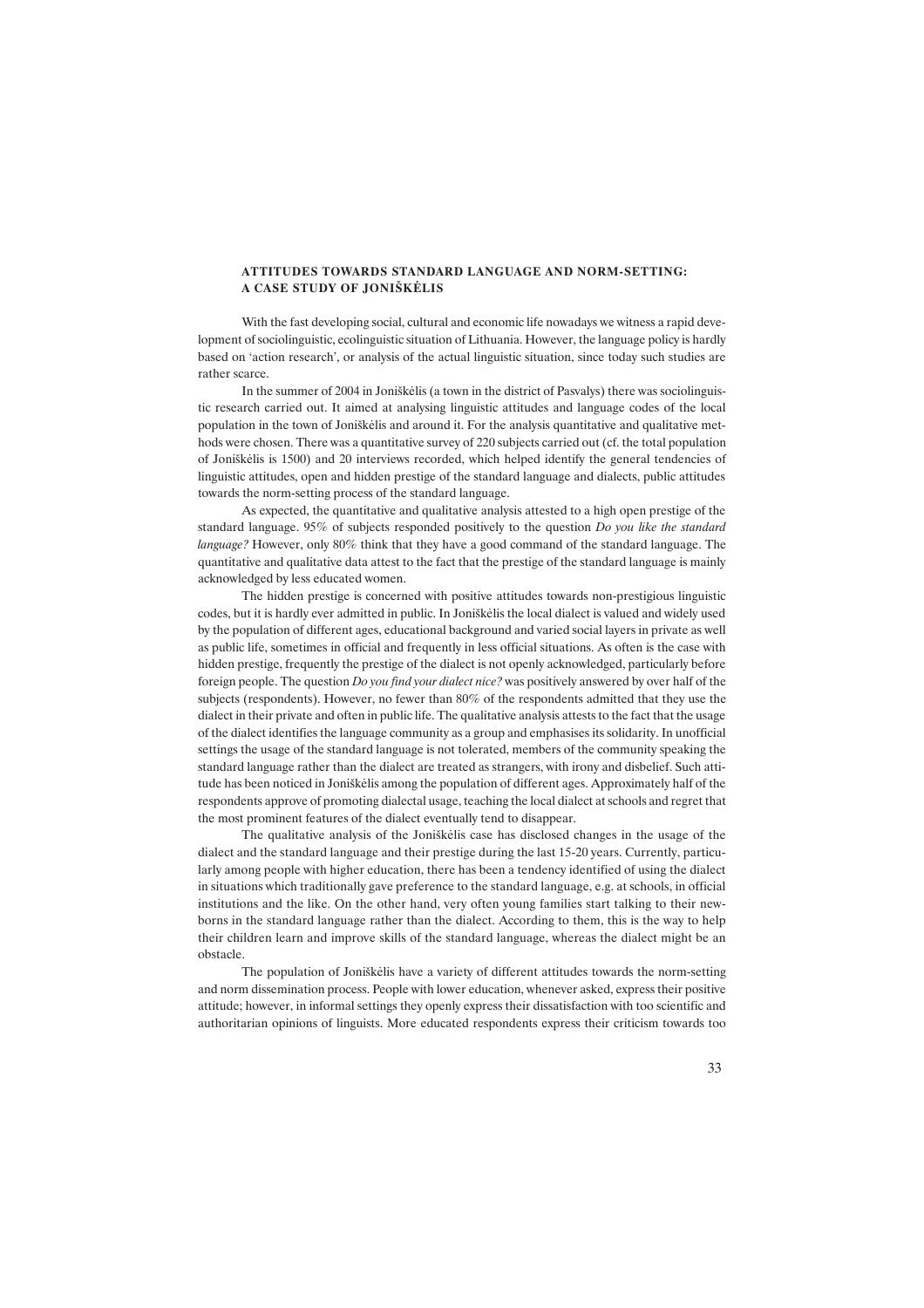categoric opinions of linguists, they look forward to a more tolerant approach to linguistic education, consideration of opinions of different social layers.

The study of the Joniðkëlis case has revealed the actual linguistic attitudes of the language community. It could be quite useful for the language policy. The research results have shown the importance of a more democratic language policy, raising the prestige of dialects and promoting their use.

Ineta SAVICKIENĖ (Vytauto Didžiojo universitetas)

## PRAGMATINĖS DEMINUTYVU FUNKCIJOS DABARTINĖJE LIETUVIØ KALBOJE

Lietuvių kalbotyroje neiprasta skirti deminutyvų semantikos ir pragmatikos. Šias dvi sritis sunku atriboti, nes labai dažnai jos esti susijusios. Deminutyvus paprastai vartojame ne formaliose situacijose, o prieðingai draugiðkose, intymiose. Dresslerio ir Merlini-Barbaresi nuomone, tai būtų "nerimtos" (arba nedalykinës) situacijos (1994).

Šio darbo tikslas – atskleisti deminutyvų vartojimo tendencijas ir jų reikšmių ávairovæ ávairiuose kalbos aktuose: praðymuose, siûlymuose, klausimuose ir t. t.

Dresslerio ir Merlini-Barbaresi teigimu (1994, 395), deminutyvai gali modifikuoti visa kalbėjimo akta, nes vien tik šių žodžių pavartojimas gali suteikti pasakymui kuo įvairiausių reikšmių – nuo meilės ir simpatijos iki ironijos. Be to, deminutyvai gali sušvelninti reikalavima ar sumažinti kokio nors tvirtinimo griežtumą (Sifianou 1992). Vadinasi, apie šių žodžių reikšmes negalime kalbėti atsietai nuo konteksto.

Rasime nemažai darbų, kur deminutyvų vartojimas aptariamas kaip vaikų kalbos reiðkinys (Savickienë 1998; Voeykova 1998; De Marco 2002; Gillis 1997), tačiau ne tiek jau daug, kur nagrinėjami deminutyvai, vartojami suaugusiųjų kalboje (iðskyrus vaikiðkosios kalbos fenomenà). Sociolingvistai, besidomintys kalbos ir lyties skirtumais, tvirtina, kad vyrø ir moterø kalbëjimo stilius skiriasi, o tie skirtumai labiausiai iðryðkëja pokalbio metu. Taèiau ir pati kalba, jos leksika gali turėti kai kurių skirtybių, pavyzdžiui, moterys daug dažniau linkusios vartoti būdvardžius, jaustukus, deminutyvus nei vyrai (Tannen 1994).

Deminutyvus dažniausiai vartojame, kai kalbame su mielais žmonėmis ar apie juos, taip pat apie mielus, širdžiai malonius dalykus: maistą, drabužius, vietas ir t. t. Atvejų, kai deminutyvizuojami vietų, ypač vietovardžių pavadinimai, retai pasitaiko kitose kalbose. Vadinasi, tai ypaè mielos ir patrauklios kalbanèiajam vietos.

Deminutyvai paprastai vartojami pokalbiuose tarp pažistamu, dažniausiai labai artimu žmoniu. Tačiau kartais deminutyvus vartojame kalbėdami su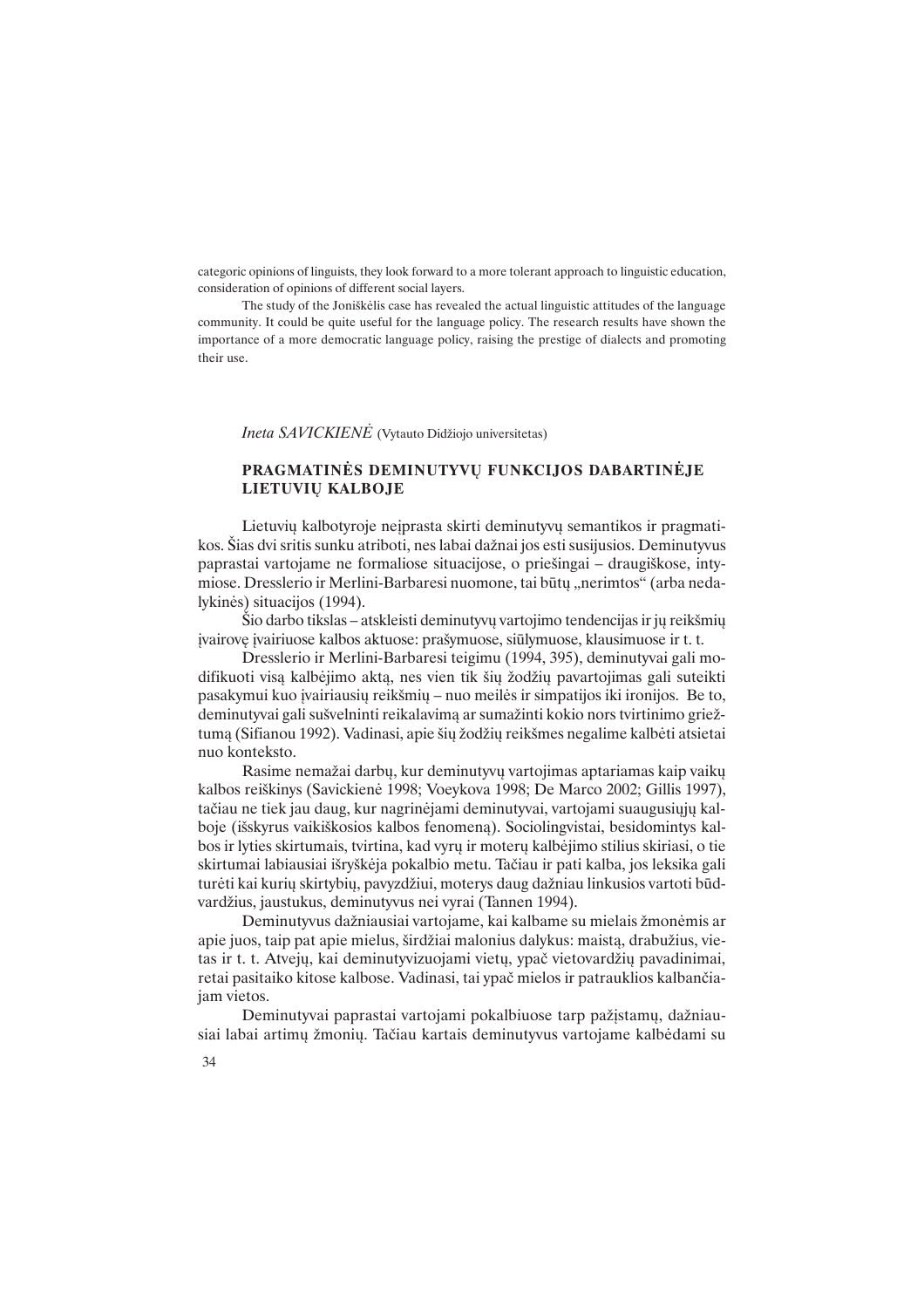žmonėmis, kuriuos matome pirmą kartą gyvenime. Kokios tai situacijos? Shifinou (1992) ir kiti teigia, kad dažnai deminutyvus vartojame nerimtose situacijose, kai norime būti draugiški, paslaugūs. Tokiais atvejais deminutyvų funkcijos gali būti labai įvairios: mažinti įtampą, skausmą, baimę, rodyti užuojautą, draugiðkumà, artumà.

Deminutyvu vartojimas gali būti susijes ir su mandagumo raiška, todėl šie dariniai dažni prašymuose, kai siekiama ka nors priversti padaryti. Labai dažnai deminutyvai vartojami ir reikalavimui, griežtumui sušvelninti.

Neabejotinai yra dar daug kitø situacijø, kuriose galëtø bûti ir yra vartojami deminutyvai, tačiau čia suminėtos dažniausios. Kiekvienas žmogus rečiau ar daþniau vartoja ðiuos darinius. Suprantama, kad yra tokiø rimtø srièiø, kuriose deminutyvai būtų visiškai nepriimtini, nes jie vienaip ar kitaip yra susiję su 'nerimtumo' reikšme.

#### PRAGMATIC FUNCTIONS OF DIMINUTIVES IN MODERN LITHUANIAN USAGE

The Lithuanian linguistics has no tradition of discriminating between the semantics and pragmatics of diminutives. The two areas are difficult to delimit, they are often interelated. Diminutives are often used in intimate, friendly rather than formal situations. Dressler and Merlini-Barbaresi describe such situations as 'not serious' (or non-business) (1994).

The paper sets out to disclose the usage tendencies of diminutives and a variety of their meanings in different speech acts: requests, suggestions, questions etc.

According to Dressler and Merlini-Barbaresi (1994, 395), diminutives can modify the whole speech act, since whenever used in an utterance, they add a variety of meanings—from love and affection to irony. In addition, diminutives can mitigate a claim and hedge the proposition (Sifianou 1992). Therefore, the meanings of such words cannot be excluded from the context.

A number of linguistic works discuss diminutives as a phenomenon of child language (Savickienë 1998; Voeykova 1998; De Marco 2002; Gillis 1997). The number of works on diminutives used in adult language is not that high. Sociolinguists interested in language and gender differences are of the opinion that the language of men and women is different, and the differences become most distinct in the course of their conversation. However, the language itself as well as its lexicon may have some differences, e.g. women tend to use more adjectives, interjections and diminutives than men (Tannen 1994).

Diminutives are often used when talking to close people about things that are dear and close to our heart: food, clothes, places etc. Cases when places acquire diminutive forms, particularly place names, are quite rare. The diminutive forms signal that these places are particularly dear and attractive to the speaker.

Diminutives are often used among acquaintances, often very close people. However, sometimes we also use diminutives when talking with people whom we see for the first time. What are the situations like? Sifianou (1992) and others point out that diminutives are used in non-serious situations, when we want to be friendly and helpful. Then the functions of diminutives are as follows: to reduce tension, pain, fear, show sympathy, friendliness, closeness.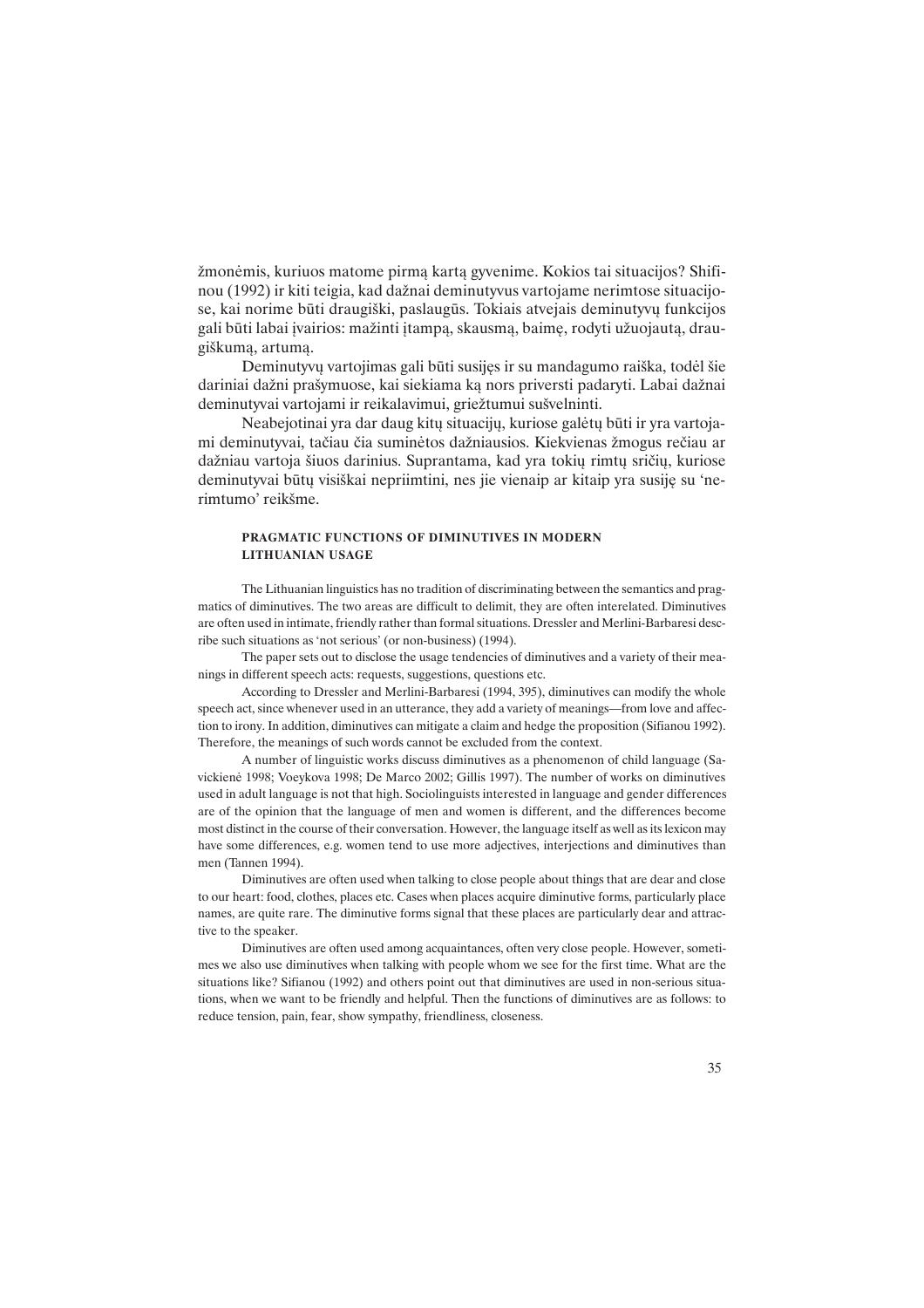The use of diminutives may be concerned with the expression of politeness, hence their occurrence in requests when we ask other people to do something are fairly frequent. Very often diminutives are used to mitigate a claim or a strict statement.

Undoubtedly, there are a number of situations, where diminutives are or may be used; the most frequent have been enumerated above. Each and everybody uses them from time to time, less or more frequently. Obviously, there are serious situations where diminutives are unacceptable, since in some respect they are concerned with the meaning of 'something not serious'.

Irena SMETONIENĖ (Valstybinė lietuvių kalbos komisija)

## KALBOS POLITIKA BESIKEIÈIANÈIOJE VISUOMENËJE

Kalbos politikos esmė – kalbos planavimas, apimantis tris sritis. Keičiantis visuomenës gyvenimui, keièiasi ir kalbos politika. Sunku bûtø iðskirti vienà ið plano daliø, kuri kinta labiausiai globalizacija ir vis spartëjantys integracijos procesai veikia ir kalbos statusą, ir kalbos normas, ir švietimo sistemą. Neatsitiktinai Kalbos politikos gairės galioja iki 2008 metų, tačiau ir šiuo laikotarpiu, pasikeitus situacijai, gali būti keičiamos arba pildomos.

Pagrindinis Lietuvos kalbos politikà nustatantis teisës dokumentas yra Lietuvos Respublikos valstybinės kalbos įstatymas, priimtas 1995 metais. Šiandien jis nebeapima visų valstybės reguliuojamų kalbos (-ų) vartojimo sričių, todėl Seime sudaryta darbo grupė naujai įstatymo redakcijai parengti. Valstybinė lietuvių kalbos komisija siūlo svarstyti ir į įstatymą įtraukti tokius nereglamentuotus dalykus:

- darbo santykiø kalba;
- valstybiniø institucijø tinklalapiø kalba;
- elektroninës terpës kalba;
- reklamos ir informacinių užrašų kalba;
- dëstymo aukðtosiose mokyklose kalba;
- mokslo kalba.

Ástatymas turëtø átvirtinti kiekvieno asmens konstitucinæ teisæ vartoti valstybinę kalbą visose Lietuvos Respublikos teisinių santykių sistemos ir viešojo gyvenimo srityse, užtikrinti kalbos apsaugą, jos išteklių gausinimą, atsakomybę už šio įstatymo pažeidimus.

#### LANGUAGE POLICY IN A CHANGING SOCIETY

The language policy focuses on language planning, which includes three major areas. The language policy changes with the changing society. It is difficult to identify an area that undergoes most changes, since globalisation and rapid integration processes equally influence the status of the laguage, language norms and the education system. Therefore, there is no accident that the Language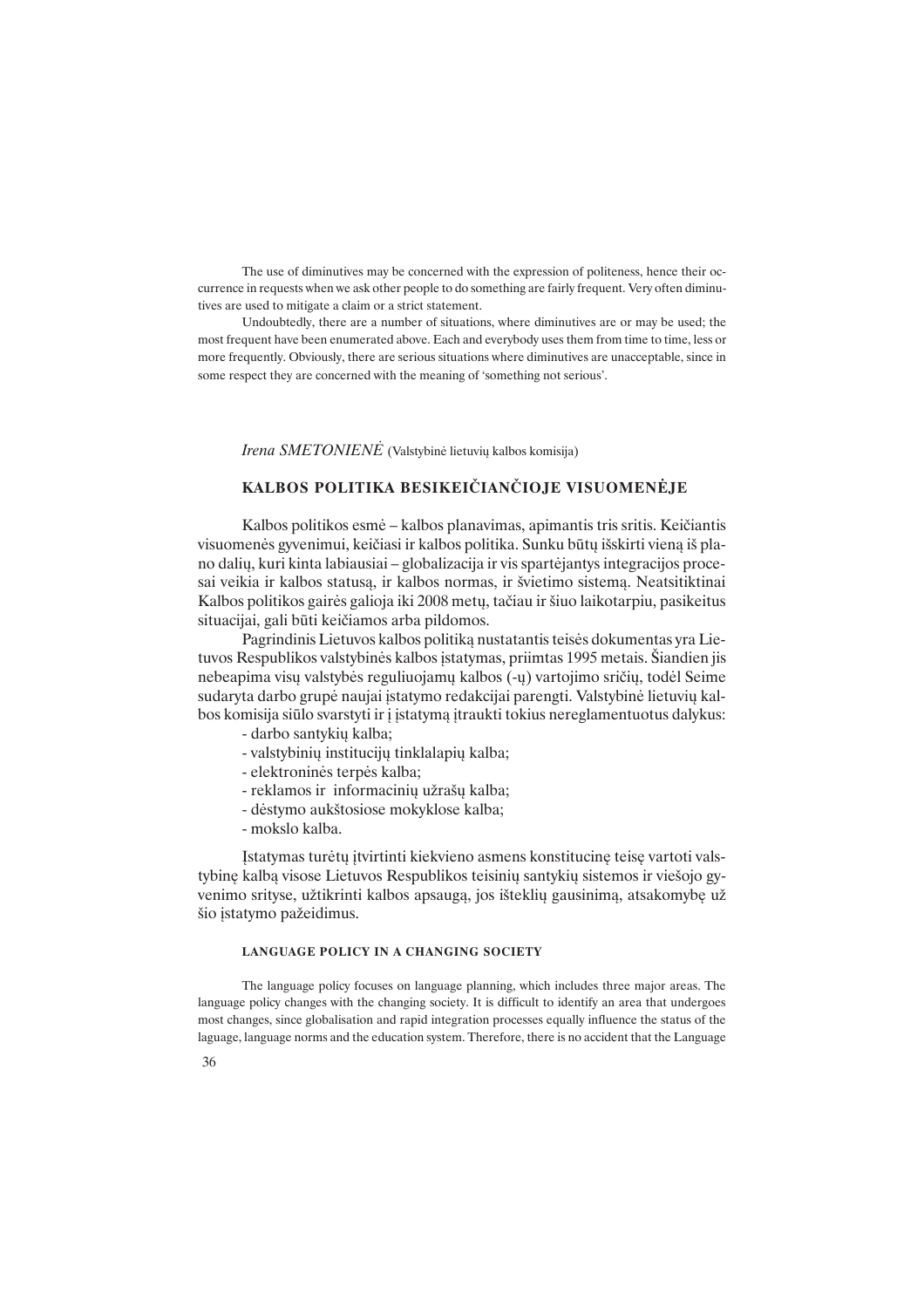Policy Guidelines have been adopted for the period until the year 2008; however, with the currently changing situation, they may be subject to modification and amendments.

The main legal document regulating the Lithuanian language policy is the Law on the State Language of the Republic of Lithuania adopted in 1995. Today it hardly covers all language usage areas regulated by the state, which is why the Lithuanian Parliament (Seimas) has set up a working group to prepare a new version of the Law. The Lithuanian State Language Commission suggests that after public discussion the Law should also include the following issues, previously not regulated by the Law:

- − The language of labour relations.
- − The language of websites of state institutions.
- − The language of electronic media.
- − The language of advertising and public notices.
- − The language of teaching at higher education institutions.
- − The language of science and research.

The Law should ensure a constitutional right of each person to use the state language in all areas of the system of legal relations and public life, ensure the protection of the language and enriching its resources as well as the responsibility for the breach of the Law.

Loreta VAICEKAUSKIENË (Vilniaus universitetas)

### TELEVIZIJOS REKLAMA - PRARANDAMAS LIETUVIŲ KALBOS DOMENAS?

Pranešime kalbama apie šių dienų kalbos politikų keliamą problemą – tam tikrų kalbos sričių, arba domenų, praradimą, kai vietinė kalba pamažu užleidžia vietą didesnei ir stipresnei. Vienas iš tokių domenų būtų reklama, kurią dėl augančio anglų kalbos prestižo itin pažeidžiamą esant teigia įvairių šalių mokslininkai.

Lietuvoje galiojančiame Valstybinės kalbos įstatyme išskiriamos konkreèios kalbos vartojimo sritys; reklama èia atskirai neaptariama, taèiau reikalavimas, kad viešieji užrašai būtų taisyklingi, kad visuomenės informavimo priemonės laikytųsi lietuvių kalbos normų, neabejotinai taikytinas ir jai. VLKK taip pat turi parengusi "Valstybinės kalbos politikos gaires 2003–2008 m.". Šiame dokumente, be kita ko, kalbama apie poreiki aiškiau reglamentuoti valstybinės ir užsienio kalbų santykį viešojoje vartosenoje, tvarkyti prekybos ir paslaugų informacijos kalbą. Kalbos politikos gairėse taip pat pabrėžiama, kad kalbos norminimo darbas glaudžiau sietinas su fundamentinių tyrimų rezultatais. Lietuvos kalbininkų straipsniuose ir diskusijose ne karta buvo išreikšta nuogastavimų dėl anglų kalbos poveikio Lietuvoje transliuojamoms reklamoms, tačiau rimtesnių moksliniø tyrimø iki ðiol nëra atlikta.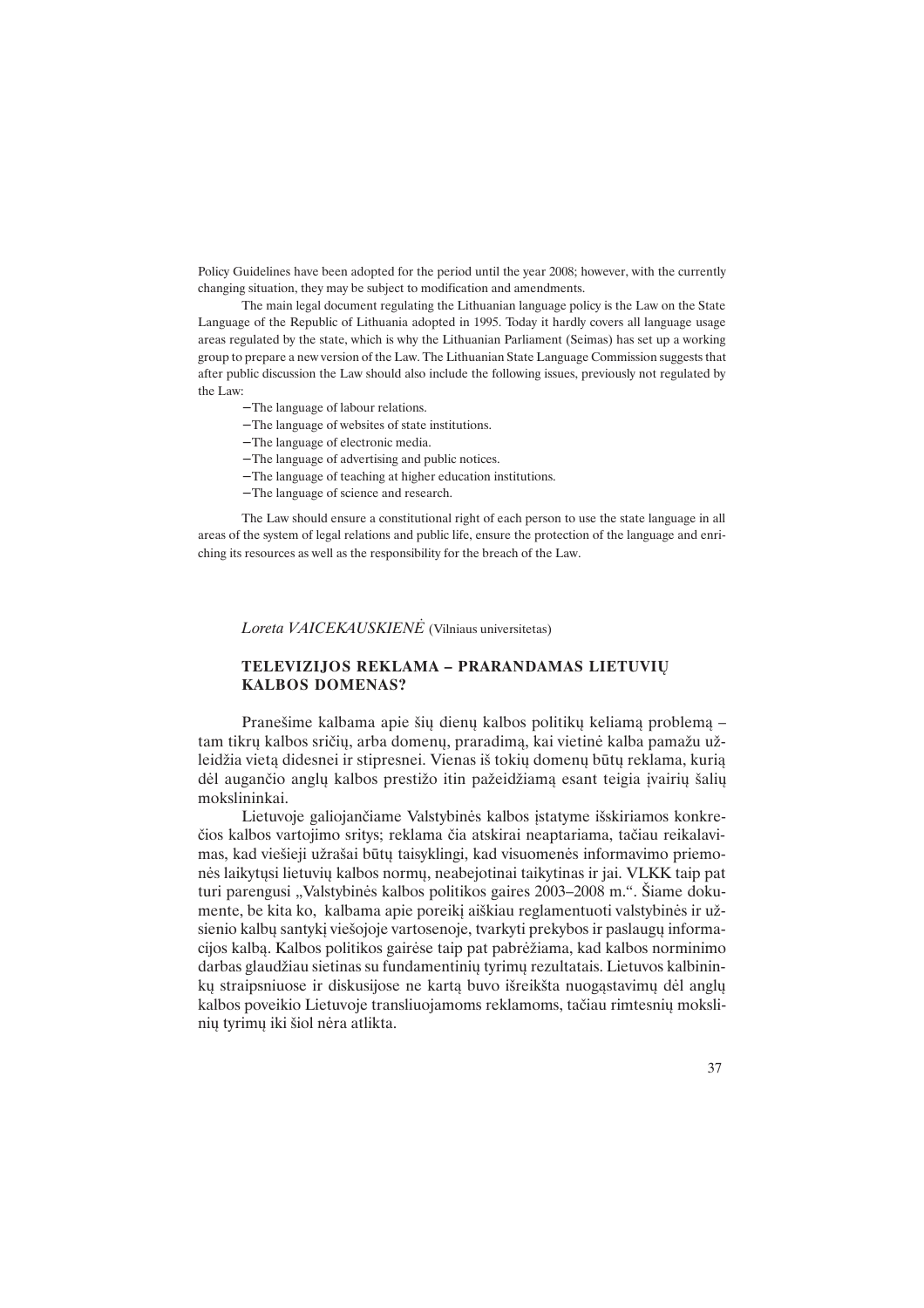Pranešime pristatoma anglų kalbos poveikio Lietuvos televizijų reklamoms analizë. Tyrimo rezultatai rodo, kad Lietuvos televizijos daugiausia (per 60%) transliuoja lietuviškų, mažiau (40%) – mišrių (t. y. turinčių svetimų, daugiausia angliškų, elementų) reklamų ir visai netransliuoja vien angliškų reklamų. Daugiau nei pusëje miðriøjø reklamø vyrauja lietuviø kalba, o ið anglø kalbos elementų tėra vartojamas angliškas prekės rūšies pavadinimas. Dainuojamų, sakomų ar raðomø angliðkø reklamos ðûkiø Lietuvoje transliuojamoje reklamoje pasitaiko itin retai.

Negalima teigti, kad televizijos reklama Lietuvoje būtų labai pažeistas kalbos domenas: dėl pas mus galiojančios kalbos politikos dauguma reklamų vis dėlto neišeina į eterį neparedaguotos. Dažniausiai vartojami angliški elementai prekës rûðies pavadinimai nëra vien reklamos domeno objektas; jie niekada neverčiami veikiausiai saugant prekės ženklo vientisumą. Kas kita pasakytina apie reklamos šūkius: jie yra kaip tik reklamos žanro savastis ir, nors ir negausūs, labiausiai krinta i akis. Tokie reklamos elementai tikrai sėkmingai galėtu būti verèiami.

#### TELEVISION ADVERTISEMENTS-THE DOMAIN OF THE LITHUANIAN LANGUAGE IS BEING LOST?

The paper deals with the current problem of language policy: a loss of some language domains, or areas, when the local language succumbs to a bigger and more powerful language. Advertisements make up one of such domains, which, according to some researchers, due to the growing influence of English is becoming more and more vulnerable.

In accordance with the Law on the State Language of the Republic of Lithuania, there are definite areas of language use; however, advertising is not discussed as a separate issue. The requirement that public notices should be written in accordance with the language laws of the language, that mass media should follow the norms of the Lithuanian language equally applies to advertising. The Commisssion of the Lithuanian State Language has also prepared the Guidelines of the State Language Policy for 2003-2008. The document, among other things, discusses a need to delimit more specifically the use of the state language and foreign languages in public use, regulate and manage the language of trade and services information. The *Guidelines* also emphasise that the norm-setting of the state language should be closely related to the results of fundamental research. Articles and discussions of Lithuanian linguists often touch upon the imminent danger of English on advertisements broadcasted in Lithuania. However, no research into the issue has been carried out as yet.

The paper introduces the results of research into the impact of English on Lithuanian in television advertisements. Thus, Lithuanian TV channels broadcast mainly Lithuanian advertisements (over 60%), slightly fewer mixed advertisements (40%) containing foreign, mainly English, elements, and no purely English advertisements.

In over half of mixed advertisements the Lithuanian language prevails, the most frequent English element is a brand name of goods. In advertisements broadcasted in Lithuania there have hardly ever occurred any slogans sung, spoken or written in English.

38 It would be wrong to admit that in the Lithuanian television advertisements the domain of the Lithuanian language is violated; according to the Lithuanian laws the majority of advertisements are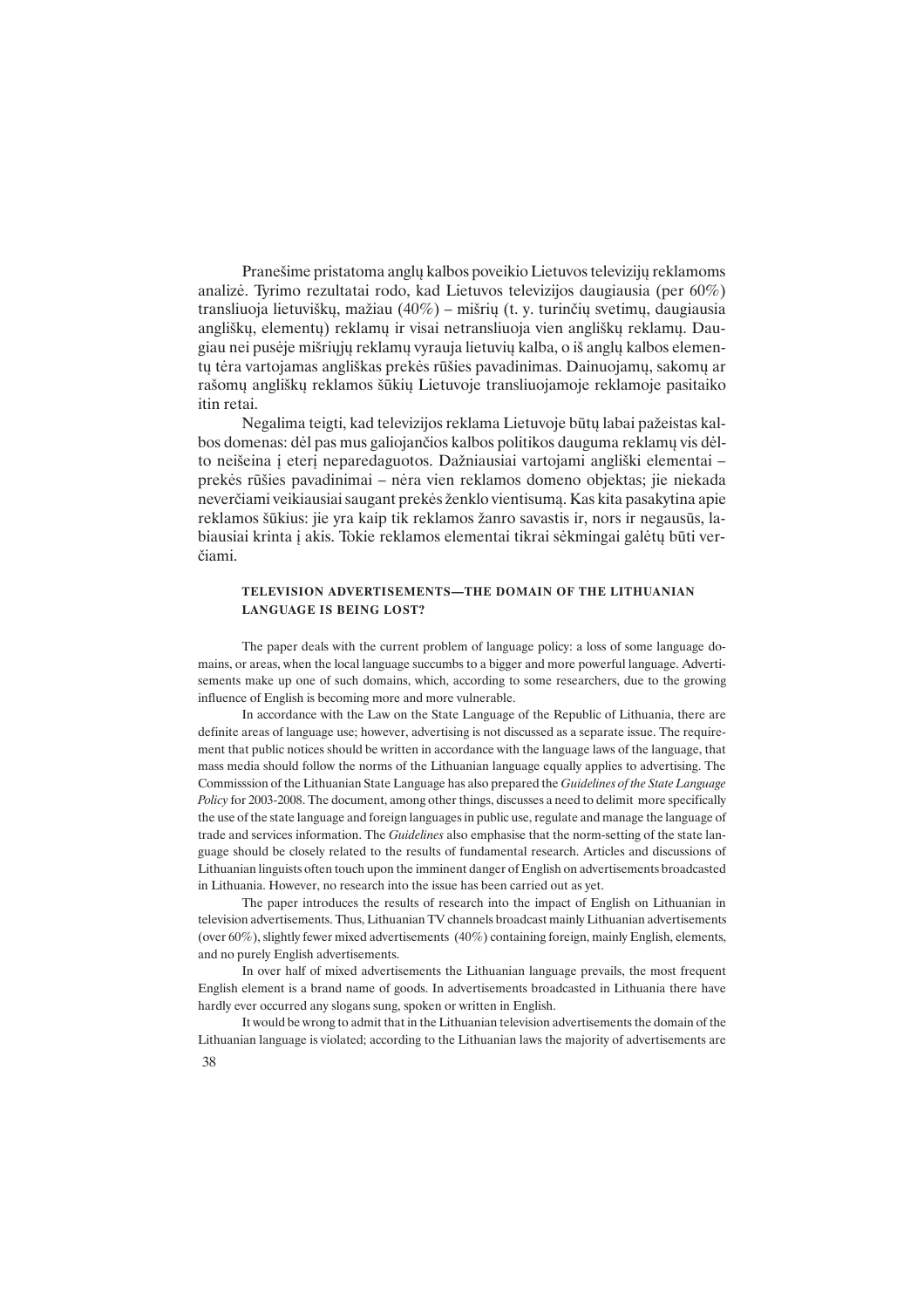not broadcasted at all, unless edited. The most frequent English elements include brand names, which are not merely the object of the advertisement domain; they are never translated to secure the trademark. Slogans are different in this respect—they are part of the advertising genre and are very vivid, even though scarcely used. They could and should be translated.

Marija ZAVJALOVA (Rusijos mokslų akademijos Slavistikos institutas)

#### POLILINGVIZMAS LIETUVOJE: KALBU VARTOSENA PSICHOLINGVISTINIU POŽIŪRIU

Praneðime aptariami kalbinio màstymo ypatumai polilingvizmo sàlygomis. Iðvados daromos remiantis psicholingvistinio eksperimento su trilingvais (kalbanèiais lietuviø, lenkø bei rusø kalbomis) rezultatais. Testo su trilingvais rezultatai buvo lyginami su lietuvių–rusų, lenkų–rusų bilingvų rezultatais, taip pat su lietuviø, lenkø bei rusø monolingvø kontrolinëmis grupëmis. Psicholingvistinio eksperimento metodas buvo asociaciju testas, sudarytas iš tu pačių žodžių sarašo trimis kalbomis (testas buvo pateiktas bandomiesiems iš pradžios viena kalba, paskui – antra, ir tada – trečia).

Eksperimento duomenys rodo, kad kiekviena kalba bilingvo ir trilingvo sàmonėje yra susijusi su ypatingu semantiniu turiniu, savotišku pasaulio įvaizdžiu bei ypatingu asociacijø ryðiø tipu. Bet bilingvas ir trilingvas nëra paprasto dviejø (arba trijø) kalbiniø asmenø susivienijimo rezultatas. Asociacijø ryðiø tipai, bûdingi skirtingoms kalboms, bilingvo bei trilingvo samonėje turi tendeciją unifikuotis (ir ši tendencija stiprėja daugėjant vartojamu kalbų).

Kalbinio pasaulio įvaizdis susidaro turbūt taip: trijų kalbų gramatinės sistemos, turinčios ypatingų bruožų, trilingvo sąmonėje sukuria tam tikrą asociacijų ryšių struktūros invariantą, kuris skiriasi nuo trijų jo sudedamųjų dalių ir nuo bûdingo monolingvams (atitinkamø kalbø vartotojams) asociacijø ryðiø tipo.

Tačiau semantinis pasaulio įvaizdžio turinys labiau susijęs su tam tikra kalba ir didele dalimi atkartoja standartinæ tos paèios kalbos vartotojo (monolingvo) pasaulio įvaizdį. Žinoma, monolingvų sąmonėje esantys kalbų asociacijų laukai šiek tiek skiriasi nuo tų pačių kalbų asociacijų laukų bilingvų ir trilingvų samonėje, visų pirma dėl kalbų interferencijos, kuri negali neturėti įtakos, kelioms kalboms susikertant jų sąmonėje. Bet čia turi reikšmės daugybė sociolingvistinų veiksnių, visų pirma – skirtingų kalbų vartojimo situacijos (tai veikia kalbų autonomijos samonėje laipsni), taip pat – isitraukimo į svetimą kultūrą laipsnis ir bilingvo santykis su ta kalba.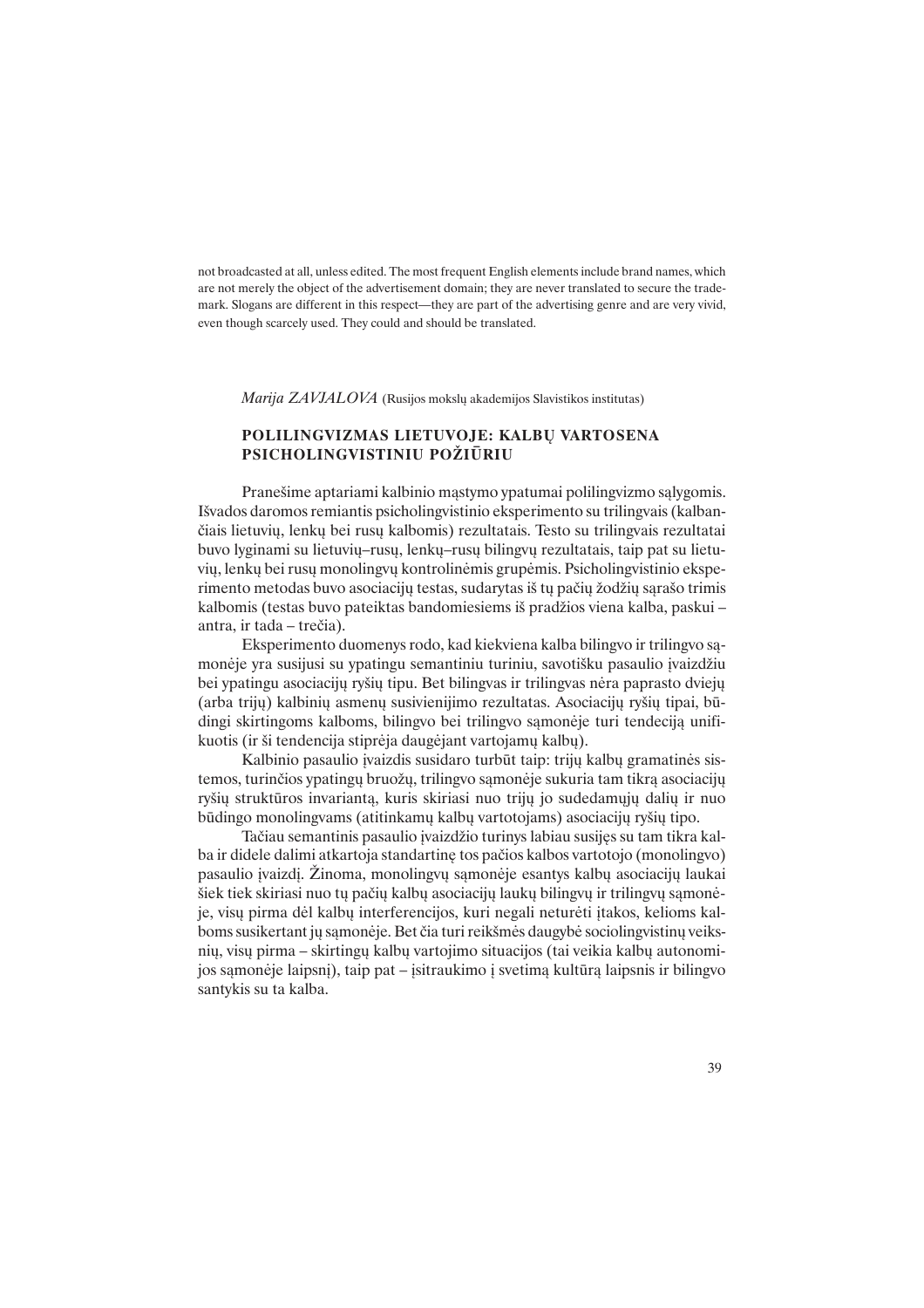#### POLILINGUALISM IN LITHUANIA: LANGUAGE USE FROM THE PSYCHOLINGUISTIC POINT OF VIEW

The paper sets out to examine the peculiarities of linguistic thinking under polilingual conditions. The conclusions have been drawn as a result of work with trilingual people (speaking Lithuanian, Polish and Russian). The results of the trilingual test were compared with the results of Lithuanian-Russian and Polish-Russian bilinguals as well as the control groups of Lithuanians, Polish and Russian monoliguals. The method of psycholinguistic experiment included a test of associations, consisting of the same list of words in three languages (the test was pre-tested on one language, then on the second and then on the third).

The experiment has shown that each language in the mind of a bilingual or trilingual is concerned with a particular semantic content, a specific image of the world and peculiar type of associative links. However, a bilingual or trilingual is not a simple merger of two or three speakers. The types of associative links characteristic of different languages in the mind of a bilingual or trilingual have a tendency to unify (and the tendency is even stronger with an increasing number of languages used).

The image of the linguistic world is composed in the following way: the grammatical systems of three languages with their specific features in the mind of a trilingual person create an invariant of the structure of associative links which is different from its components and from the type of associative links of monolinguals (language users of respective languages).

The semantic content of the world image is more concerned with a particular language and to a large extent replicates the standard image of the world of the same language user (monolingual). Obviously associative fields in the minds of monolinguals are slightly different from those in the minds of bilinguals and trilinguals, first of all, due to language interference, which can hardly be skipped with several languages crossing in their mind. In this context a number of sociolinguistic factors come into play, first of all, situations when different languages are used (which affects the degree of language autonomy in one's mind) and the degree of involvement in another culture and the relationship of the bilingual with the language.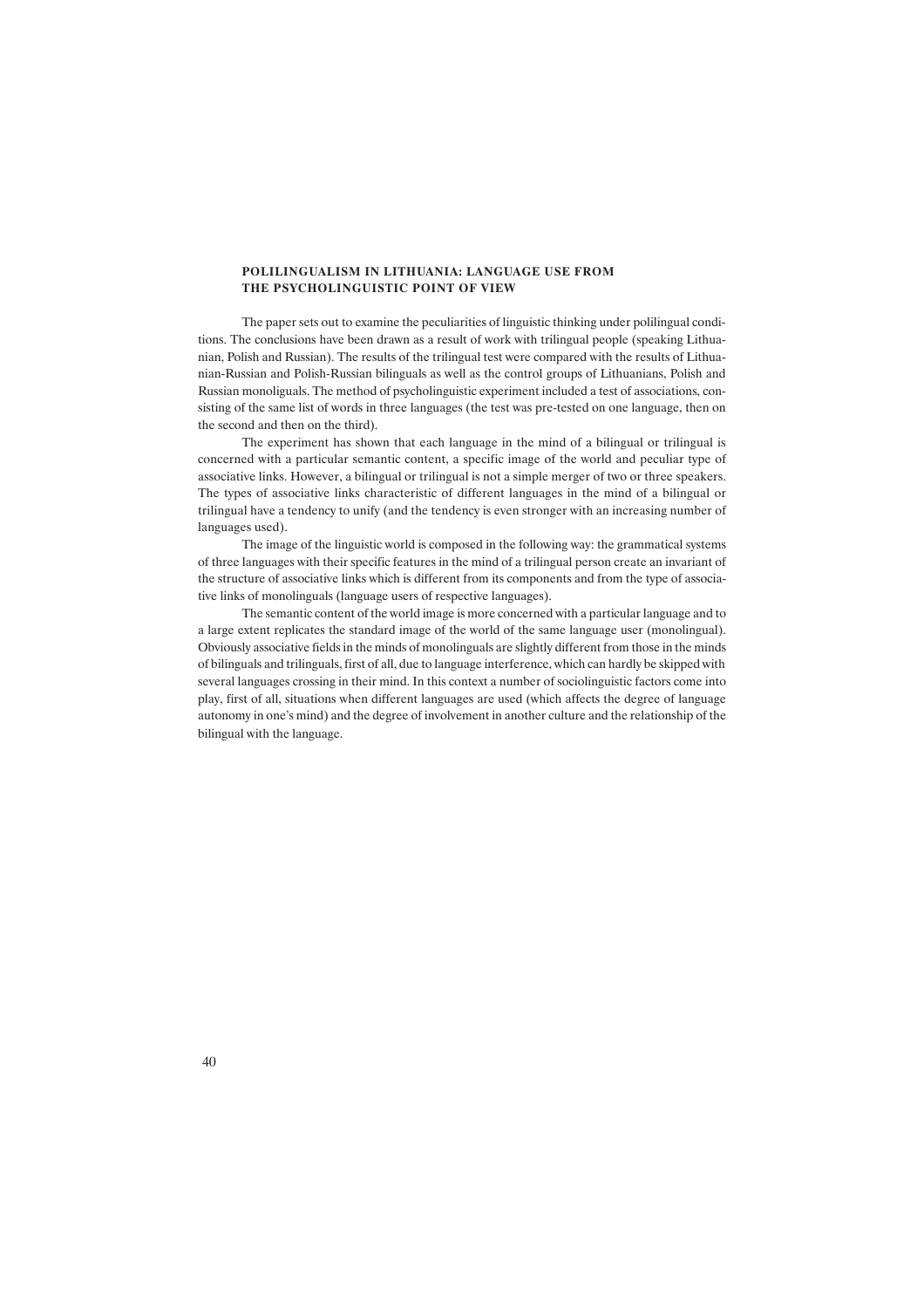#### APIE AUTORIUS / ABOUT AUTHORS

Ruth Vatvedt FJELD – Oslo universiteto profesorë; el. p. r.e.v.fjeld@iln.uio.no

Laima GRUMADIENĖ – doc. dr., Lietuvių kalbos instituto Kalbos istorijos ir dialektologijos skyriaus vyresnioji mokslo darbuotoja; el. p. laigruma@takas.lt

Laura KAMANDULYTĖ - Vytauto Didžiojo universiteto doktorantė, el. p. Laura\_Kamandulyte@fc.vdu.lt

Pranas KNIŪKŠTA – dr., Lietuvių kalbos instituto Kalbos kultūros skyriaus vyresnysis mokslo darbuotojas; tel. 234 71 93

Stefano M. LANZA - Vytauto Didžiojo universiteto doktorantas; el. p. stefano\_lanza@fc.vdu.lt

Tiina LEEMETS – Estų kalbos instituto mokslo darbuotoja; el. p. tiina@eki.ee

Birgitta LINDGREN – Švedų kalbos tarybos tarptautinių ryšių sekretorė; el. p. Birgitta.Lindgren@spraknamnden.se

Sirje MÄEARU - Estų kalbos instituto mokslo darbuotoja; el. p. sirje@eki.ee

Rūta MARCINKEVIČIENĖ - prof. habil. dr., Vytauto Didžiojo universiteto Lietuviø kalbos katedros vedëja; el. p. RutaMarcinkeviciene@fc.vdu.lt

Rita MILIŪNAITĖ – dr., Lietuvių kalbos instituto Kalbos kultūros skyriaus vadovë, vyresnioji mokslo darbuotoja; el. p. ritam@lki.lt

Lina MURINIENĖ - dr., Vilniaus pedagoginio universiteto Lietuvių kalbos katedros lektorë; el. p. muriniene@vlkk.lt

Peeter PÄLL – dr., Estų kalbos instituto Gramatikos sektoriaus vadovas; el. p. peeter@eki.ee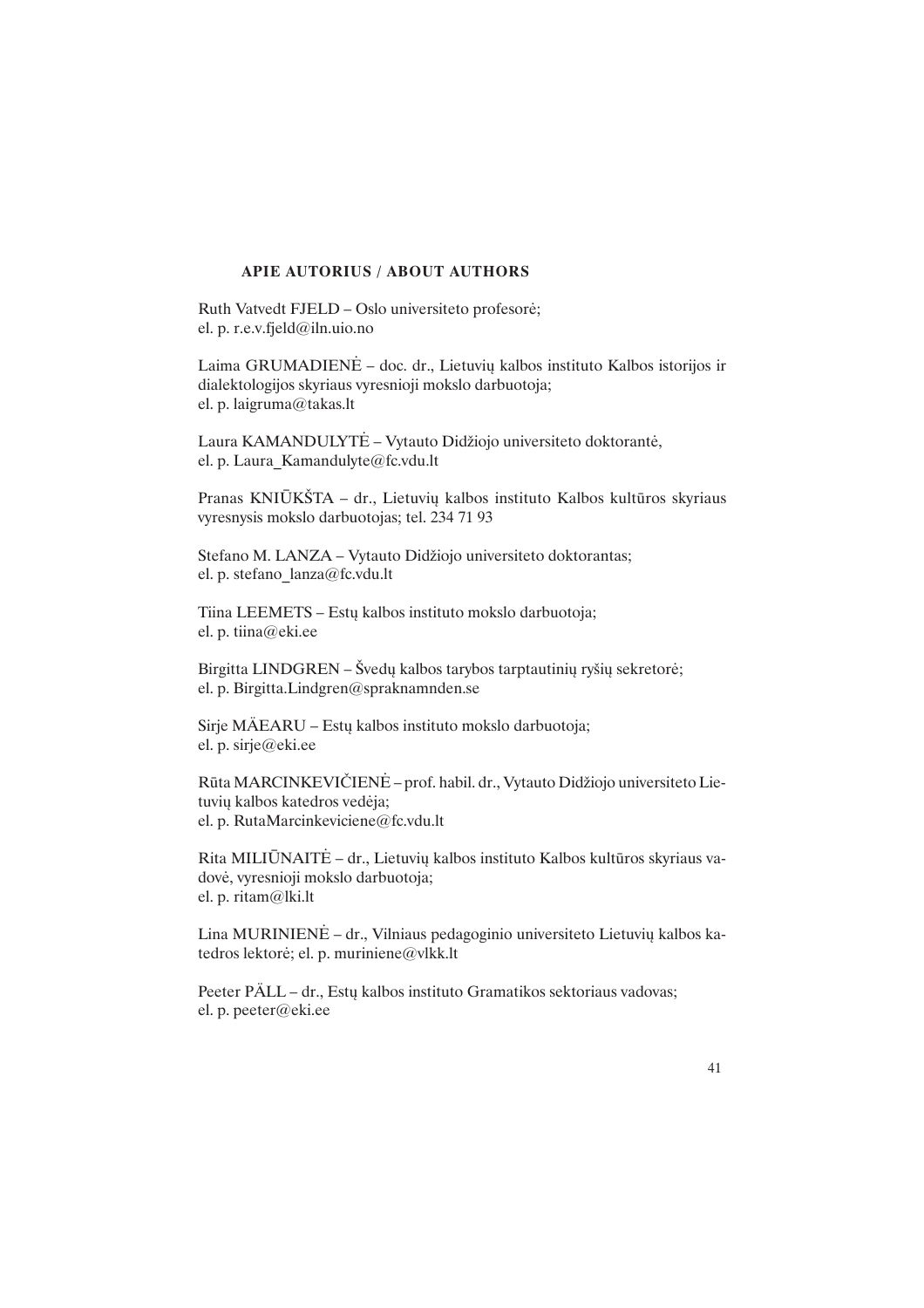Svetlana POLKOVŅIKOVA - Daugpilio universiteto Latvių kalbos katedros lektorë; el. p. sofija@dau.lv; sanapol@yandex.ru

Maire RAADIK - Estų kalbos instituto mokslo darbuotoja; el. p. maire@eki.ee

Meilutė RAMONIENĖ - doc. dr., Vilniaus universiteto Lituanistinių studijų katedros vedëja; el. p. meilute.ramoniene@flf.vu.lt

Ineta SAVICKIENĖ – doc. dr., Vytauto Didžiojo universiteto Regionistikos katedros vedëja; el. p. i.savickiene@pmdi.vdu.lt

Irena SMETONIENĖ – doc. dr., Valstybinės lietuvių kalbos komisijos pirmininkė; el. p. vlkk@takas.lt

Loreta VAICEKAUSKIENĖ – dr., Vilniaus universiteto Skandinavų filologijos katedros lektorë; el. p. loretavaicek@takas.lt

Marija ZAVJALOVA - dr., Rusijos mokslų akademijos Slavistikos instituto vyresnioji mokslinë bendradarbë; el. p. marija\_z@mtu-net.ru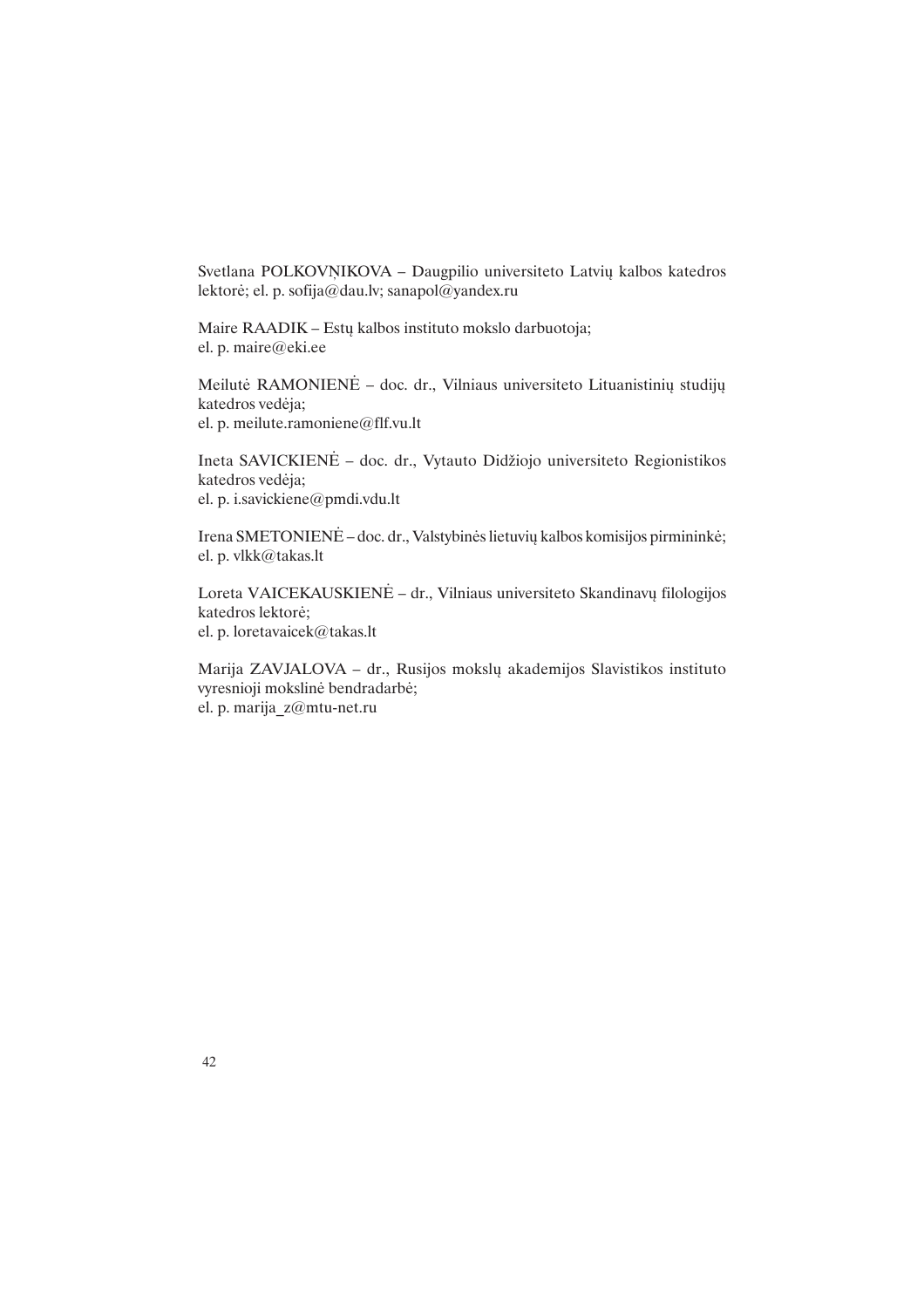#### APIE JONO JABLONSKIO KONFERENCIJAS

Istorija. Žymiausio lietuvių kalbos normintojo Jono Jablonskio (1860–1930) vardu pavadinta mokslinė konferencija pirmą kartą surengta 1993 m. Lietuvių kalbos instituto (www.lki.lt) Kalbos kultûros skyriaus (el. p. kalbkult@lki.lt) ir Vilniaus universiteto Lietuviø kalbos katedros pastangomis. Nuo tada konferencijos tapo tradicinės ir vyksta kas rudenį (iki 2003 m. Vilniaus universitete, išskyrus ketvirtaja, kuri surengta Marijampolėje, o nuo 2003 m. – Lietuvių kalbos institute). Ðiais (2005) metais pirmà kartà rengiama tarptautinë konferencija.

Tematika. Konferencijų tikslas - kelti ir spręsti aktualias kalbos kultūros teorijos ir praktikos problemas, supažindinti su naujausiais dabartinės vartosenos tyrimais, nagrinëti kalbos ir visuomenës santykius. Konferencijø dalyviams rûpi dabartinës bendrinës lietuvių kalbos funkcionavimas įvairiose visuomenės gyvenimo srityse: nagrinėjama žiniasklaidos, administracinių raštų ir teisės dokumentu, šnekamoji, grožinės literatūros, mokyklų, reklamos, bendravimo internetu kalba. Diskutuojama dėl bendrinės kalbos normų daugiasluoksniškumo (aiškinamasi prestižinės, elitinės kalbos supratimas), svarstomi kalbos norminimo kriterijai bei kalbos normø pateikimo norminamuosiuose veikaluose bûdai, nagrinëjami ir šiandien svarbūs kalbos norminimo istorijos dalykai, aptariami įvairūs leksikos (pvz., skoliniø) ir gramatikos normø, stilistikos klausimai, daugiausia dëmesio skiriant naujiems kalbos reiškiniams. Pastaraisiais metais vis daugėja pranešimų iš sociolingvistikos.

Rengëjai. Pagrindinis konferencijø rengëjas yra minëtasis Kalbos kultûros skyrius – jis rūpinasi konferencijos tema (derina ja su Lietuvių kalbos katedra), autoriais, surenka ir redaguoja pranešimų tezes, išleidžia pranešimų tezių knygeles, sudaro konferencijos programà.

Dalyviai. Konferencijose dalyvauja ne tik minėtų institucijų kalbos specialistai, bet ir svečiai iš kitų Lietuvos mokslo įstaigų – Vilniaus pedagoginio universiteto, Mykolo Romerio universiteto, Kauno Vytauto Didžiojo universiteto, Kauno medicinos akademijos, Ðiauliø universiteto ir kitur. Kasmet perskaitoma apie 15-20 pranešimų, vyksta diskusijos.

Tezės. Iki šiol vykusių konferencijų temos matyti iš tezių knygelių:

1. Linksnio kategorija ir linksnių vartojimas. Jono Jablonskio konferencija: praneðimø tezës. V., 1993.

2. Kalbos normos ir vartosena. Jono Jablonskio konferencija: pranešimų tezës. V., 1994.

3. Kalbos kultûros diegimo praktika ir metodika. Jono Jablonskio konferencija: praneðimø tezës. V., 1995.

4. Ties kalbos kultûros ir stilistikos riba. Jono Jablonskio konferencija: praneðimø tezës. V., 1996.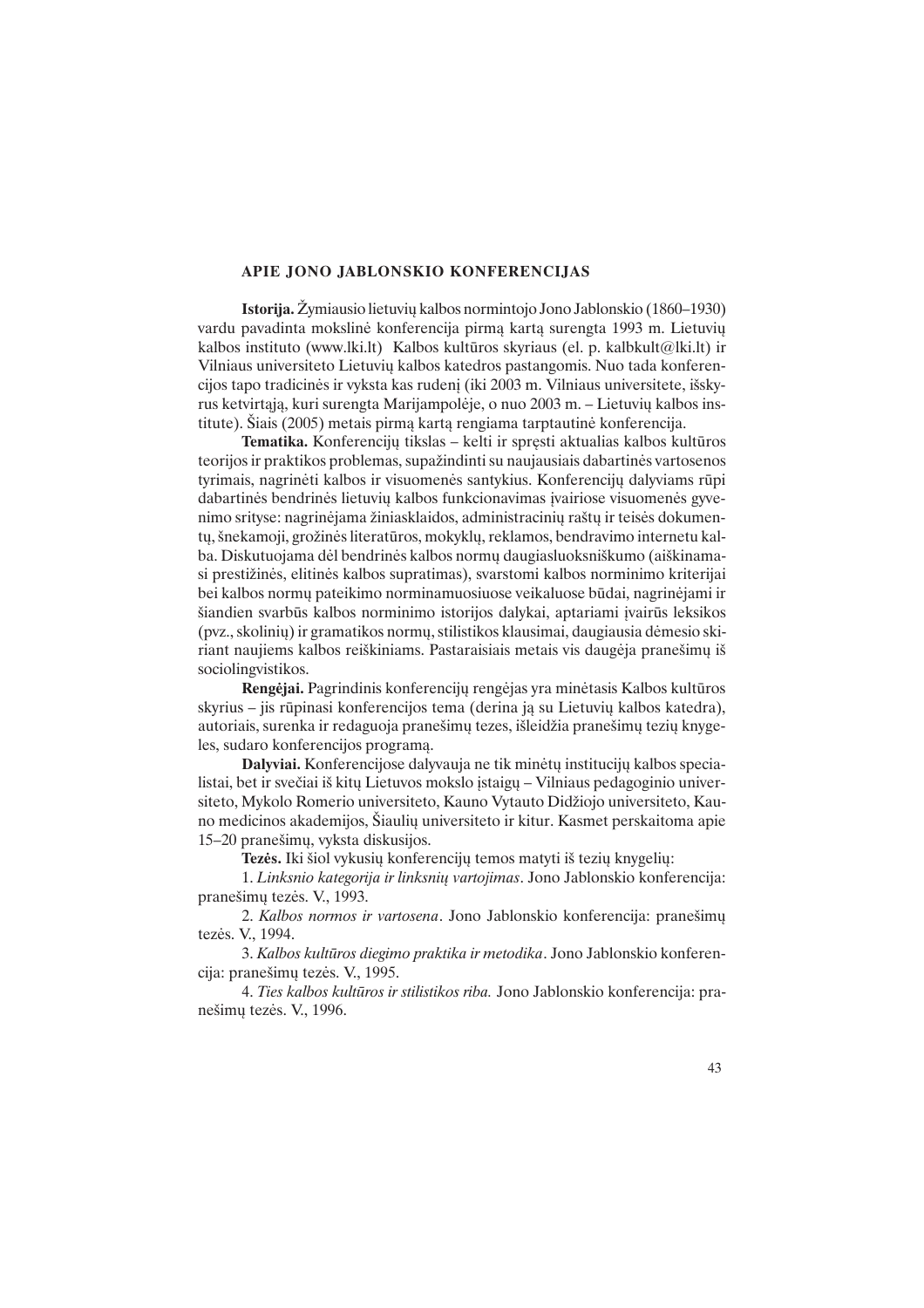5. Kalbos kultûra: tradicija ir dabartis. Jono Jablonskio konferencija: praneðimø tezës. V., 1997.

6. Nauji kalbos reiškiniai ir jų vertinimas. Jono Jablonskio konferencija: praneðimø tezës. V., 1998.

7. Normų kaita ir vartosena. Jono Jablonskio konferencija: pranešimų tezës. V., 1999.

8. Kalbos normų ir vartosenos lygmenys. Jono Jablonskio konferencija: praneðimø tezës. V., 2000.

9. Kalbos vartosena ir tvarkyba. Jono Jablonskio konferencija: pranešimų tezës. V., 2001.

10. Bendrinės kalbos ribos. Jono Jablonskio konferencija: teminis tezių rinkinys ir 10-osios konferencijos pranešimų tezės. V., 2002.

11. Bendrinė lietuvių kalba ir skolinti žodžiai. Jono Jablonskio konferencija: praneðimø tezës. V., 2003.

12. Lietuvių kalbos naujadara. Jono Jablonskio konferencija: pranešimų tezës. V., 2004.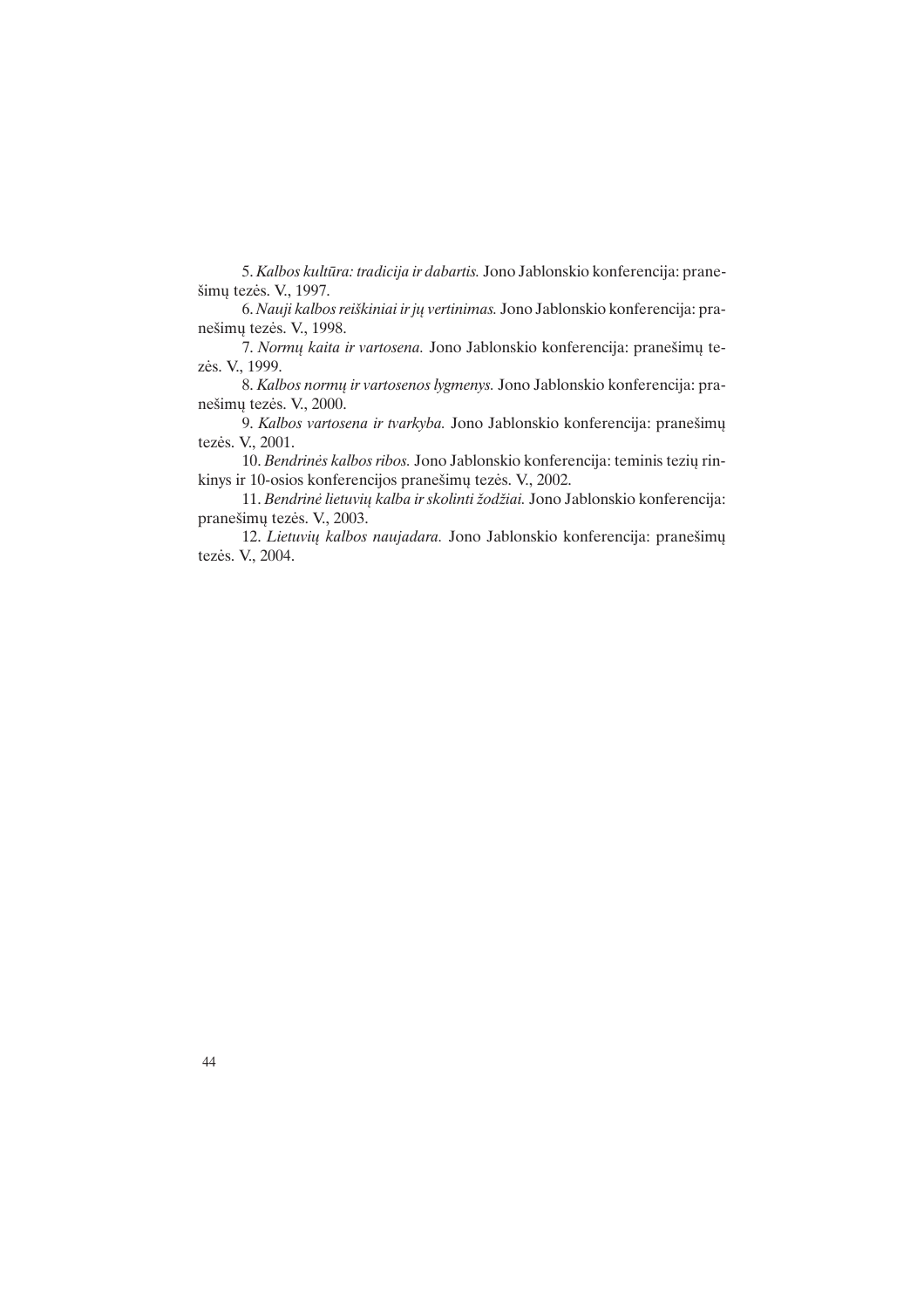## ABOUT CONFERENCES IN COMMEMORATION OF JONAS JABLONSKIS

History. The research conference named after Jonas Jablonskis (1860 1930), the outstanding standardizer of the Lithuanian language, was first held in 1993 by the efforts of the Department of the Culture of Language of the Lithuanian Language Institute (www.lki.lt) and the Department of the Lithuanian Language of Vilnius University. Since then, the conference has become a tradition and every autumn. In 2005 the conference has become international.

Themes. The conferences aim at offering solutions to burning problems of the theory and practice of language culture, introducing results of current investigation into the language usage, dealing with the relationships of language and society. Participants focus on the functioning of the Lithuanian standard language in different areas of public life: in mass media, offices, the law and legal documents, in spoken register, fiction, schools, advertisements, internet. The most important issues are concerned with the multiple layers of standard language norms (the notions of prestigious, elite language is discussed), criteria of norm-setting and introducing norms in special publications, currently important issues from the history of norm-setting, norms of the lexicon (e.g. borrowings) and grammar, stylistic issues, language innovations. Currently presentations on sociolinguistics are among the most numerous.

Organisers. The main organiser is the Department of the Culture of Language (e-mail kalbkult@lki.lt), who propose the title and topic for the conference, invite presenters, prepare presentation summaries and the conference programme.

Participants. Presenters of the Conference are from the above institutions as well as guests from other research and higher education institutions in Lithuania. Each year the Conference has about 15–20 presenters.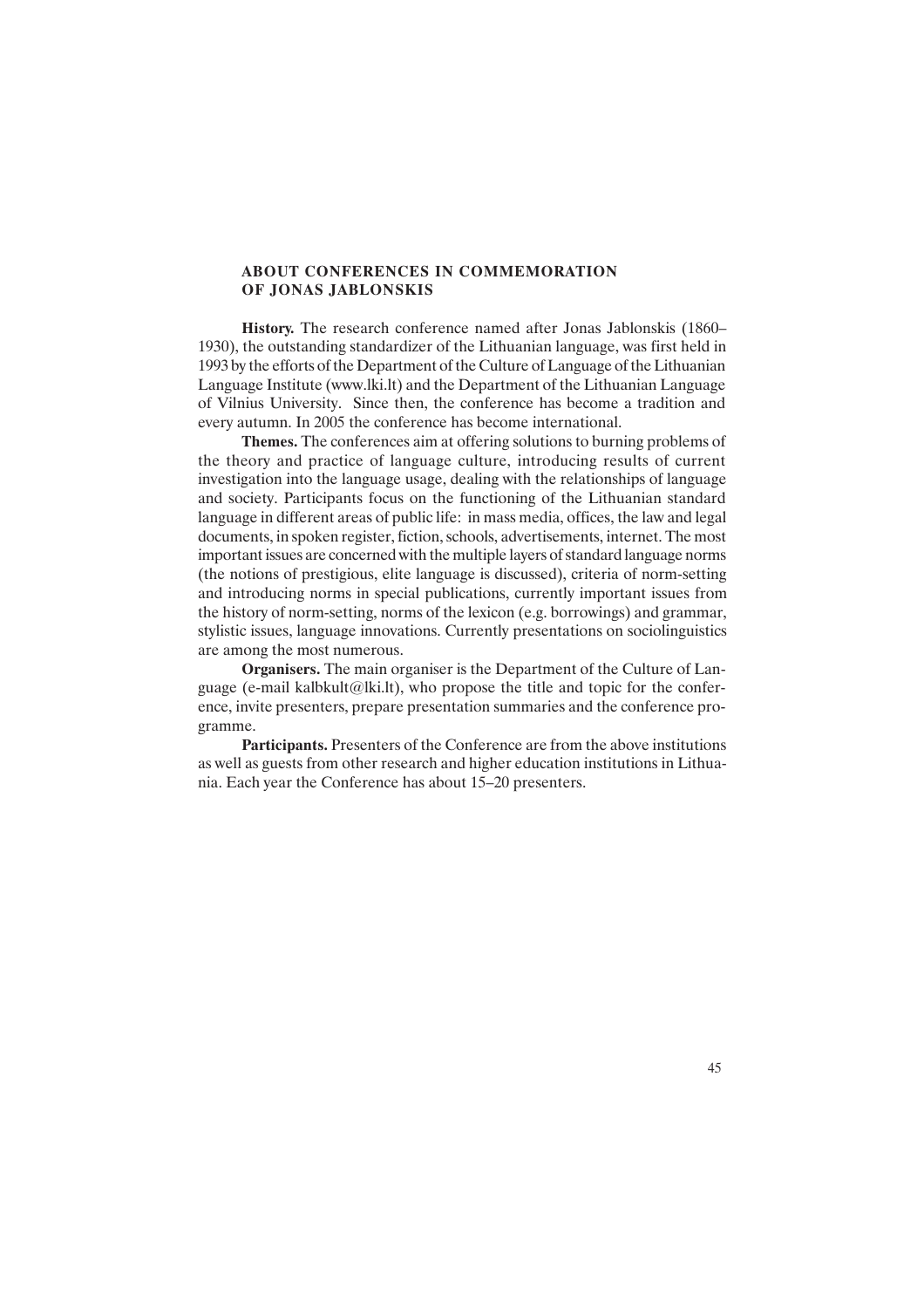Pastaboms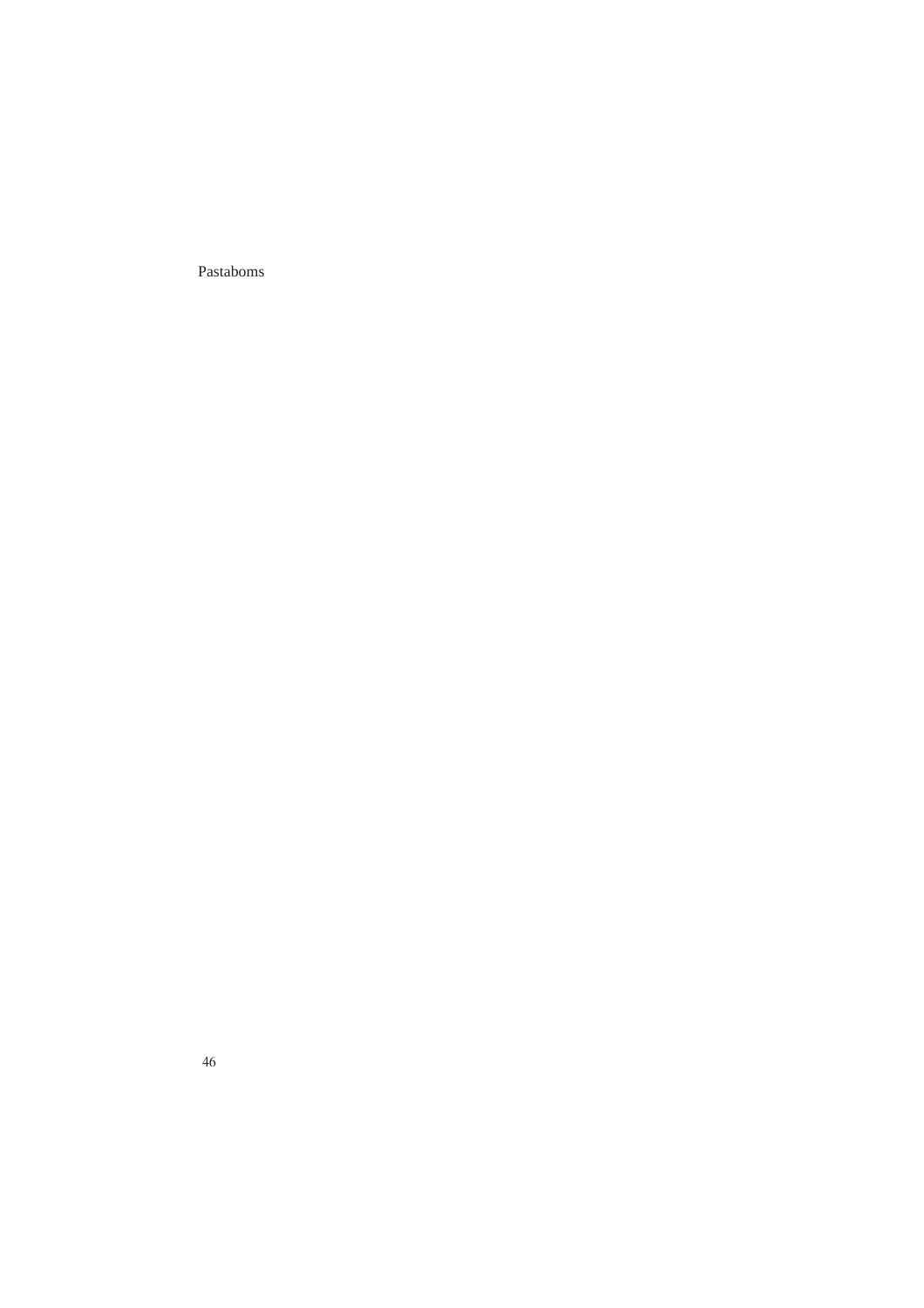Pastaboms